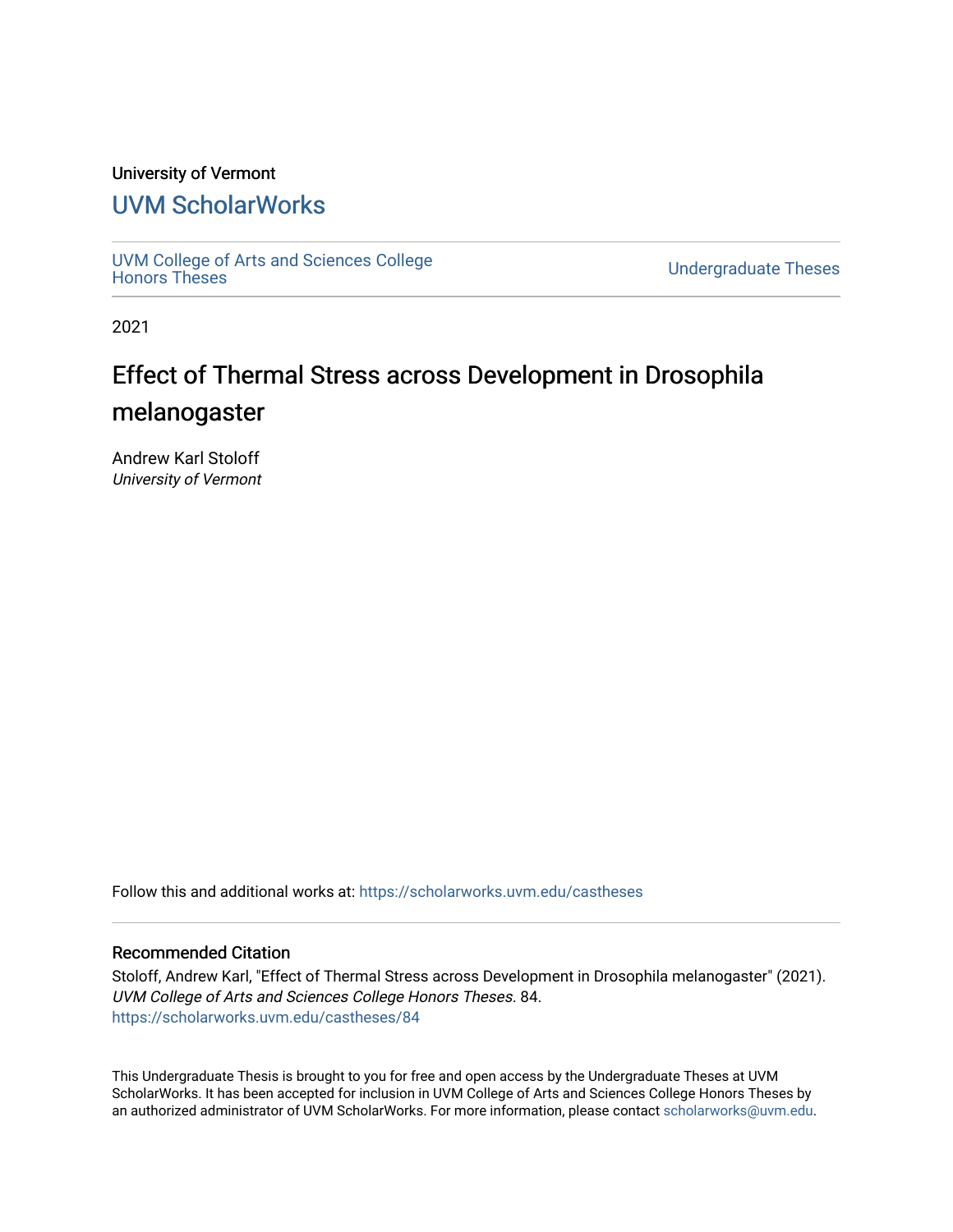# **Effect of Thermal Stress across Development in** *Drosophila melanogaster*

Andrew Stoloff

The University of Vermont

Biology Department

Honors College / College of Arts and Sciences Undergraduate Thesis

# **Committee Members**

Dr. Sara Helms Cahan

Dr. Brent Lockwood

Dr. Don Stratton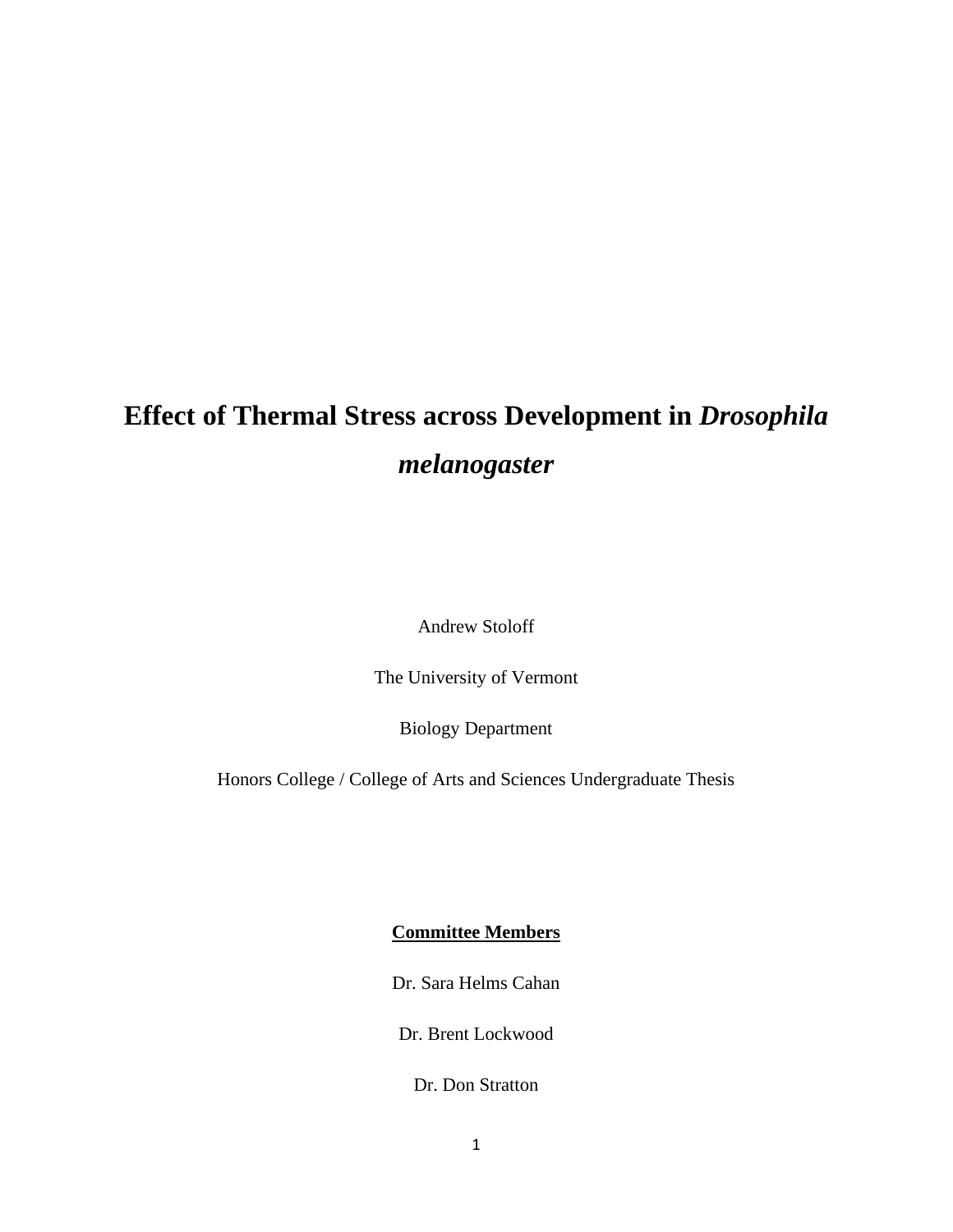# **Abstract:**

Animal development is a complex process that requires successful completion of multiple steps at different developmental stages to produce adult organs and systems. Environmental stress experienced during crucial developmental stages could therefore disrupt the proper functioning and survival of individuals as adults long after the stressor has passed. Early embryonic stages may be particularly susceptible to long-lasting effects because cellular mechanisms of stress resistance are relatively underdeveloped. In chronically cold or hot environments, such stress may impose significant natural selection on early embryonic developmental systems to improve developmental resilience in the face of temperature extremes.

In this study, I tested the impact of thermal stress on development in the fruit fly *Drosophila melanogaster,* for which the sequence of development has been well-described and is known to experience significant heat stress during embryogenesis in the field. I asked two main questions: 1) Are early embryonic stages of development more sensitive to thermal stress than later developmental stages, and 2) have hotter climates resulted in adaptive resilience to thermal stress during early embryonic development? To test whether early embryos are more sensitive to thermal stress, I compared survival, morphological and performance metrics of flies of the Canton-S strain exposed to cold or heat stress at 1, 24, or 60 hours in development. To test whether high temperatures result in adaptive resilience, two tropical and two temperate populations of *D. melanogaster* from around the globe were tested. The tropical populations originated from Chiapas, Mexico and Guam, and the temperate populations both originated from northern Vermont. The eggs of these populations were reared at 25°C for 1 hour before being transferred to 18°C, 25°C, 30°C, and 32°C incubators and tested to see if they also showed defects seen in Canton-S flies under thermal stress. I found that later developmental stages acclimated better to moderate thermal stress and incurred fewer lasting phenotypic consequences because of that thermal stress compared to early developmental stages. Early embryos experienced a high proportion of deformed wings and many of the pupae failed to eclose into adults. Twenty four-hour flies were found to have a greater proportion of properly developed wings, eclosed from pupae into adults at a higher proportion, and displayed superior upper and lower thermal limits than 1-hour flies.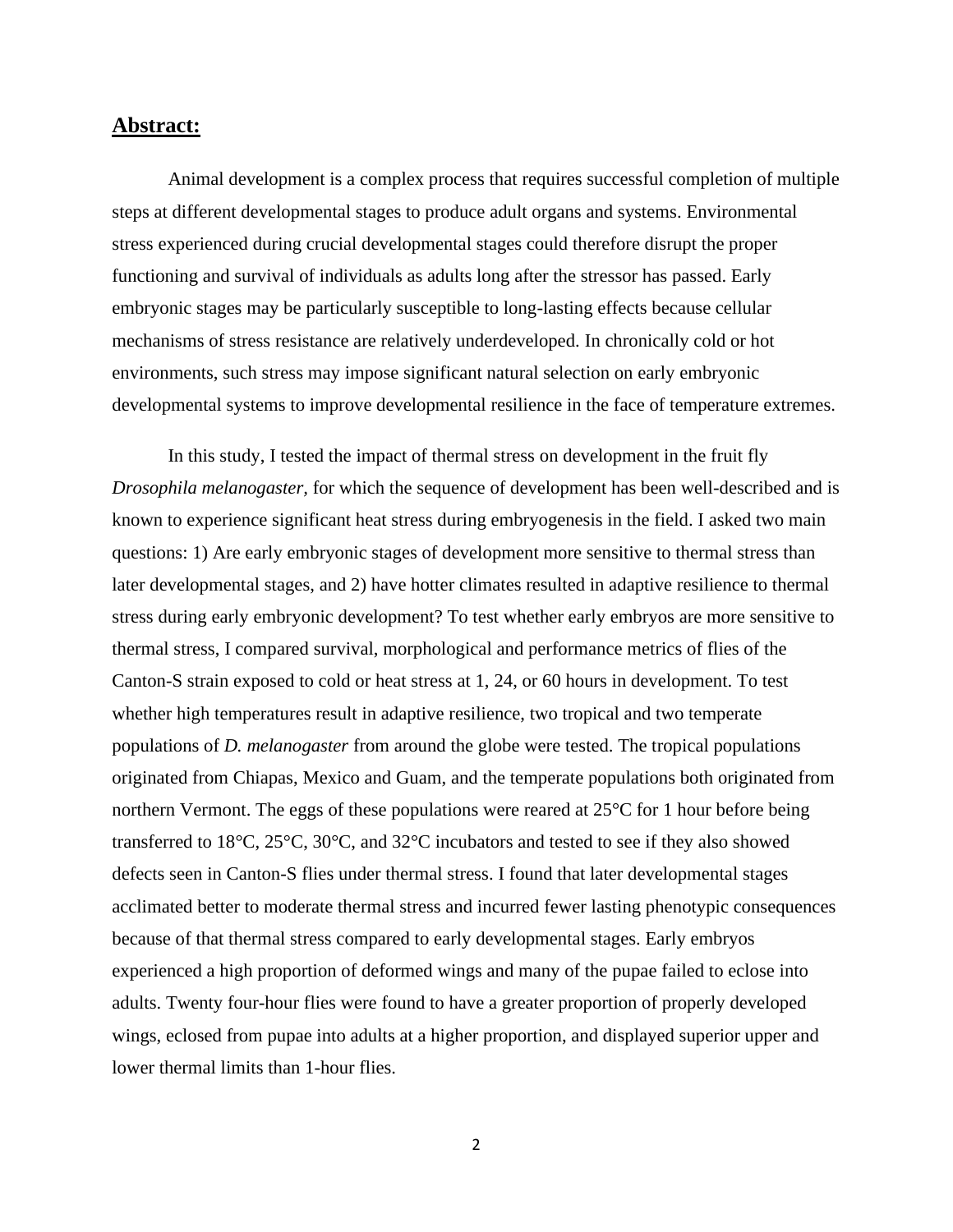When testing for thermal adaptation during early development between tropical and temperate populations, I found substantial variation between the tropical populations, with only the Chiapas population displaying evidence for thermal adaptation. Chiapas routinely performed better in eclosion success, climbing success, and CTmax. The Guam population, however, frequently performed equally or worse than the temperate populations. Thus, thermal adaptation during development may not have acted equally or even similarly on populations from the same climate.

Both parts of this research have important implications for the future of *D. melanogaster*  populations as climate change will continue to affect daily and seasonal temperatures for many *D. melanogaster* populations. Because flies in early embryonic development are highly sensitive to moderate thermal stress, *D. melanogaster* populations need to have sufficient adaptive potential to adapt to changing climates during early development. Results from the Chiapas population illustrate how thermal adaptation during early development can buffer populations against moderate thermal stress, possibly allowing populations of *D. melanogaster* around the globe to adapt to hotter temperatures that arise from climate change.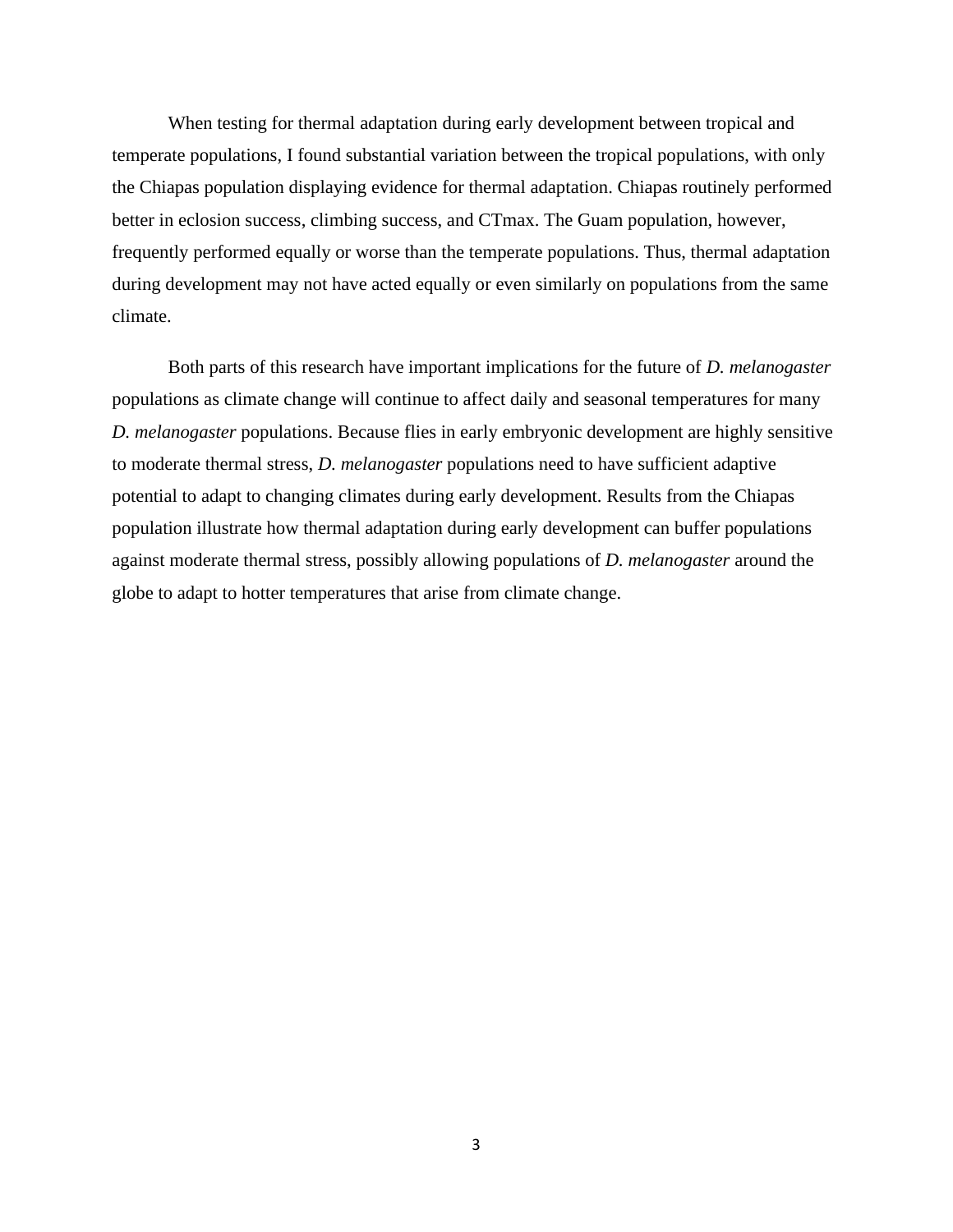# **Introduction:**

The world is full of stressors. Species may have to fend off predators, go long periods of time without food, contract diseases, or live-in unideal climates. The landscape of thermal stress, in particular, will continue to change as climate change progresses. Global average temperatures due to global warming are expected to increase by 7°C by the year 2100, increasing the chance populations experience temperatures close to their upper thermal limit, making it important to understand the impact of thermal stress on survival and performance of natural populations (Sherwood and Huber, 2010).

Most species on Earth share evolutionarily conserved biological systems that allow them to identify stress on the cellular level and respond accordingly (Huang et al. 2021). The most common and conserved mechanism for how species responds to thermal stress is mobilization of heat-shock proteins (HSPs) (Stephanou et al. 1982). HSPs are a family of chaperone proteins that are expressed in the face of heat or other stresses and work by minimizing aggregation of stressdamaged proteins and targeting them for repair or excision (Roberts and Feder, 1999). There are several different HSPs involved in the heat shock response, with Hsp70 being known to be involved in mitigating the effect of hyperthermia during development (Roberts et al. 2003).

One of the most well-studied organisms regarding mechanisms of thermal stress and heat shock is the fruit fly *Drosophila melanogaster*. *Drosophila melanogaster* is a model organism for such studies because they have a small genome that is well understood, short generation time, and produce large numbers of offspring. *Drosophila melanogaster* typically lays its eggs in necrotic fruit, and simply being exposed in unshaded fruit to the sun can cause flies to experience hyperthermia (Roberts and Feder, 1999). They also have a global distribution, so natural populations are expected to vary in the extent and duration of thermal stress events.

 Organisms born into adverse conditions may experience a variety of stressors early in life that could affect their development and fitness. During *D. melanogaster*'s development, many structures and biological systems have important developmental stages when crucial steps are undertaken to ensure proper growth and functioning as adults (Tyler, 2000). These stages can be disrupted in response to thermal stress. Early development is particularly vulnerable to temperature-associated damage. Thermotolerance levels caused by heat-shock protein Hsp70 are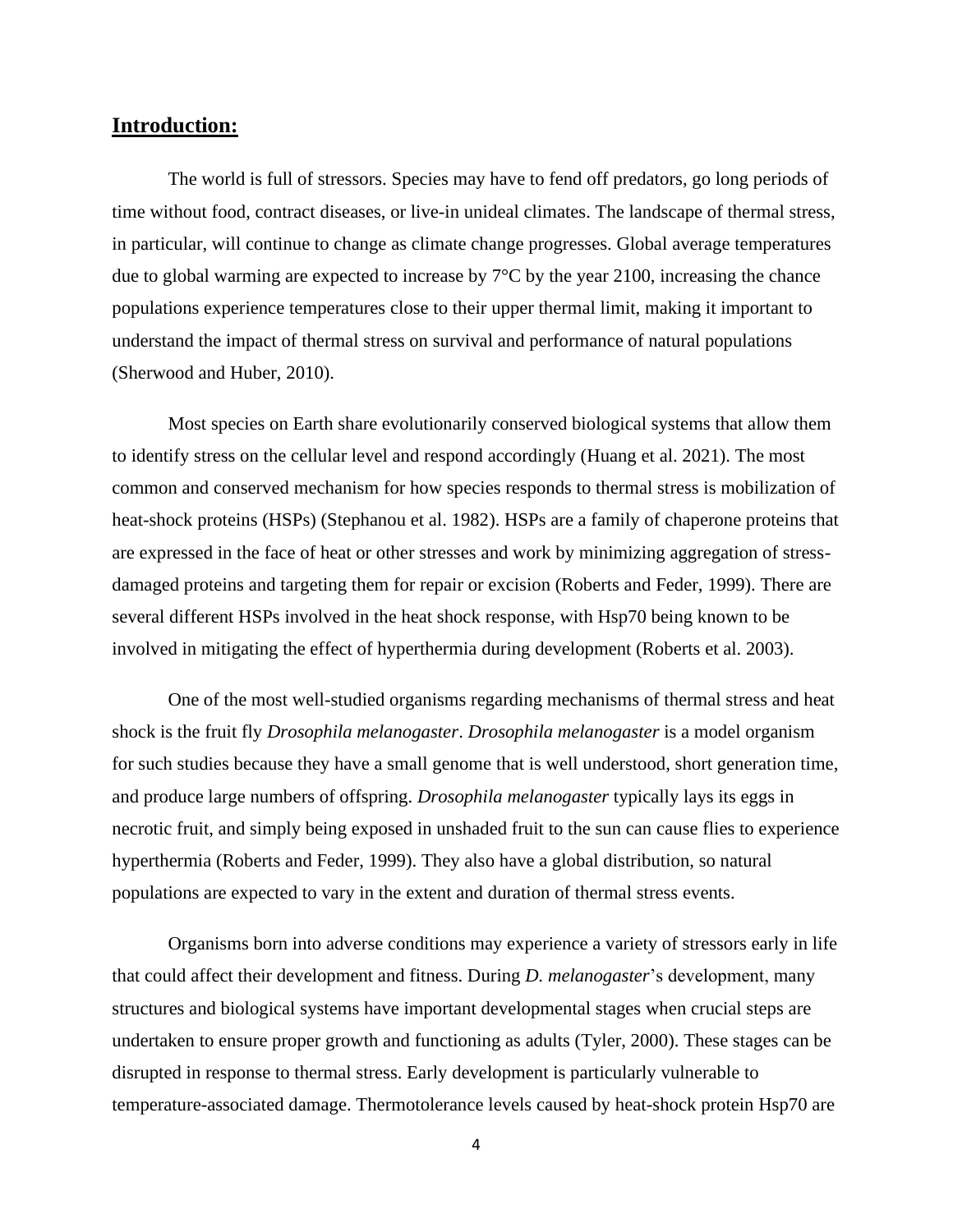initially low and have been shown to plateau at around twelve hours after embryogenesis (Feder et al. 1996), increasing survival at extreme temperatures (Welte et al. 1993). The absence of Hsp70 in earlier life stages may make them more susceptible to even low-intensity thermal stress, and thus cause poorer health and thermotolerance as adults. Previous studies have experimented on eggs (Klockmann et al. 2017), larvae (Roberts and Feder, 1999), pupae (Roberts et al. 2003), and adults (Stephanou et al. 1982) in response to acute thermal shock, but the effects of milder but longer-lasting chronic stress across development have remained to be fully investigated.

Over *D. melanogaster*'s ecological history as a human commensal, it has colonized a wide range of latitudes with varying thermal climates. Natural selection selects for traits that will perform better in each environment. As embryos, tropical populations of *D. melanogaster* have been found to survive more extreme temperature shocks compared to temperate populations (Lockwood et al. 2018). In contrast, the thermal tolerance of adults of tropical and temperate populations were no different when tested for upper thermal limits (Lockwood et al. 2018). Embryos are more immobile and thermally sensitive than adults, and therefore are more likely to experience adaptive variation in their upper thermal limits (Lockwood et al. 2018). Even though natural selection works on the fly's response to acute thermal stress as an embryo, whether a corresponding pattern of thermal adaptation across latitudes is found when chronic heat stress is applied at the embryonic stage is still unknown.

In this thesis, I tested how the impact of chronic thermal stress changes across development, and the extent to which natural selection has produced adaptive differences in thermotolerance between populations of *D. melanogaster* that originate from different thermal climates. In experiment 1, I asked whether flies develop greater thermal tolerance as they mature. Three different developmental stages of *D. melanogaster* were investigated, allowing me to pinpoint where along the developmental spectrum crucial steps in the development of thermotolerance occurred. Flies that were either 1, 24, or 60 hours old were placed into incubators that applied moderate and chronic heat or cold stress for the remainder of their development until they became adults. This allowed me to compare different developmental stages of fruit flies and assess the variation in thermotolerance and susceptibility of thermal stress to developmental processes between them. Thermal stress can affect many phenotypic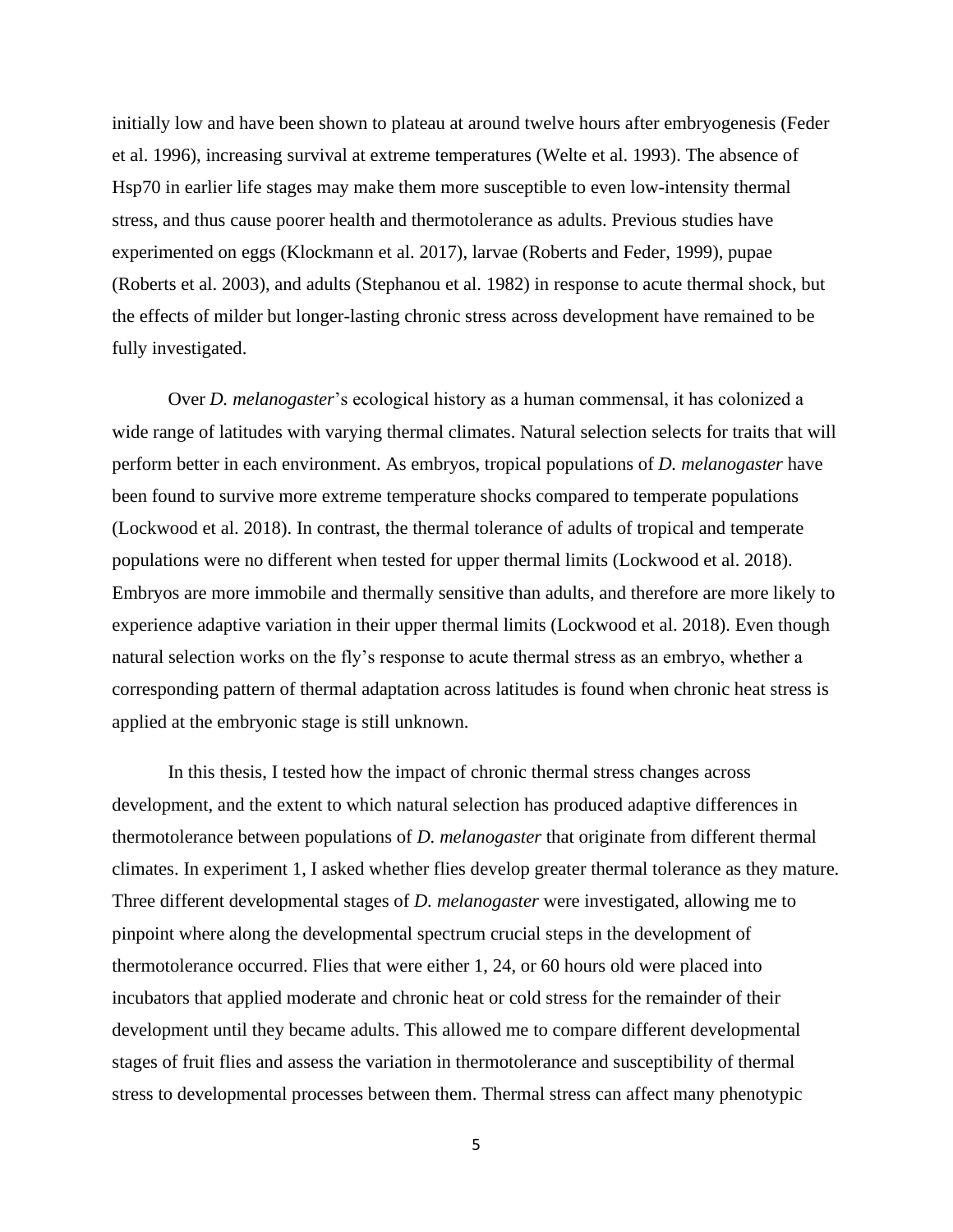traits such as the proper growth of wings, and the ability to eclose into adults. To capture as many potential impacts as possible, I assayed survival and adult morphology, and measured thermal performance by assessing upper and lower thermal limits. These results provided indications for where the most sensitive steps of development occur. This project provided important insight for understanding how *D. melanogaster* responds to thermal stress applied during development.

In experiment 2, I asked whether populations living in chronically hotter environments showed evidence of evolved resistance to stress damage. Two temperate and two tropical populations were compared. These populations were placed into incubators when they were 1 hour old, which applied moderate and chronic heat and cold stress throughout the rest of development. The same thermal performance results and survival and adult morphology as described above were obtained for the tropical and temperate populations. This gave insight into how different populations of *D. melanogaster* have evolved to react to chronic thermal stress at the early developmental stage. The potential of *D. melanogaster* populations to evolve in response to changing average temperatures due to climate change is important to understand the migration, fitness, and survivability of *D. melanogaster* populations around the globe.

# **Materials & Methods:**

### **Part 1: Timing of developmental stress:**

## *Fly rearing and temperature manipulation*

Thermal tolerance experiments were performed with Canton-S strain *Drosophila melanogaster* sourced from the Bloomington Drosophila Stock Center at Indiana University Bloomington. The stock flies were maintained in a 25℃ incubator on a 12:12 h light cycle at 60% humidity. To collect eggs of known age, six vials with only growing larvae and no adults were set aside for one week, to ensure all the flies used were 0-7 days old. Flies were anesthetized with CO2, and enough flies to have ~150 mating pairs were placed in a cylindrical plastic mating vial with an agar dish containing yeast paste for food on one side and a mesh screen on the other side for adequate air circulation. Mating vials were placed in a 25<sup>o</sup>C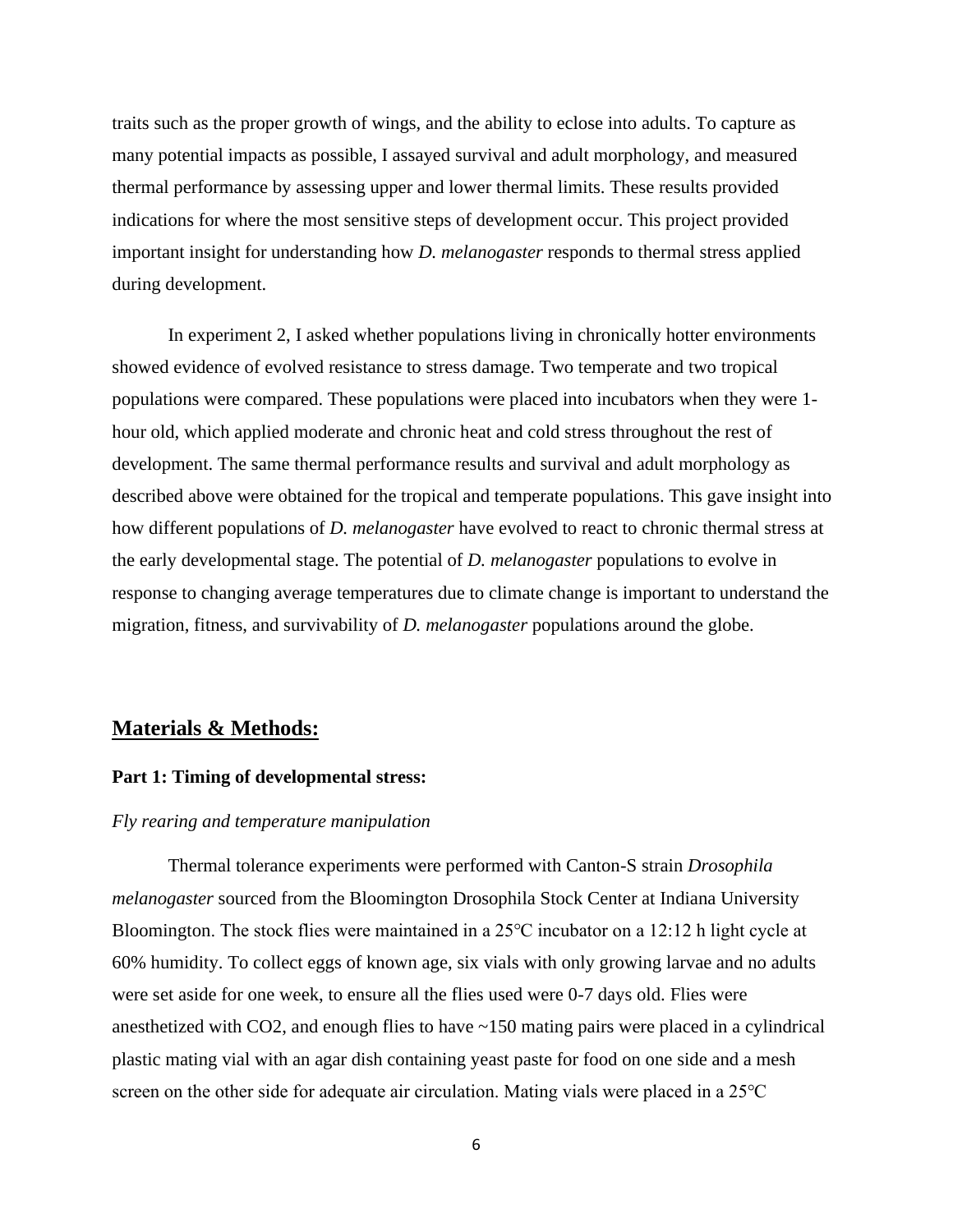incubator for two days, with fresh yeast paste supplied every day. To collect embryos, a fresh agar plate was provided for 1 hour. For the 1-hour treatment, this agar plate was immediately collected and divided into six sections, with even numbers of embryos on each. For the 24- and 60-hour treatments, the fresh agar plate, after 1 hour, was separated from the mating flies and placed in the 25℃ incubator for 23 and 59 more hours, respectively. After that time had elapsed, the agar plates were divided into six sections as described above. To assess vulnerability to developmental heat and cold stress, each section was placed into a fresh vial, and the vials were evenly distributed across 18℃, 25℃ (control), and 30℃ incubators. Around 18-36 total vials were created for each developmental temperature, for each treatment. To ensure thermal stress was only being applied during development, adults were collected daily from all the vials once they eclosed and congregated in fresh vials in the 25℃ incubator.

## *Development and Eclosion success*

To test whether cold or heat stress affected the ability of embryos to develop into pupae, the number of total pupae shells for each developmental temperature and treatment were recorded for each vial. To control for variation in the initial number of embryos laid by females, numbers at 18°C and 30°C were expressed as a proportion of the 25°C control.

To test whether thermal stress affected the ability of flies to successfully eclose, the number of black (failed) and empty (successful) pupae shells were recorded for each vial, after enough time had passed for all the adults to eclose. Pupal shells were observed on the wall and food of the vials to determine the proportion of proper eclosion for each temperature for each treatment.

#### *Critical thermal maximum (CTmax) and minimum (CTmin):*

To determine tolerance of extreme heat, I determined the critical thermal maximum (CTmax), which was the temperature at which all major motor functioning was lost. Only the 1 hour and 24-hour transfer treatments were assayed for heat and cold tolerance. CTmax measurements were performed on 40 males and 40 females that developed in each temperature for each treatment, half of which were 2-day old flies and half were 7-day old flies. Eighteen flies at a time were inserted into individual 2 mL self-standing screw cap tubes. The tubes were attached to a wooden rod that was inserted into a clear, horizontal column with a concentric outer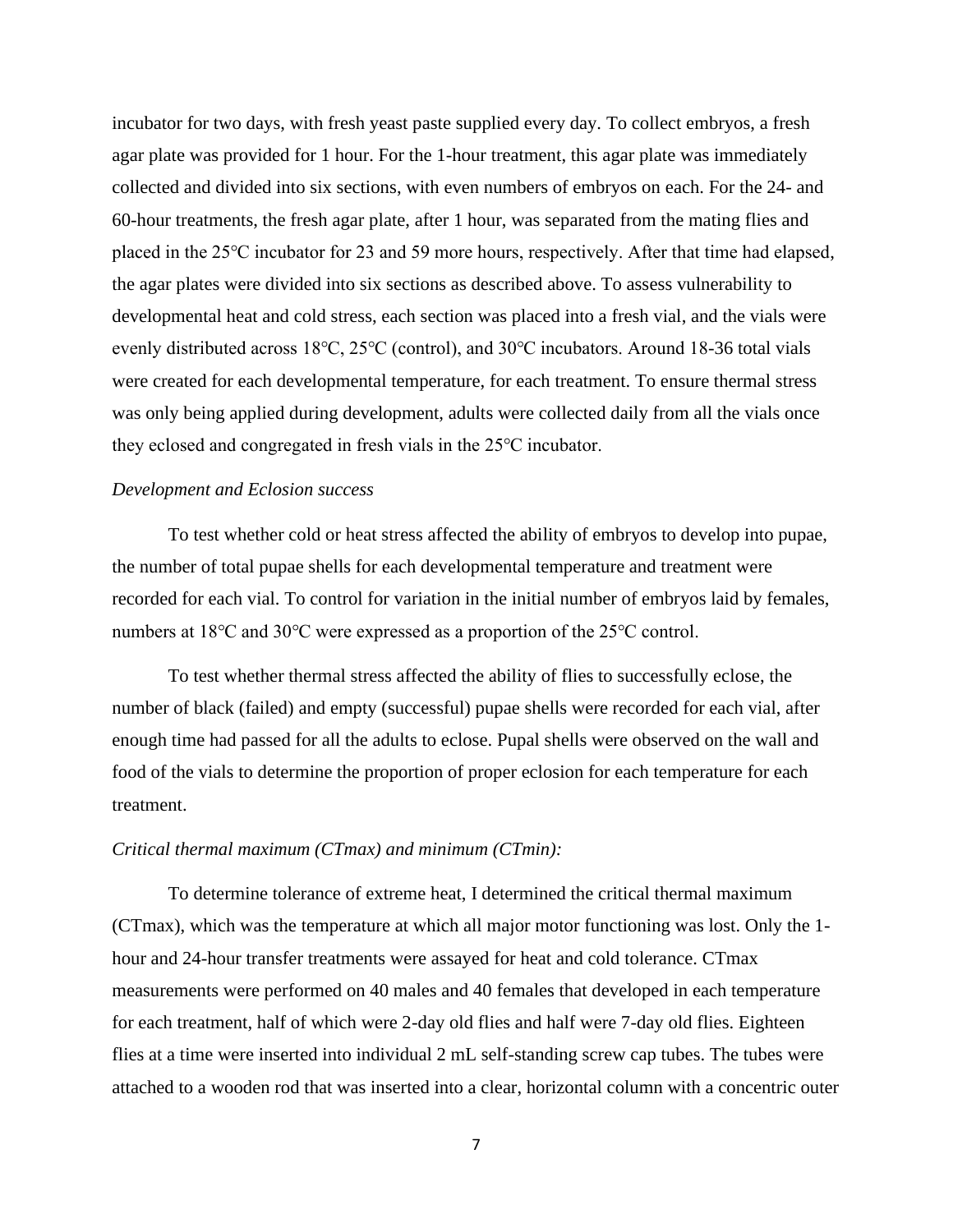jacket of circulating polycool liquid set to 25℃, with plugs on both sides of the tube to conserve the temperature of the circulating liquid and to hold the rod in place. The column was connected to a programmable water bath which increased the temperature of the circulating liquid by  $0.25^{\circ}$ C min<sup>-1</sup>. A thermocouple temperature sensor was inserted directly into the center of the column to monitor the heat ramping experienced by the flies to the nearest  $0.1^{\circ}$ C. Starting at 35℃, flies were continuously checked for movement and the temperature at which a fly ceased to move was recorded.

To determine extreme cold tolerance for the treatments, I determined their critical thermal minimum (CTmin). Approximately one hundred flies were released into the same column as used for CTmax but oriented vertically, with the circulating liquid temperature set to 25 °C. After five minutes, the temperature of the circulating water decreased by  $0.25$  °C min<sup>-1</sup>. Because healthy flies climbed to the top of the tube at the beginning of the experiment, at 12℃, I counted and removed flies that did not climb as an assay of climbing ability. Each 0.2°C increment along the path (Ex: 9.8-9.9°C) had a respective collecting tube. A funnel was inserted into the bottom of the vertical tube, allowing for collection tubes to be placed directly under the funnel. The number of flies that fell into each respective collecting tube represented the number of flies that experienced that temperature as their CTmin. Four CTmin runs were performed across each temperature from each treatment. Two of the CTmins were performed on 2-day old flies and two were performed on 7-day old flies.

# *Wing morphology*

To test whether thermal stress affected the successful development of wings, I inspected all flies tested for CTmin for proper or deformed wings. Proper wings were large and had a consistent shape and look (Figure 1a). Deformed wings were crumpled, black, and were not spread out like wings typically are (Figure 1b).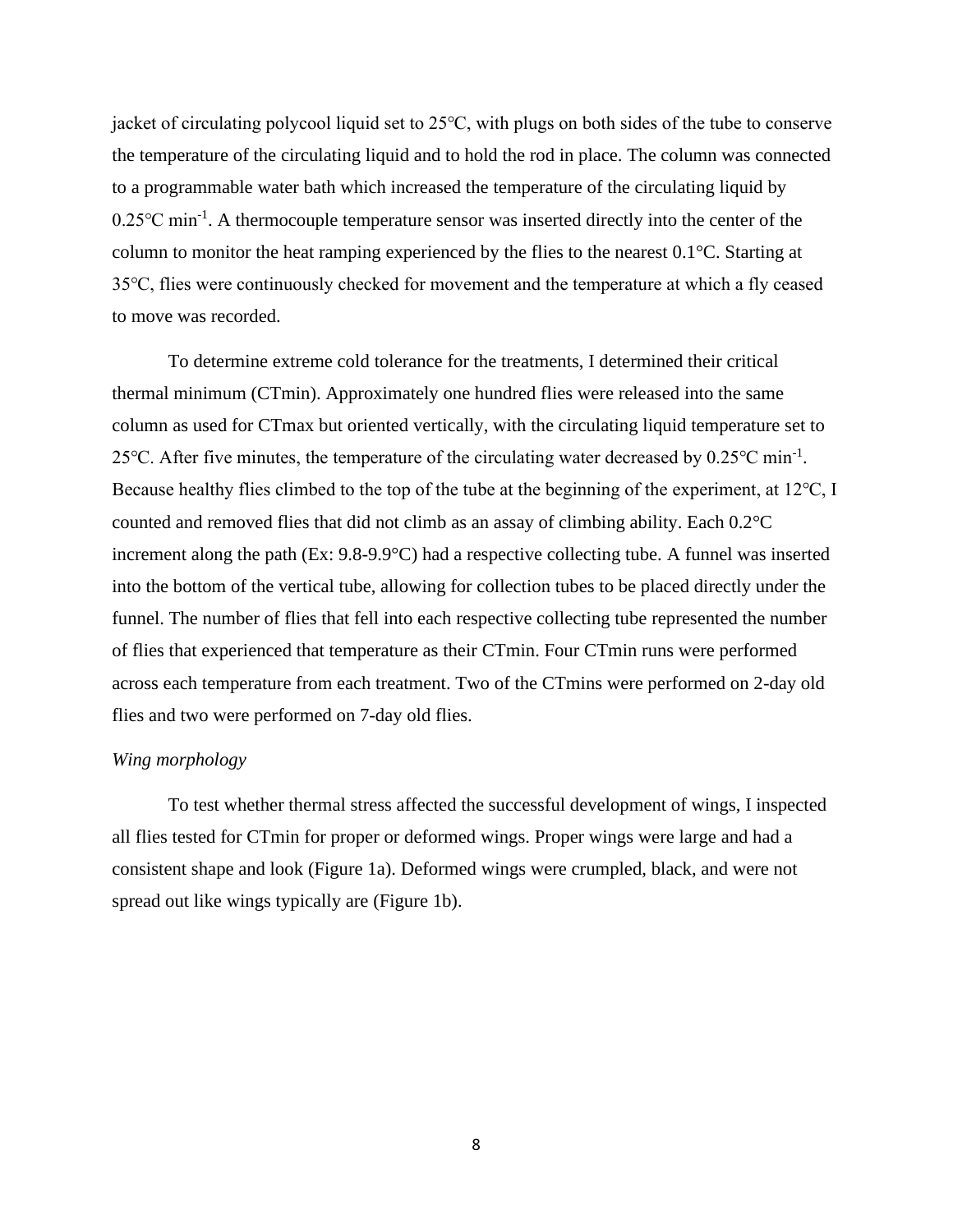

**Figure 1. Images of Canton-S flies with proper (a) and deformed (b) wings.**

# **Part 2: Temperate versus tropical fly populations:**

# *Fly rearing and temperature manipulation*

To test for adaptive divergence in developmental stress resistance, I compared two isogenic temperate strains and two isogenic tropical strains of *D. melanogaster*. The two temperate strains both originated from East Calais, VT (VT8 & VT10). The two tropical strains originated from Guam, USA (Guam) and Chiapas, Mexico (Chiapas). Although these were all isogenic lines and therefore not representative of the standing genetic variation at any site, they did represent a snapshot of the overall genetic pool represented across broad geographic areas around the globe. They have been in culture for approx. 10 years for the VT lines and approx. 15 years for the tropical lines (Lockwood et al. 2018). Geographic coordinates of collection locations are shown in Table 1.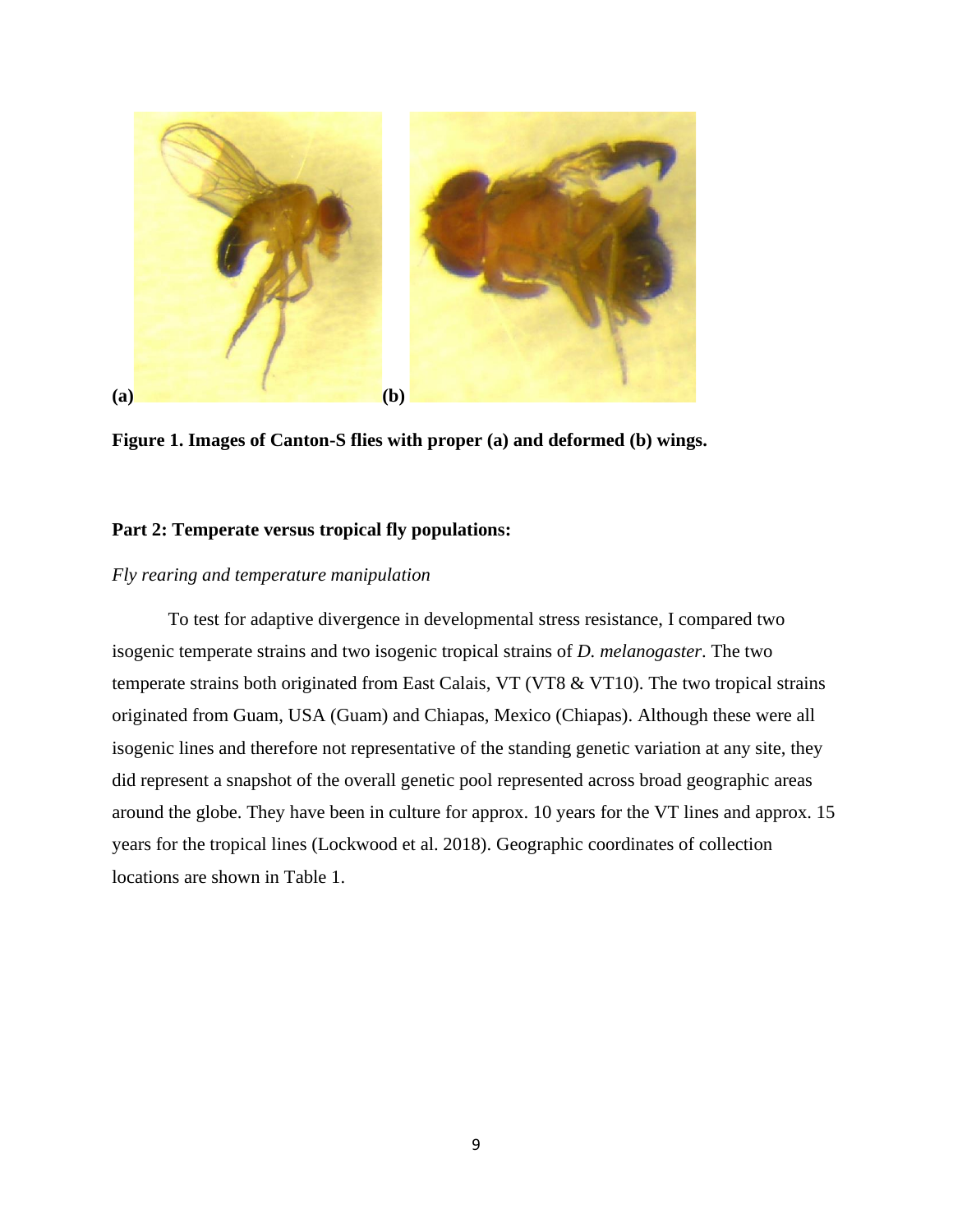| Collection locale                 | Lat. $(^{\circ}N)$ | Long. $(^{\circ}E)$ | Region          | Climate zone    | $T_{\text{max}}$ (°C) |
|-----------------------------------|--------------------|---------------------|-----------------|-----------------|-----------------------|
| East Calais, Vermont, USA (VT8 &  | 44.4               | $-72.4$             | North America   | North Temperate | 25.7                  |
| VT10                              |                    |                     |                 |                 |                       |
| Chiapas de Corzo, Chiapas, Mexico | 16.7               | $-93.0$             | Central America | Tropics         | 34.1                  |
| (Chiapas)                         |                    |                     |                 |                 |                       |
| Guam, USA (Guam)                  | 13.4               | 144.8               | Oceania         | Tropics         | 30.6                  |

**Table 1.** Collection site locations, regions, climate zones and maximum habitat temperatures of the warmest month of the year (Tmax) from 1950 to 2000 (WorldClim; Hijmans et al. 2005).

The stock flies were maintained in a 25℃ incubator on a 12:12 h light cycle at 60% humidity. Embryos were collected as described in part 1 above and were all transferred to temperature treatments after one hour. To capture the upper limit of performance for more heatadapted populations, a 32℃-stress treatment incubator was added to include a temperature slightly beyond the upper limit of Canton-S. To ensure thermal stress was only being applied during development, adults were collected daily from all these vials, once they eclosed, and congregated in fresh vials at 25℃.

Total pupal production and the proportion of pupae that either successfully or failed to eclose were recorded as described above for each developmental temperature and population. The CTmax and CTmin were determined for each treatment, as described above. The CTmax of 20 males and 20 females was determined for each temperature for each population, utilizing only 2-day old adults. Two CTmin runs were performed for each temperature for each population, utilizing only 7-day old adults. From the flies tested for CTmin, the proportion of successful climbing and the proportion of proper wing development was recorded. Not enough adults successfully eclosed for Guam, VT8, and VT10 flies reared at 32℃ to adequately gather CTmax and CTmin data for these groups.

#### **Statistical analyses:**

#### *Timing of developmental stress*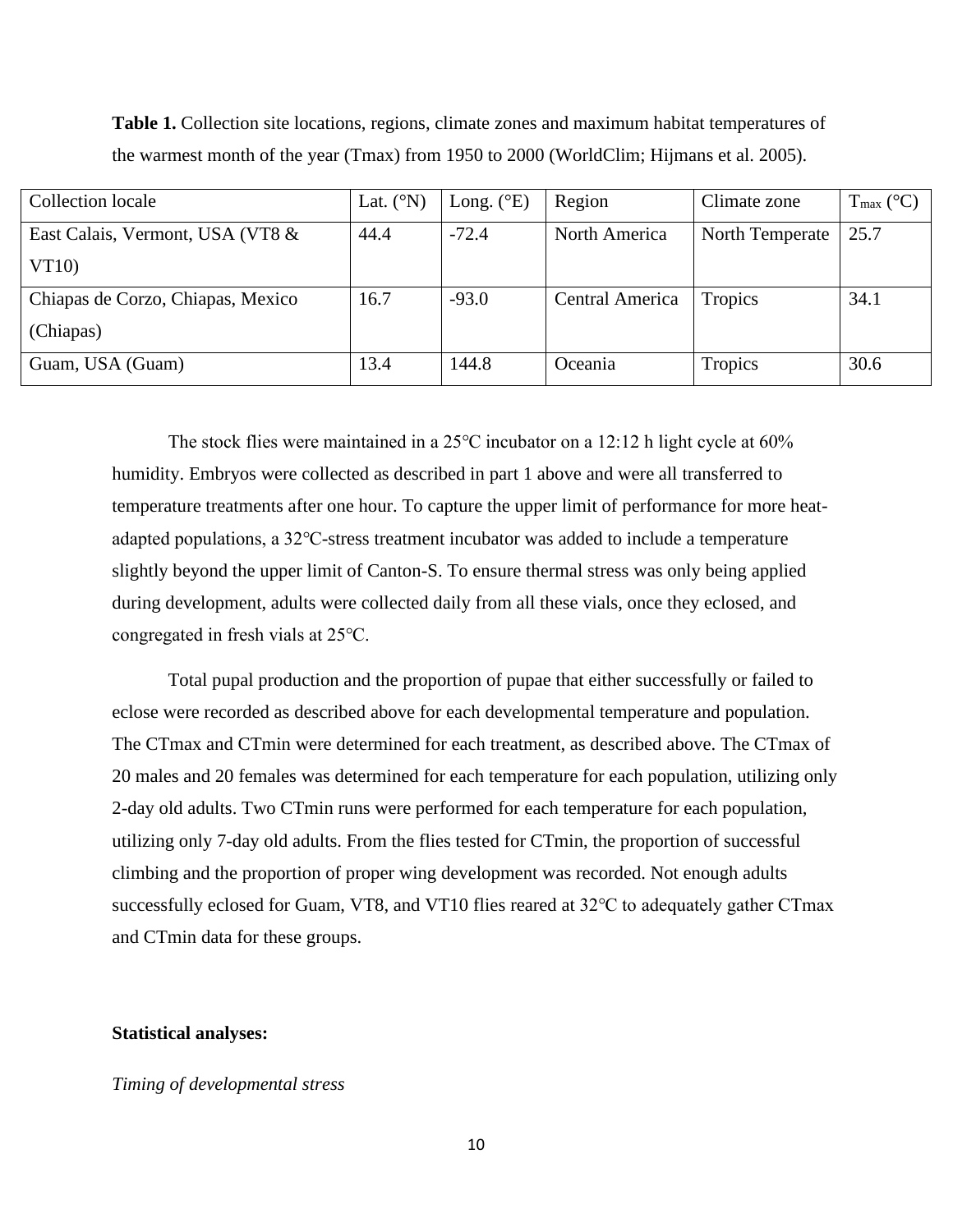Cumulative distribution plots in Graph Pad were used to create cumulative proportion curves for CTmin and CTmax data. JMP Pro 15 was used for all statistical analyses. For each phenotypic and performance measure, I used an ANOVA to determine the main effect of timing of egg transfer (life stage), developmental temperature, and their interaction. The proportion of eclosion, climbing, and deformed wing data were transformed,  $(ArcSin(\sqrt{Prop})$ , to normalize the data. Pairwise Tukey's HSD and Student's t-test (when only two groups being compared) post-hoc tests were performed to determine any statistical differences between groups.

#### *Temperate versus tropical fly populations*

To compare our tropical and temperate populations, two ANOVAs were used. The first ANOVA was used to determine the main effect of climate type (tropical or temperate), developmental temperature, the effect of sites nested within a climate type, and the interaction effect of climate type and developmental temperature. The second ANOVA was used to determine the main effect of developmental temperature, sites that came from different regions, and the interaction effect of site and developmental temperature. The proportion of eclosion, climbing, and deformed wing data were transformed,  $(ArcSin(\sqrt{Prop})$ , to normalize the data. Pairwise Tukey's HSD and Student's t-test (when only two groups being compared) post-hoc tests were performed to determine any pairwise statistical differences between groups.

# **Results:**

### **Part 1: Timing of developmental stress**

Development to the pupal stage at 18℃ was more successful in later developmental stages than early stages. There was a significant effect of life stage on pupal development at 18<sup>o</sup>C (ANOVA, main effect of life stage, F<sub>2, 213</sub>=5.506, P=0.0047). Compared to the control temperature, 24-hour flies were able to reach the pupal stage at 18℃ at a higher proportion than 1-hour flies (Tukey HSD post-hoc test, P<0.05). Sixty-hour flies were able to reach the pupal stage at 18℃ at the same proportion of 1- and 24-hour flies. The stage of development of fruit flies had no effect on the ability of flies to reach the pupal stage for flies reared at 30℃ (ANOVA, main effect of life stage,  $F_{2, 219} = 1.338$ , P=0.2646).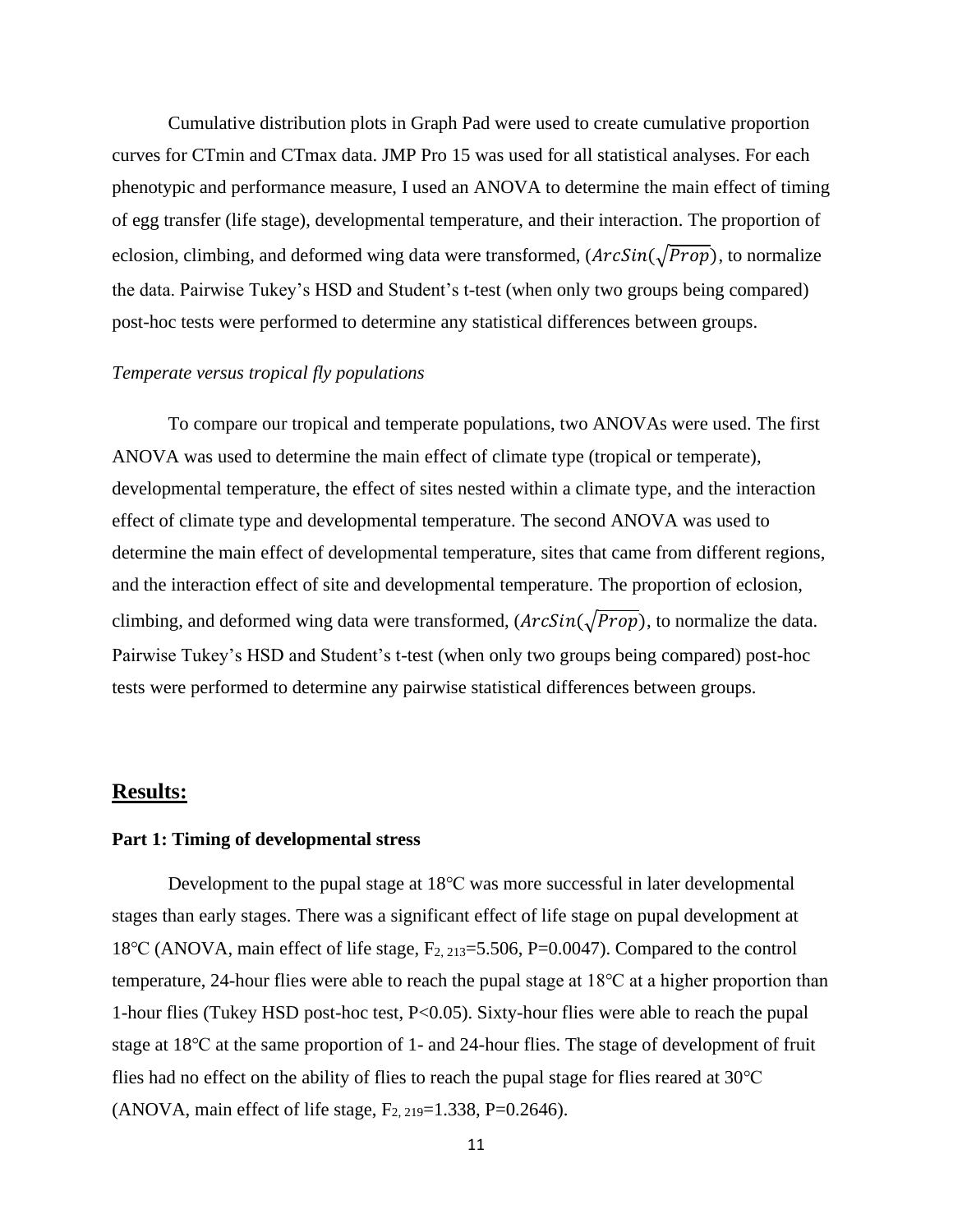

**Figure 2. Proportion of pupae produced at low and high temperatures relative to the control.** Proportion of flies that successfully developed to the pupal stage relative to the 25<sup>o</sup>C control, separated by life stage. Bars surrounding columns represent the standard error of the mean. (a) Proportion of flies across life stages that developed to pupae at 18℃ relative to 25℃. (b) Proportion of flies across life stages that developed to pupae at 30℃ relative to 25℃. Bars not connected by the same letter are significantly different, determined by a pairwise Tukey's HSD post-hoc test, with earlier letters indicating a higher mean value.

Eclosion success while experiencing cold and heat stress was greater for later developmental stages than early embryonic stages. Proportion eclosing differed significantly across life stages (ANOVA, main effect of life stage,  $F_{2.628}$ =145.5, P<0.0001), with 24-hour flies eclosing at a higher proportion than 1-hour flies (Tukey HSD post-hoc test, P<0.05), but no difference in eclosion success from 24- to 60-hour flies. There was also a significant effect of development temperature on eclosion success (ANOVA, main effect of temperature, F2,  $628=108.2$ , P<0.0001). Flies reared at 25 $^{\circ}$ C eclosed better than flies at 18 $^{\circ}$ C, which eclosed greater than flies at  $30^{\circ}$ C (both P<0.05). There was a significant effect of developmental temperature across life stages (ANOVA, life stage x temperature interaction,  $F_{4,628}=64.88$ , P<0.0001). For 1-hour flies, 18℃ flies eclosed at a lower proportion than 25℃ flies (P<0.05),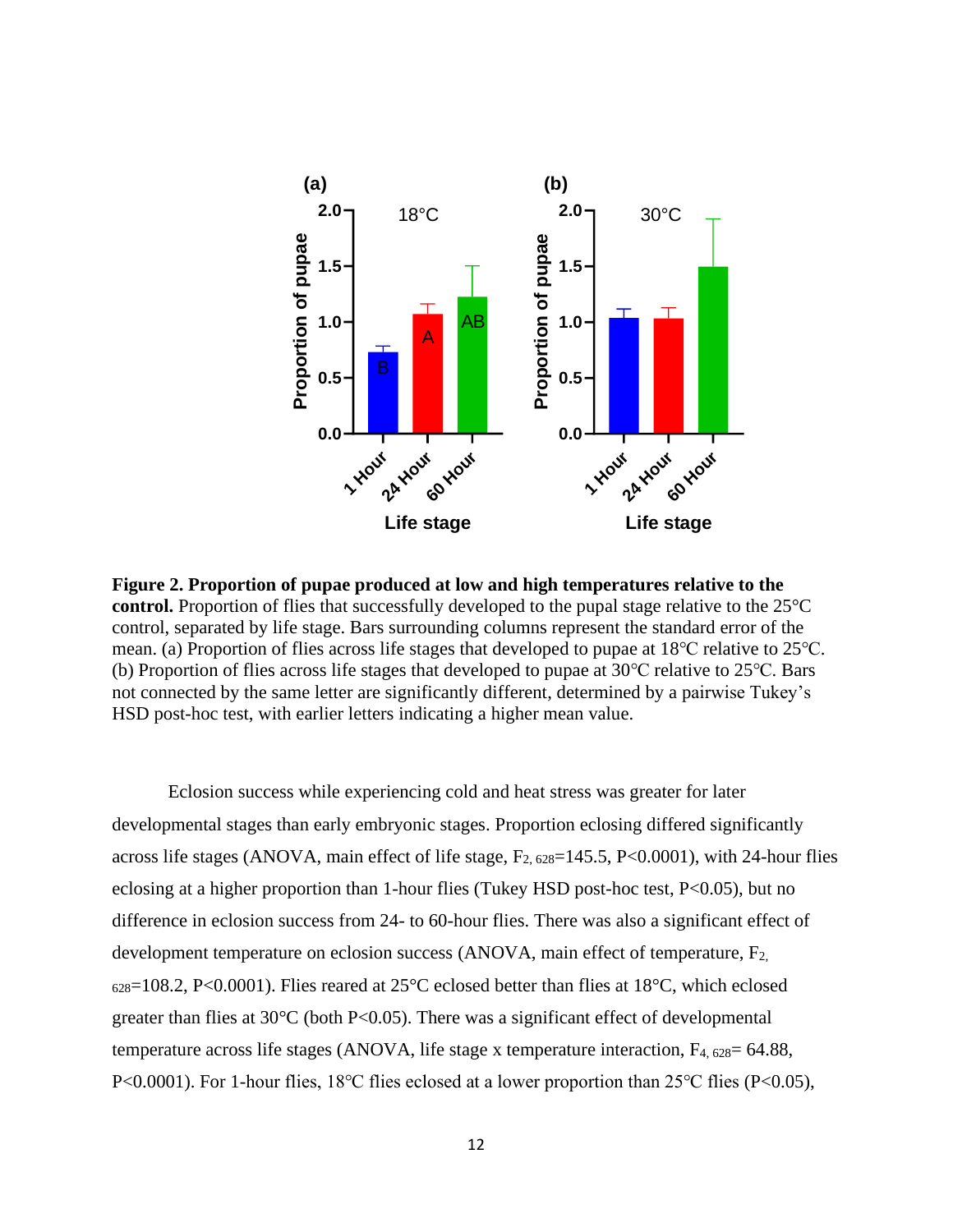with that gap disappearing in 24-hour flies. Flies reared at 30℃ similarly eclosed at a greater proportion in 24-hour flies than 1-hour flies (P<0.05), but by 60 hours the gap between 25 °C and 30℃ flies in eclosion success was gone.





Later developmental stages successfully climbed at a greater proportion than early developmental stages. There was a significant effect of life stage on proportion of climbing (ANOVA, main effect of life stage,  $F_{1, 3167} = 84.42$ , P<0.0001). Twenty four-hour flies were able to climb to the top of the testing apparatus during CTmin testing at a higher proportion than 1 hour flies. There was a significant effect of development temperature on climbing proportion (ANOVA, main effect of temperature,  $F_{2, 3167}$ =66.10, P<0.0001). Flies reared at 30°C climbed at a lower proportion than the control group, with 18℃ flies climbing at a greater proportion than the control (Tukey HSD post-hoc test, both P<0.05). The interaction effect of life stage and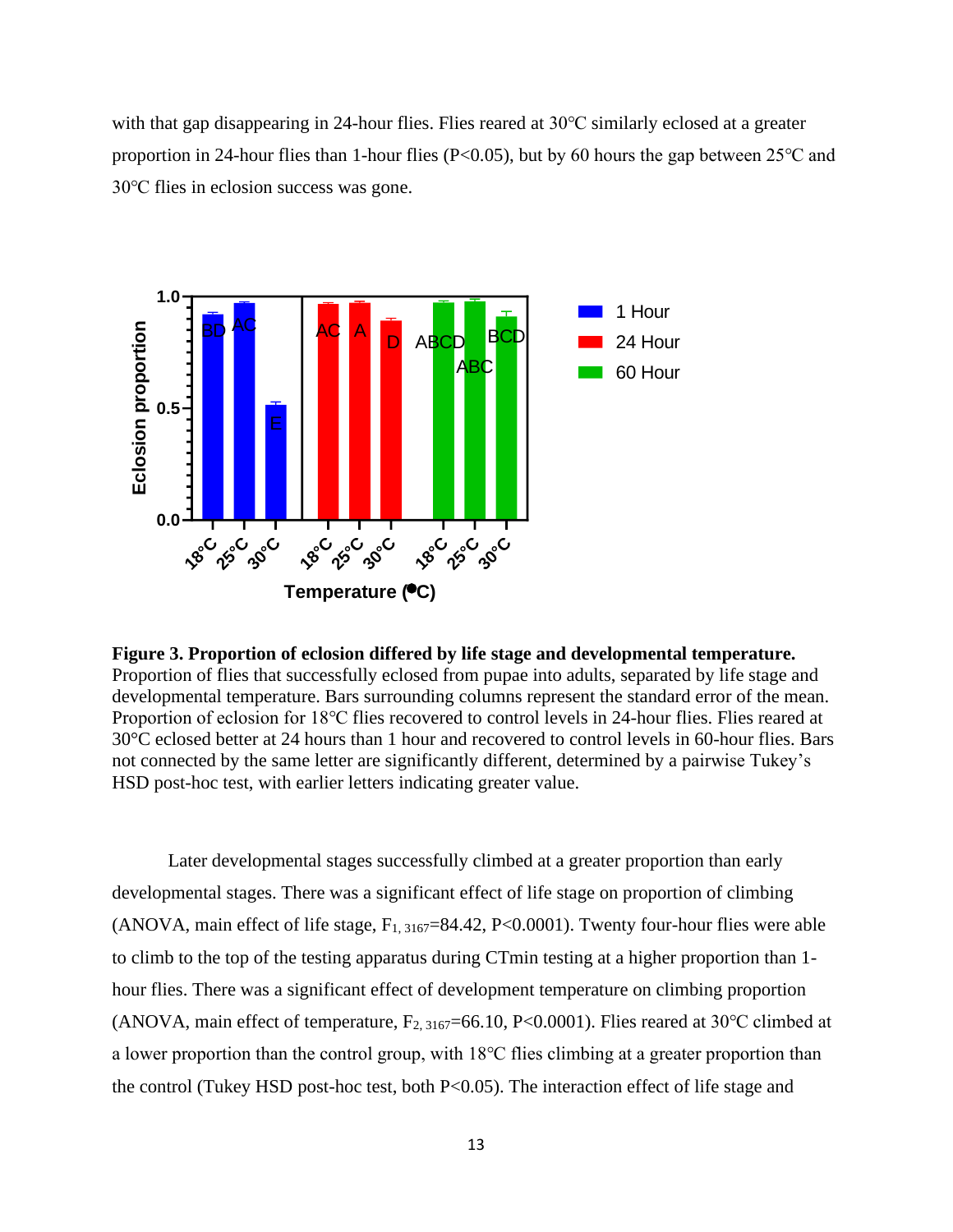developmental temperature had an impact on climbing proportion (ANOVA, life stage x temperature interaction,  $F_{2, 3167}=81.78$ , P<0.0001). For 1-hour flies, 18°C flies climbed at a greater proportion than 25℃ flies and 30℃ flies climbed at a worse proportion than 25℃ flies (both P<0.05). These gaps in climbing ability between the developmental temperature groups at 1 hour disappeared for 24-hour flies, with all developmental temperatures climbing at the same proportion.



**Figure 4. Proportion of climbing differed by life stage and developmental temperature.** Proportion of flies that successfully climbed during CTmin assays, separated by life stage and developmental temperature. Bars surrounding columns represent the standard error of the mean. Differences in climbing proportion across developmental temperatures for 1-hour flies disappeared in 24-hour. Bars not connected by the same letter are significantly different, determined by a pairwise Tukey's HSD post-hoc test, with earlier letters indicating greater value.

Later developmental stages experienced a lower proportion of deformed wings when experiencing thermal stress than early developmental stages. One-hour flies developed abnormal wings at a greater proportion than 24-hour flies, with 15% of 1-hour flies developing deformed wings (ANOVA, main effect of life stage,  $F_{1, 1171}$ =17.79, P<0.0001). Proportion of deformed wings differed across developmental temperatures (ANOVA, main effect of temperature, F<sub>2,</sub> <sup>1171</sup>=69.91, P<0.0001). All flies reared at 18℃ and 25℃ had a negligible proportion of deformed wings, with 26.48% of all 30℃ flies developing deformed wings (Tukey HSD post-hoc test, both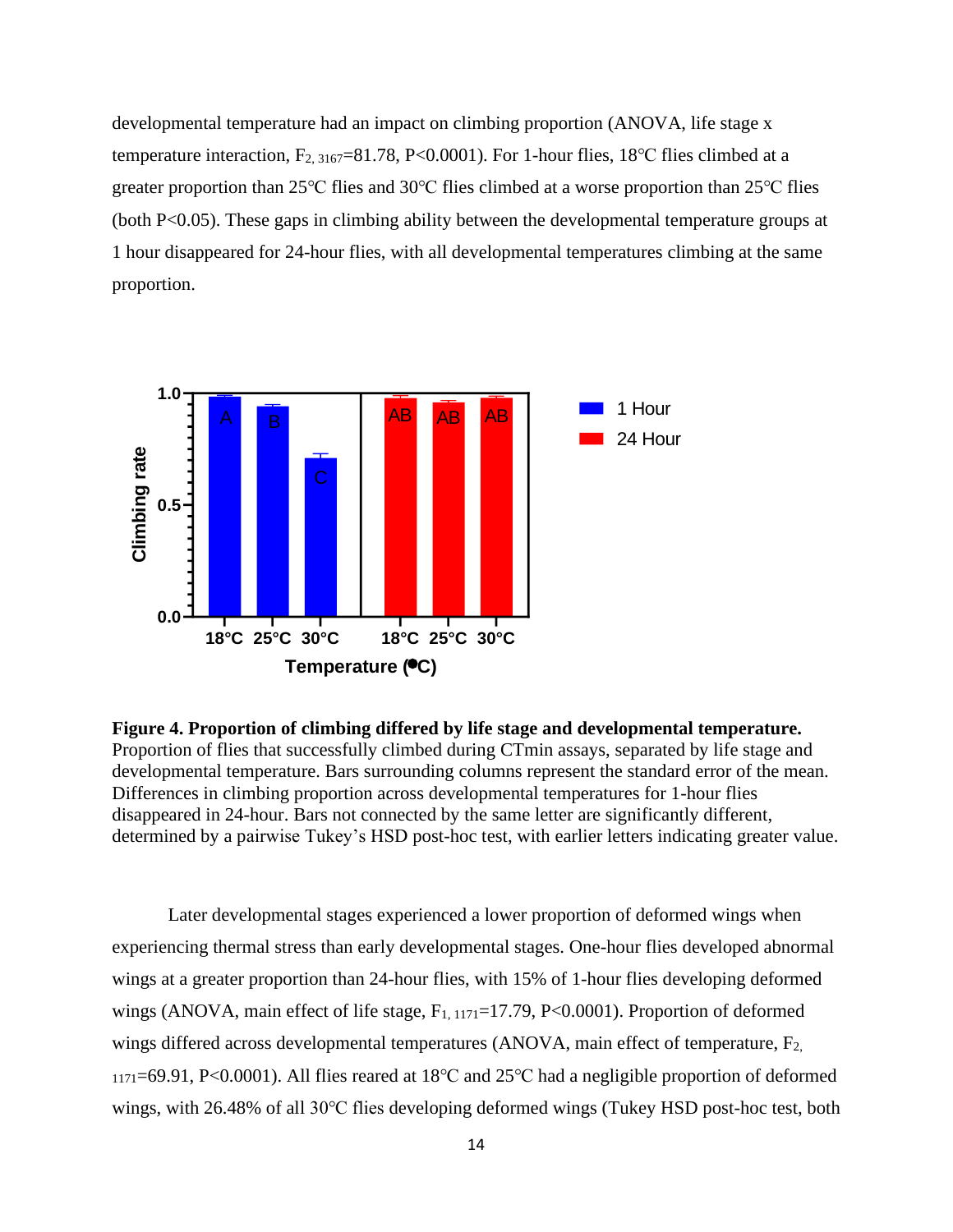P<0.05). The interaction of life stage and development temperature influenced the proportion of deformed wings (ANOVA, life stage x temperature interaction,  $F_{2,1171}$ =24.77, P<0.0001). Onehour flies reared at 30℃ had a higher proportion of deformed wings than 1-hour flies reared at 25℃ and 18℃ (both P<0.05). Flies reared at 30℃ had a lower proportion of deformed wings for 24-hour flies than 1-hour flies (P<0.05). Twenty four-hour flies reared at 30℃ had the same proportion of deformed wings of 24-hour flies reared at 25℃ and 18℃.



**Figure 5. Proportion of deformed wings differed by life stage and developmental temperature.** Proportion of flies that developed deformed wings, separated by life stage and developmental temperature. Bars surrounding columns represent the standard error of the mean. Proportion of deformed wings for 24-hour flies reared at 30℃ was smaller than 1-hour flies reared at 30℃ and was equal to 24-hour flies reared at 18℃ and 25℃. Bars not connected by the same letter are significantly different, determined by a pairwise Tukey's HSD post-hoc test, with earlier letters indicating greater value.

Later developmental stages were better acclimated to cold stress during development than early stages. Adult CTmin values were significantly lower in 24-hour flies than 1-hour flies. (ANOVA, main effect of life stage, F1, 2779=71.02, P<0.0001). Flies reared at different developmental temperatures had different CTmin values (ANOVA, main effect of temperature, F2, 2779=486.0, P<0.0001). CTmin values for all 18℃ flies were lower than the control, while all 30℃ flies had CTmin values greater than the control (Tukey HSD post-hoc test, both P<0.05).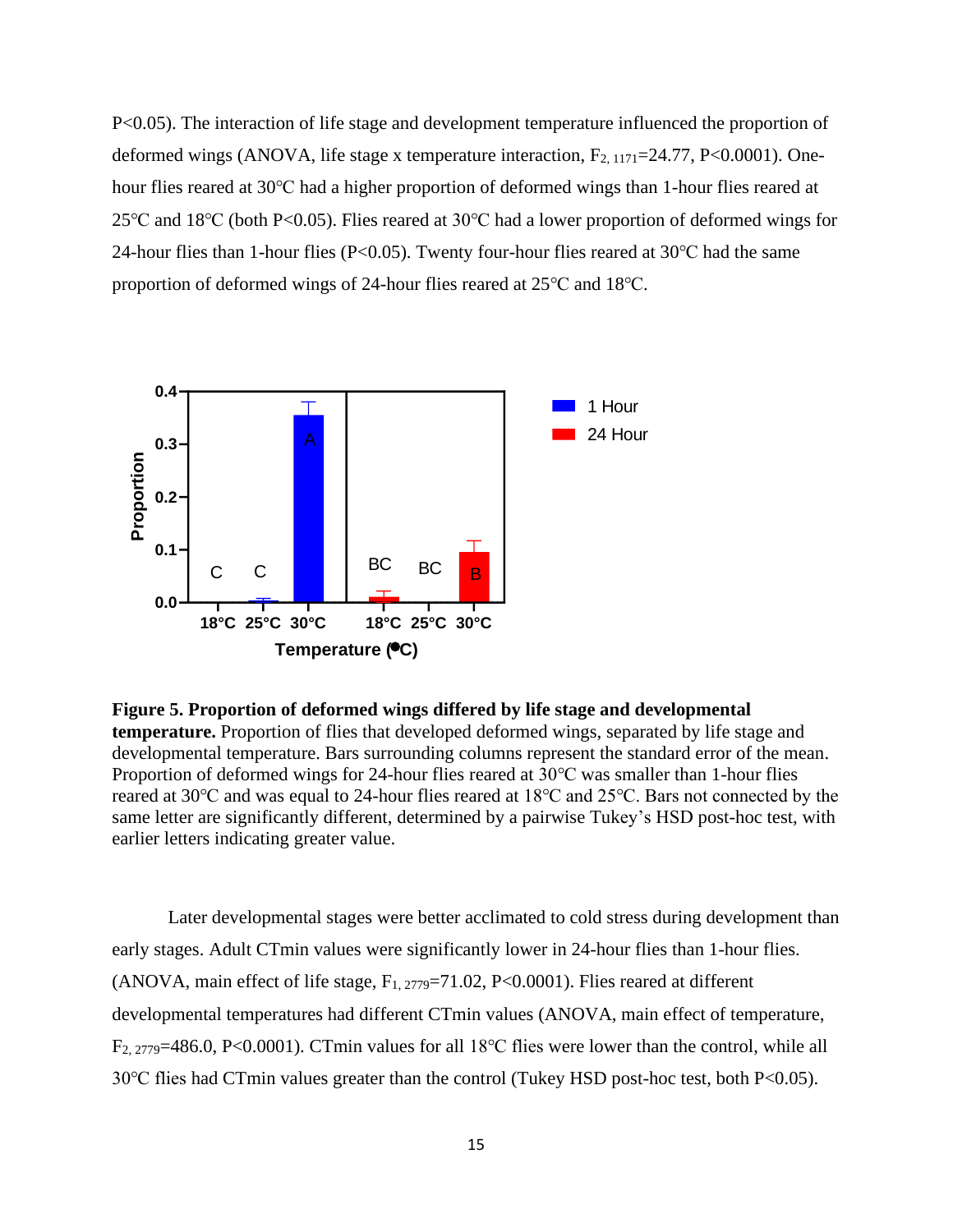The extent of this change differed by life stage (ANOVA, life stage x temperature interaction, F<sub>2,</sub> <sup>2779</sup>=50.40, P<0.0001). CTmin values for 25℃ and 30℃ flies were unaffected going from 1 to 24 hours, but 18℃ flies transferred at 24 hours were significantly lower for CTmin values than those transferred at 1 hour (P<0.05), with 24-hour flies experiencing cold stress having a further gap in performance from its respective control group than 1-hour flies that experienced cold stress (both  $P<0.05$ ).

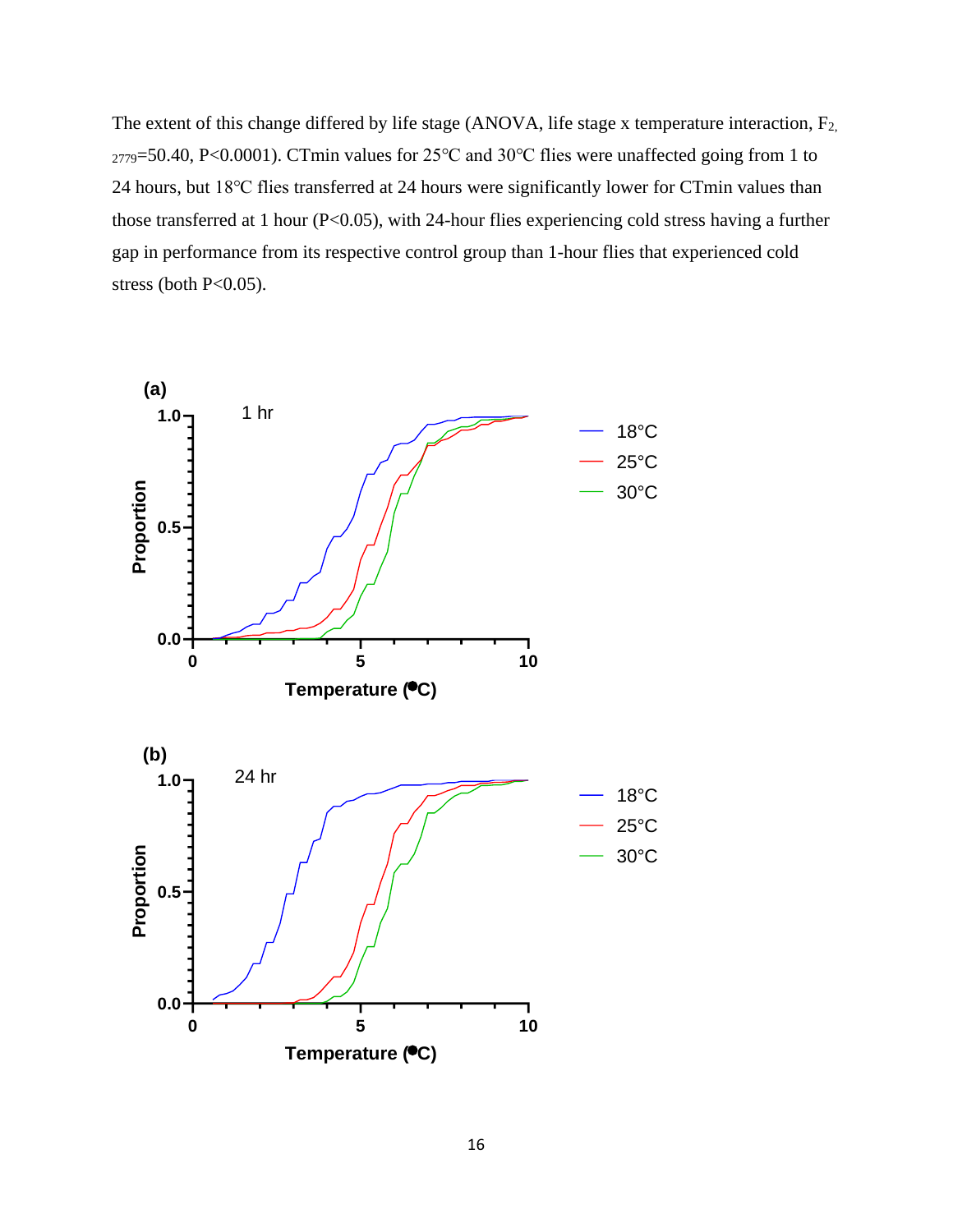**Figure 6. Cumulative critical thermal minimum (CTmin) curves across developmental temperatures for 1-hour (a) and 24-hour flies (b).** (a) Proportion of 1-hour adults that retained motor control after extreme cold temperatures starting at 10°C (see Methods for rate of temperature change). (b) Proportion of 24-hour adults that retained motor control after extreme cold temperatures starting at 10°C. The cumulative proportion retaining motor control is displayed from right to left.

Later developmental stages experiencing heat stress had an improved upper thermal limit as adults compared to early stages experiencing heat stress. CTmax values were not different across life stages (ANOVA, main effect of life stage,  $F_{1, 537}$ =1.25, P=0.2641). CTmax values differed across developmental temperatures (ANOVA, main effect of temperature,  $F_{2, 537}=5.295$ , P=0.0053). Flies reared at 30°C had the same CTmax as 18°C and 25°C flies, with 25°C flies having a greater CTmax than 18℃ flies (Tukey HSD post-hoc test, P<0.05). The interaction effect of life stage and developmental temperature influenced CTmax values (ANOVA, life stage x temperature interaction,  $F_{2, 537}$ =4.815, P=0.0085). Flies reared at 18<sup>o</sup>C had the same CTmax as 25℃ flies at 1 hour and 24 hours. For 1-hour flies, flies reared at 30℃ had lower CTmax values than 25℃ flies (P<0.05), but for 24-hour flies, flies reared at 25℃ and 30℃ had the same CTmax.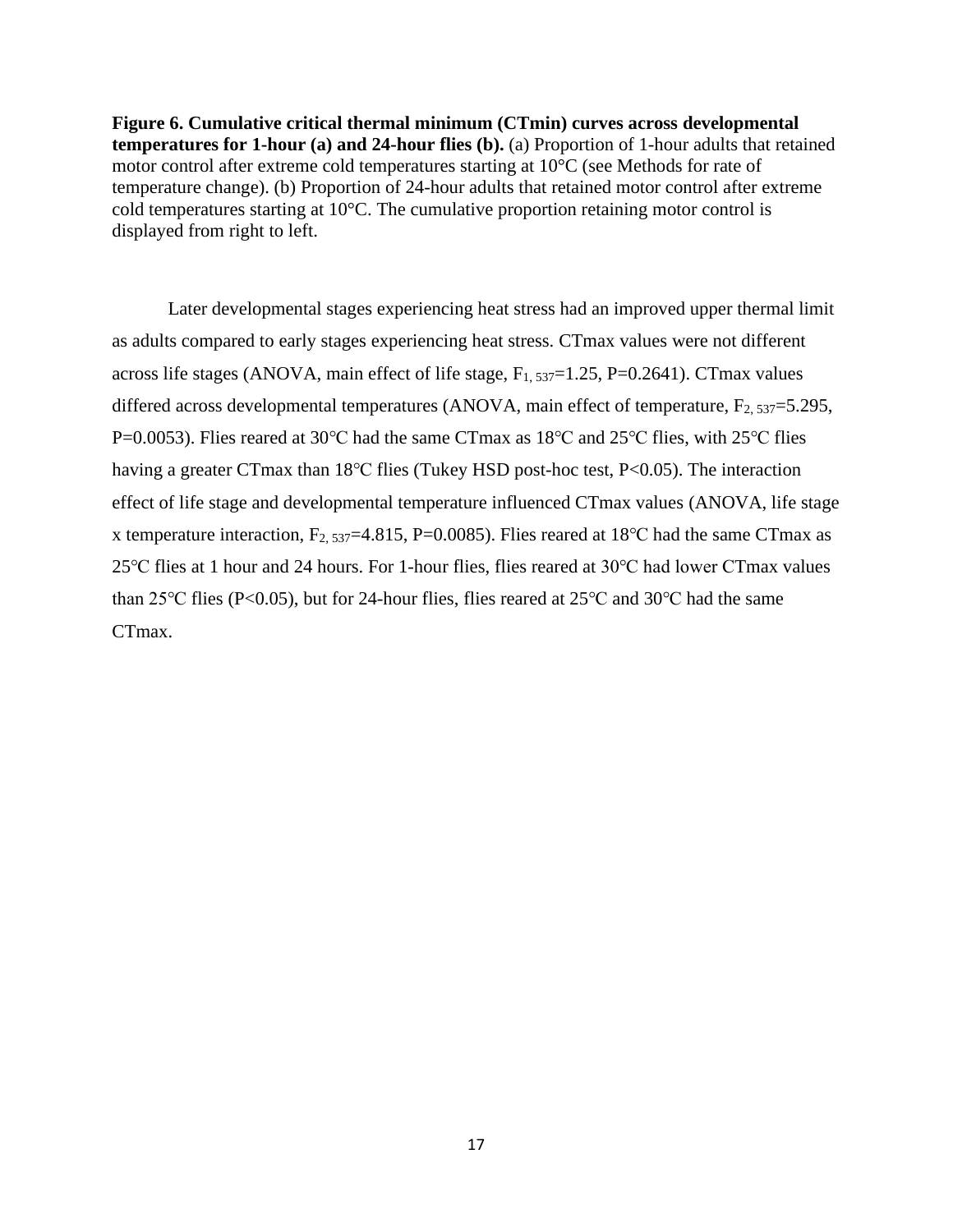

**Figure 7. Cumulative critical thermal maximum (CTmax) curves across developmental temperatures for 1-hour (a) and 24-hour flies (b).** (a) Proportion of 1-hour adults that retained motor control after extreme heat temperatures starting at 39°C (see Methods for rate of temperature change). (b) Proportion of 24-hour adults that retained motor control after extreme heat temperatures starting at 39°C.

# **Part 2: Temperate versus tropical fly populations:**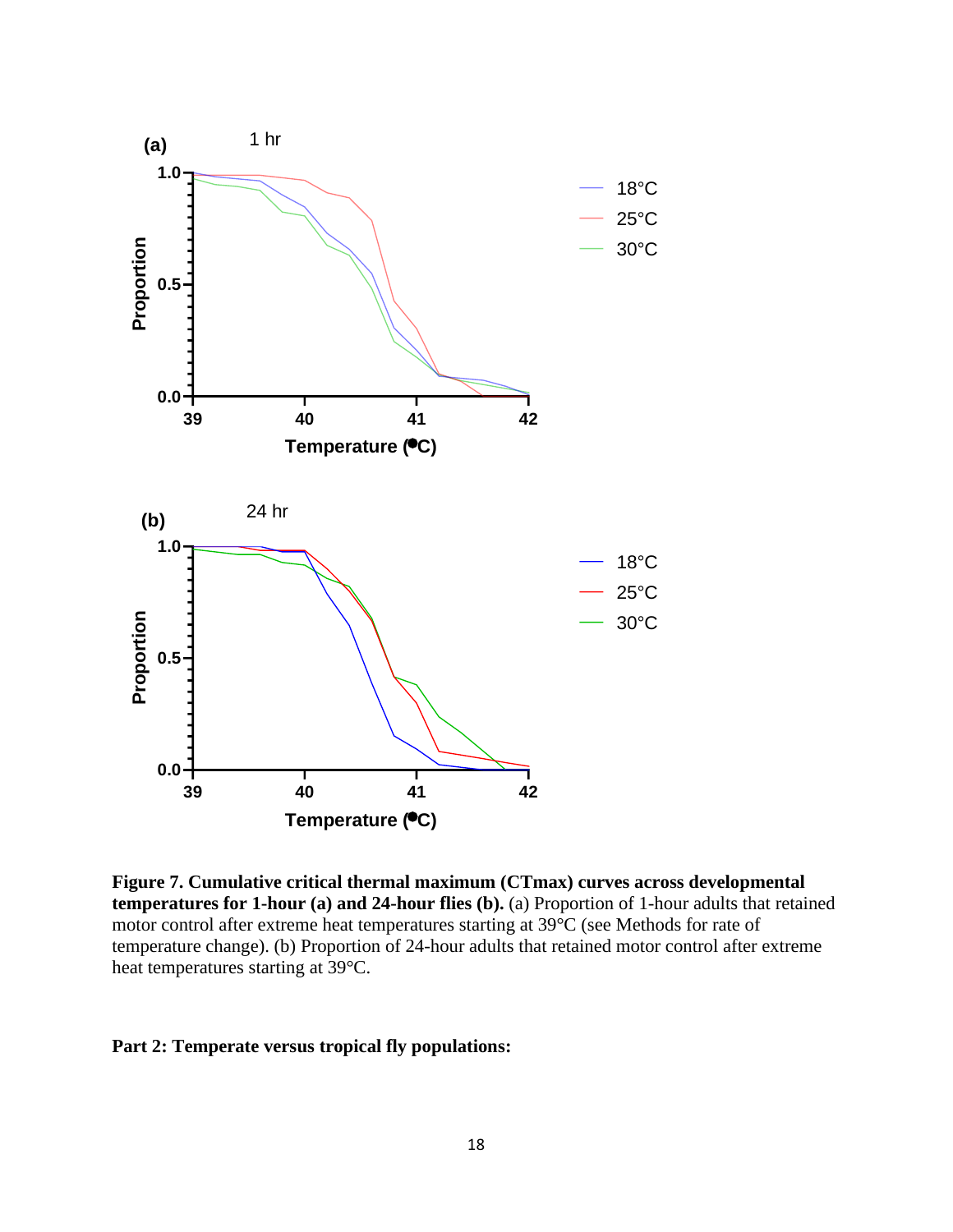Tropical populations were more likely to diverge in success of pupae development between each other than temperate populations were. The ability to reach the pupal stage at 18℃ was the same for tropical and temperate flies (ANOVA, main effect of type,  $F_{1, 176}=1.233$ , P=0.2683). There was an effect of site nested within climate type on reaching the pupal stage at 18℃ (ANOVA, main effect of site nested within type, F2, 176=8.632, P=0.0003). Guam flies reached the pupal stage at 18℃ at a higher proportion than Chiapas flies (Tukey HSD post-hoc test, P<0.05), with both Vermont populations able to reach the pupal stage at 18℃ at the same rate. Tropical flies reached the pupal stage at 30℃ by a greater amount than temperate flies (ANOVA, main effect of type,  $F_{1, 213}=12.12$ , P=0.0006). There was an effect of site nested within climate type on reaching the pupal stage at 30℃, but neither of the pairwise comparisons were significant (ANOVA, main effect of site nested within type,  $F_{2, 213}=3.254$ , P=0.0405). The ability to reach the pupal stage at 32℃ was the same for tropical and temperate flies (ANOVA, main effect of type,  $F_{1, 69}$ =0.0664, P=0.7973). There was an effect of climate type nested sites on reaching the pupal stage at  $32^{\circ}$ C (ANOVA, main effect of site nested within type,  $F_{2.69}$ =9.669, P=0.0002). Guam flies reached the pupal stage at 32 °C at a higher proportion than Chiapas flies (P<0.05), with both Vermont populations able to reach the pupal stage at 32℃ at the same rate.

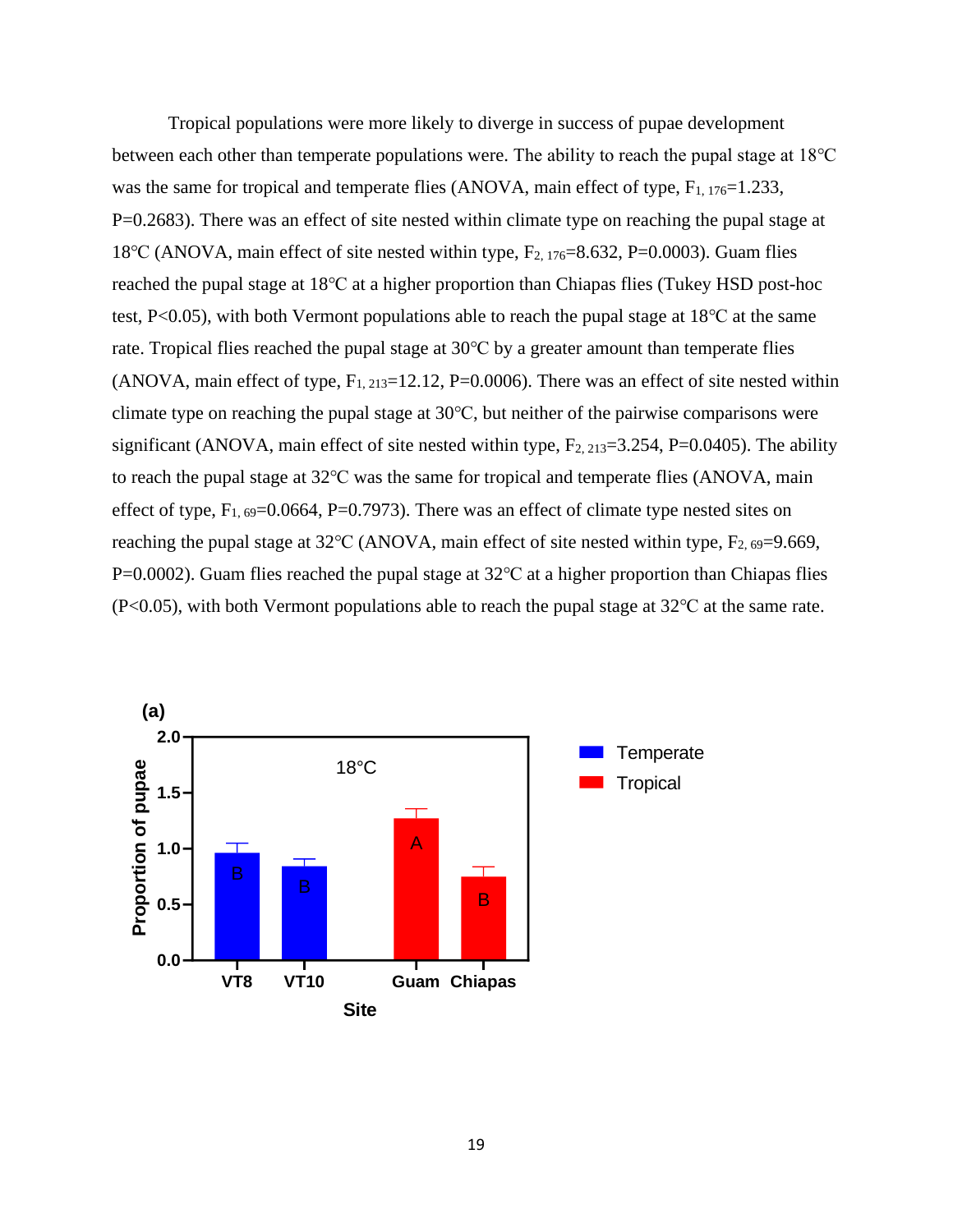

**Figure 8. Proportion of pupae produced at low and high temperatures relative to the control.** Proportion of flies that successfully developed to the pupal stage relative to the control, separated by climate type and site. Bars surrounding columns represent the standard error of the mean. (a) Proportion of flies across sites nested within climate type that developed to pupae at 18℃ relative to 25℃. (b) Proportion of flies across sites nested within climate type that developed to pupae at 30℃ relative to 25℃. (c) Proportion of flies across sites nested within climate type that developed to pupae at 32℃ relative to 25℃. Bars not connected by the same letter are significantly different, determined by a pairwise Tukey's HSD post-hoc test, with earlier letters indicating greater value.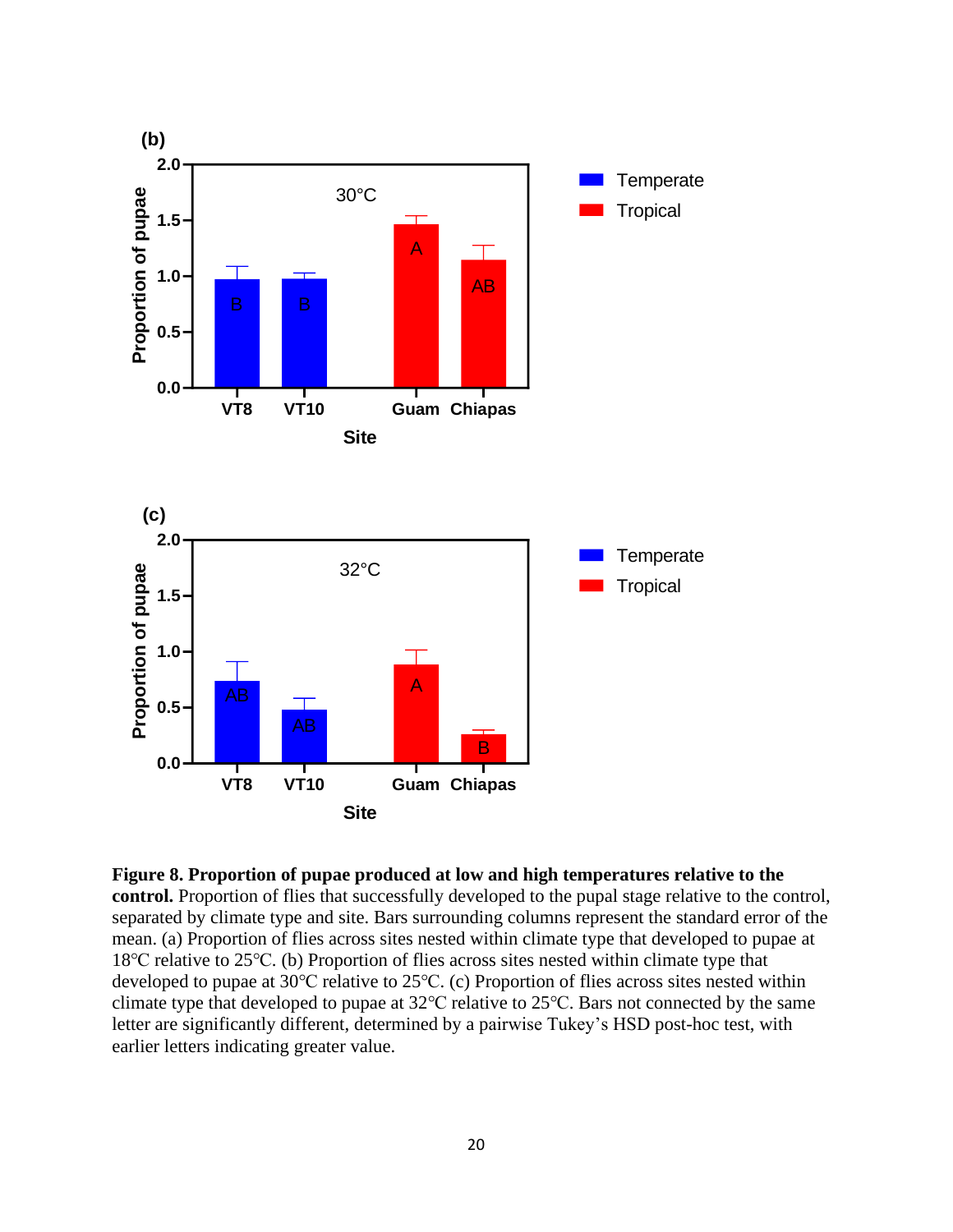Tropical flies had improved eclosion success at 32℃ than temperate flies. Tropical flies eclosed at a higher proportion than temperate flies (ANOVA, main effect of type,  $F_{1, 733}=40.10$ , P<0.0001). Eclosion success differed between developmental temperatures (ANOVA, main effect of temperature,  $F_{3, 733}=571.0$ , P<0.0001). All the extreme developmental temperatures eclosed at a lower proportion than the control group, with 18℃ flies eclosing at a significantly higher proportion than 30℃ flies, and 30℃ flies eclosing better than 32℃ flies (Tukey HSD post-hoc test, all P<0.05). The interaction effect of climate type and developmental temperature was significant on the proportion of eclosion (ANOVA, type x temperature interaction, F<sub>3,</sub> <sup>733</sup>=12.01, P<0.0001). Temperate flies reared at 18℃ eclosed worse than 25℃ temperate flies (P<0.05). Flies reared at 30℃ were not different across the climate types, with tropical flies eclosing at a greater proportion at 32℃ than temperate flies (P<0.05).



**Figure 9. Proportion of eclosion differed by life stage and developmental temperature.**  Proportion of flies that successfully eclosed from pupae into adults, separated by climate type and developmental temperatures. Bars surrounding columns represent the standard error of the mean. The gap between 32℃ and 25℃ flies in eclosion success for tropical flies was less than temperate flies. Bars not connected by the same letter are significantly different, determined by a pairwise Tukey's HSD post hoc-test, with earlier letters indicating greater value.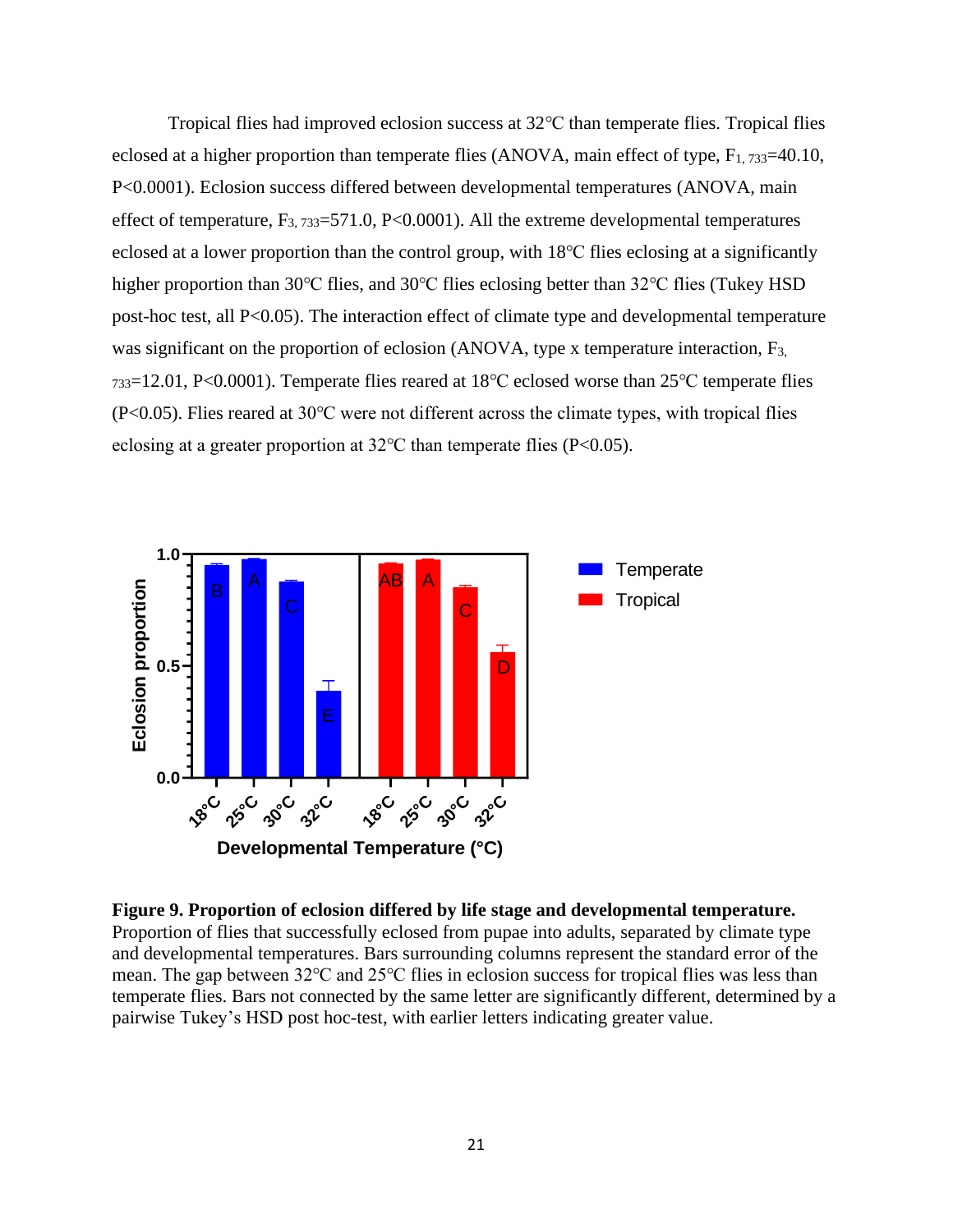There were differences between sites of the same climate type for eclosion success (ANOVA, main effect of site nested within type,  $F_2$ ,  $733=97.13$ ,  $P<0.0001$ ). Chiapas flies eclosed at a greater proportion than Guam flies (Tukey HSD post-hoc test, P<0.05), with VT8 and VT10 flies eclosing at the same proportion. There were also differences between sites of different climate types (ANOVA, main effect of site,  $F_{3, 727}=121.3$ , P<0.0001). When results were reanalyzed without region of origin as a factor, Chiapas flies eclosed better than all the other sites (all P<0.05), with VT10 flies eclosing better Guam flies (P<0.05) and VT8 flies eclosing at the same proportion as Guam flies. The interaction effect of sites and developmental temperature was significant (ANOVA, site x temperature interaction, F<sub>9, 727</sub>=28.92, P<0.0001). Chiapas flies reared at 30℃ and 32℃ eclosed better than 30℃ and 32℃ flies for all other sites, respectively (all P<0.05). Guam flies reared at 30℃ eclosed the same as 30℃ VT8 flies and worse than 30℃ VT10 flies (P<0.05). Guam flies reared at 32℃ had the same proportion of eclosion as 32℃ VT8 and VT10 flies.



**Figure 10. Proportion of eclosion differed by site and developmental temperatures.**  Proportion of flies that successfully eclosed from pupae into adults, separated by site and developmental temperatures. Bars surrounding columns represent the standard error of the mean. Chiapas flies eclosed better at 30℃ and 32℃ than the other sites, with Guam, VT8, and VT10 flies eclosing similarly at all developmental temperatures. Bars not connected by the same letter are significantly different, determined by a pairwise Tukey's HSD post-hoc test, with earlier letters indicating greater value.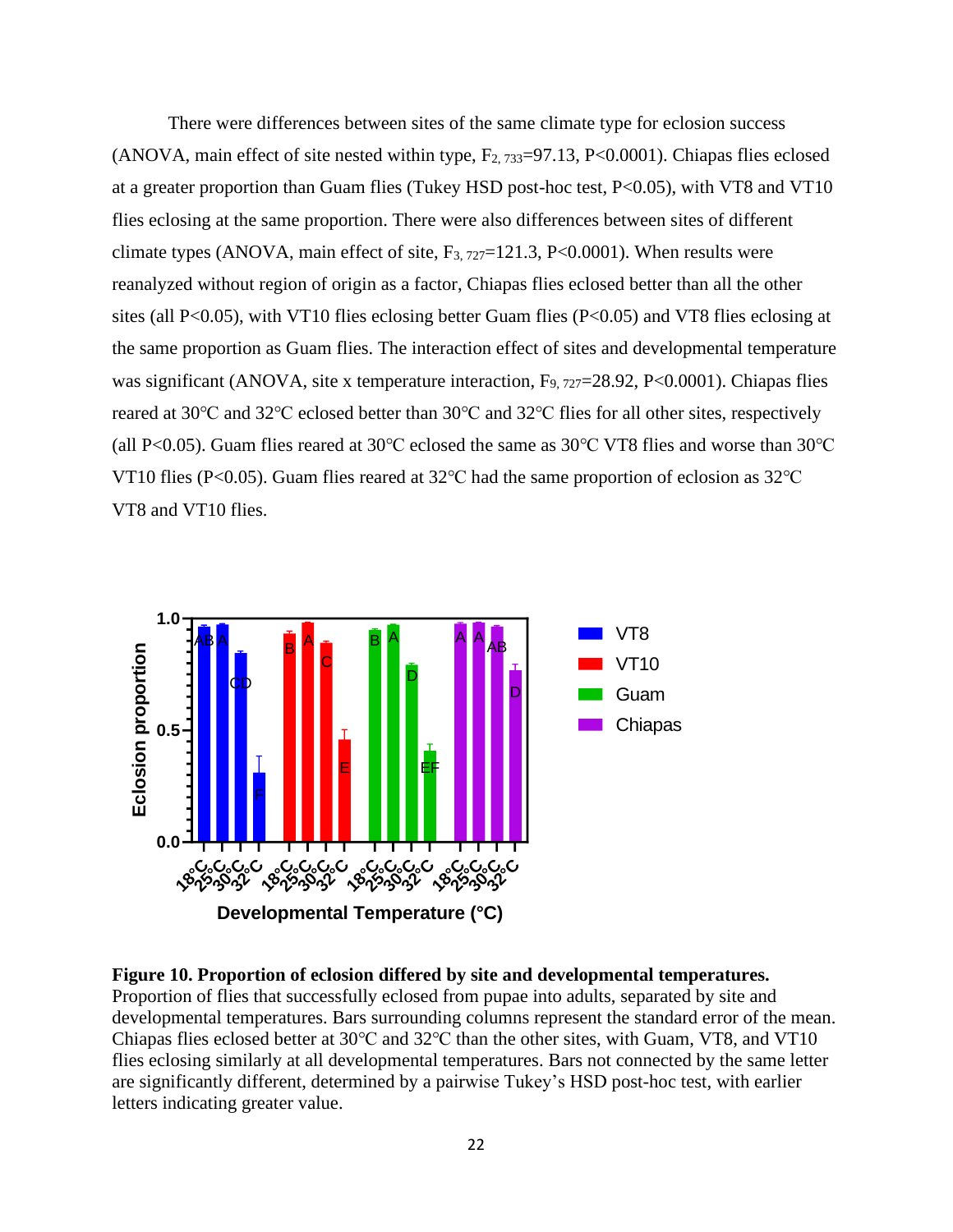The proportion of climbing was also different across sites and developmental temperatures. Temperate flies had a greater proportion of climbing than tropical flies (ANOVA, main effect of type,  $F_{1, 2734}=23.64$ , P<0.0001). The effect of developmental temperature on climbing proportion was significant (ANOVA, main effect of temperature,  $F_{2, 2734}=13.97$ , P<0.0001). Flies reared at 25°C and 30°C had the same proportion of climbing, with 18°C flies being greater than both groups (Tukey HSD post-hoc test, both P<0.05). Proportion of flies that climbed differed for sites within climate types (ANOVA, main effect of site nested within type, F2, 2734=56.52, P<0.0001). Chiapas flies climbed better than Guam flies, and VT10 flies climbed better than VT8 flies (both P<0.05). Sites from different climate types also differed for climbing proportion (ANOVA, main effect of site,  $F_{2, 2731} = 73.07$ , P<0.0001). VT10 and Chiapas flies climbed at the same proportion, with Guam flies climbing at a worse proportion than both of those sites (both  $P<0.05$ ) and VT8 flies climbing worse than all other sites (all  $P<0.05$ ). There was no interaction effect between climate type and developmental temperature on the proportion of climbing (ANOVA, type x temperature interaction,  $F_{2, 2734}$ =0.4893, P=0.6131), but sites differed in the effect of developmental temperatures on the proportion of climbing (ANOVA, site x temperature interaction,  $F_{5, 2731}$ =14.49, P<0.0001). Chiapas, VT8, and VT10 flies had the same respective proportion of climbing at 18°C and 25°C. VT10 flies reared at 30°C climbed better than 30 $\degree$ C Chiapas flies (P<0.05). Guam and VT8 flies reared at 30 $\degree$ C flies had the same proportion of climbing, both climbing worse than  $30^{\circ}$ C Chiapas flies (both P<0.05).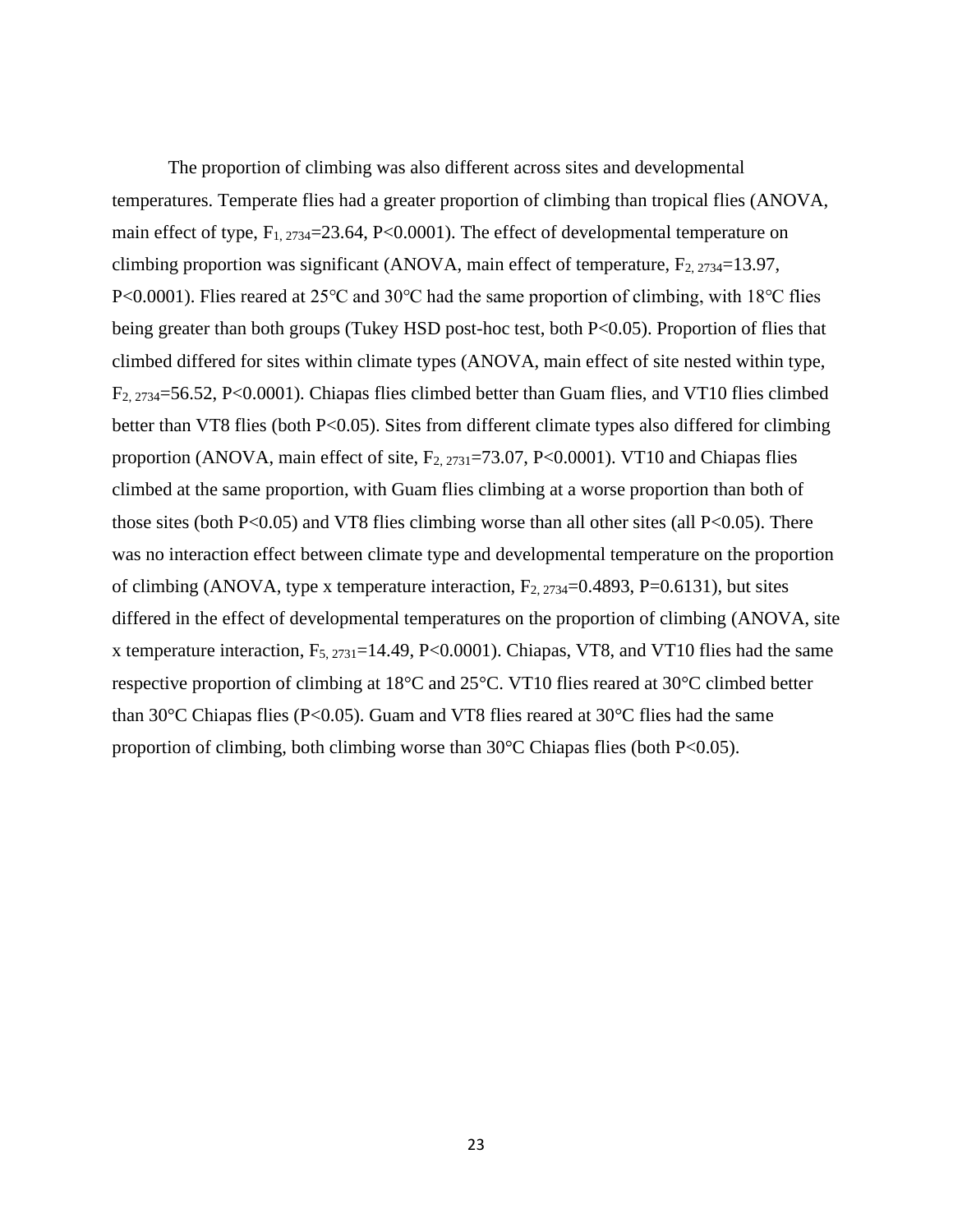

**Figure 11. Proportion of climbing differed by site and developmental temperature.**  Proportion of flies that successfully climbed during CTmin assays, separated by site and developmental temperatures. Bars surrounding columns represent the standard error of the mean. VT10 and Chiapas flies climbed better than Guam flies at all developmental temperatures. VT8 flies reared at 30°C climbed at the same proportion as 30°C Guam flies and worse than 30°C Chiapas and VT10 flies. Bars not connected by the same letter are significantly different, determined by a pairwise Tukey's HSD post-hoc test, with earlier letters indicating greater value.

Few deformed wings were identified in any of the populations. The proportion of deformed wings found were unaffected by climate type, developmental temperature, nested site, or developmental temperature interaction with climate type  $(ANOVA, main effect of type, F<sub>1</sub>)$  $1356=0.0126$ , P=0.9105, main effect of temperature, F<sub>2, 1349</sub>=1.303, P=0.2721, main effect of site nested within type,  $F_{2, 1349}=0.7997$ , P=0.4497, type x temperature interaction,  $F_{2, 1349}=1.141$ , P=0.3197). When results were reanalyzed without region of origin as a factor, interaction effect of site with developmental temperature also had no effect on proportion of deformed wings (ANOVA, site x temperature interaction,  $F_{6, 1345}$ =0.8150, P=0.5582).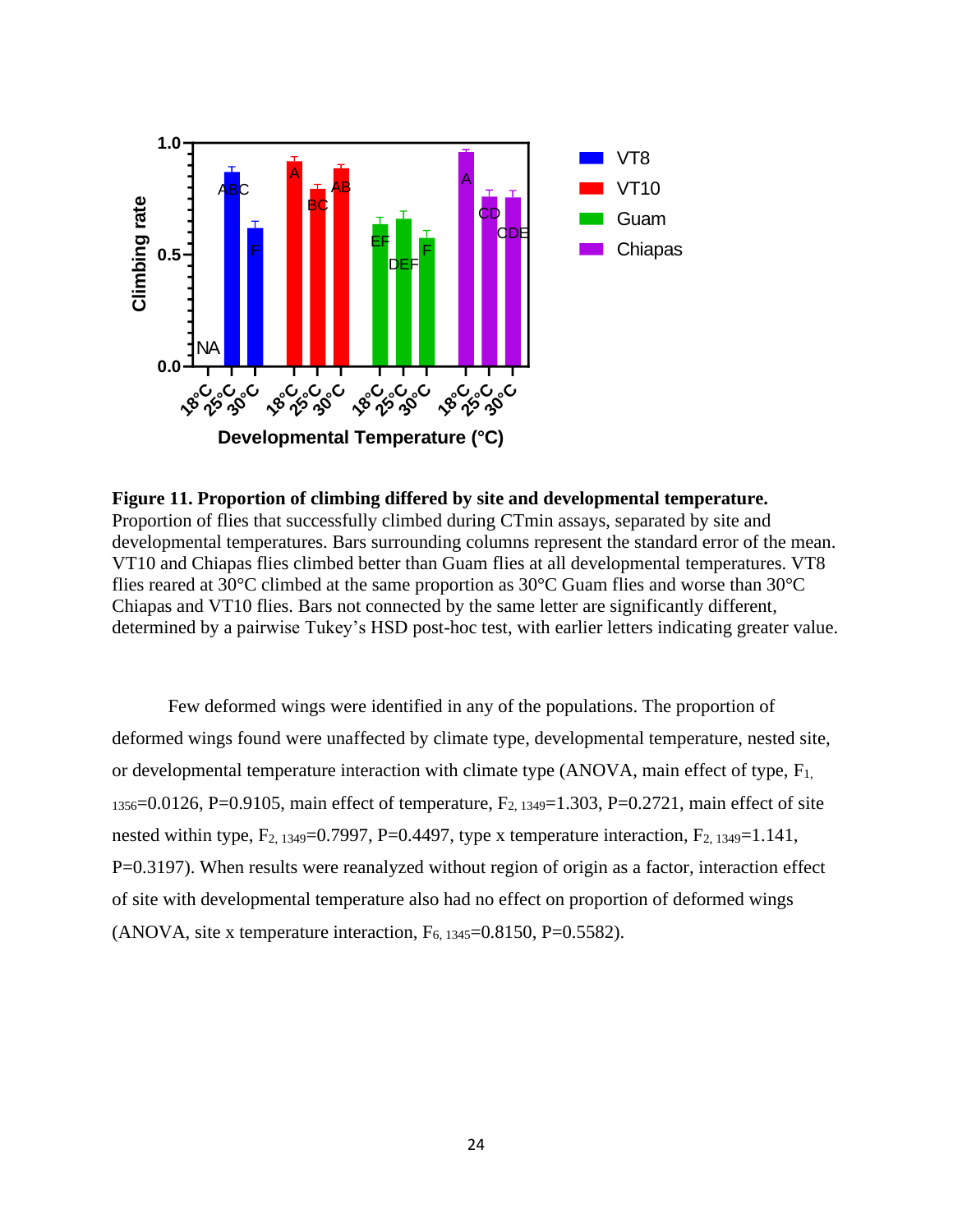

**Figure 12. Proportion of deformed wings were the same across site and developmental temperature.** Proportion of flies that developed deformed wings, separated by site and developmental temperatures. Bars surrounding columns represent the standard error of the mean. The interaction effect of site and developmental temperature had no effect on the proportion of deformed wings. Bars not connected by the same letter are significantly different, determined by a pairwise Tukey's HSD post-hoc test, with earlier letters indicating greater value. Sample sizes for VT8: 18℃ (n=0 flies), 25℃ (n=209), 30℃ (n=239), 32℃ (n=0). Sample sizes for VT10: 18℃ (n=170), 25℃ (n=233), 30℃ (n=256), 32℃ (n=0). Sample sizes for Guam: 18℃ (n=234), 25℃ (n=192), 30℃ (n=231), 32℃ (n=0). Sample sizes for Chiapas: 18℃ (n=227), 25℃ (n=213), 30℃ (n=193), 32℃ (n=249).

Lower thermal limits were consistent between developmental temperatures of different sites. Temperate and tropical flies did not differ for CTmin values (ANOVA, main effect of type, F1, 2017=1.278, P=0.2584). Developmental temperature did influence CTmin values (ANOVA, main effect of temperature,  $F_{2, 2017}=138.2$ , P<0.0001). Flies reared at 18<sup>o</sup>C had a lower CTmin than 25℃ flies, which was lower than 30℃ flies (Tukey HSD post-hoc test, both P<0.05). Sites within climate types differed for CTmin values (ANOVA, main effect of site nested within type, F2, 2017=13.49, P<0.0001). Within climate types, Guam flies had a lower CTmin than Chiapas flies and VT8 flies had a lower CTmin than VT10 flies (both P<0.05). Sites outside of climate types also differed for CTmin values (ANOVA, main effect of site,  $F_{2.2014}=11.22$ , P<0.0001). Between sites, VT8 flies had the lowest CTmin and VT10 and Chiapas flies had the highest CTmin values (all P<0.05). Chiapas flies had the same CTmin as VT10 flies, and Guam flies had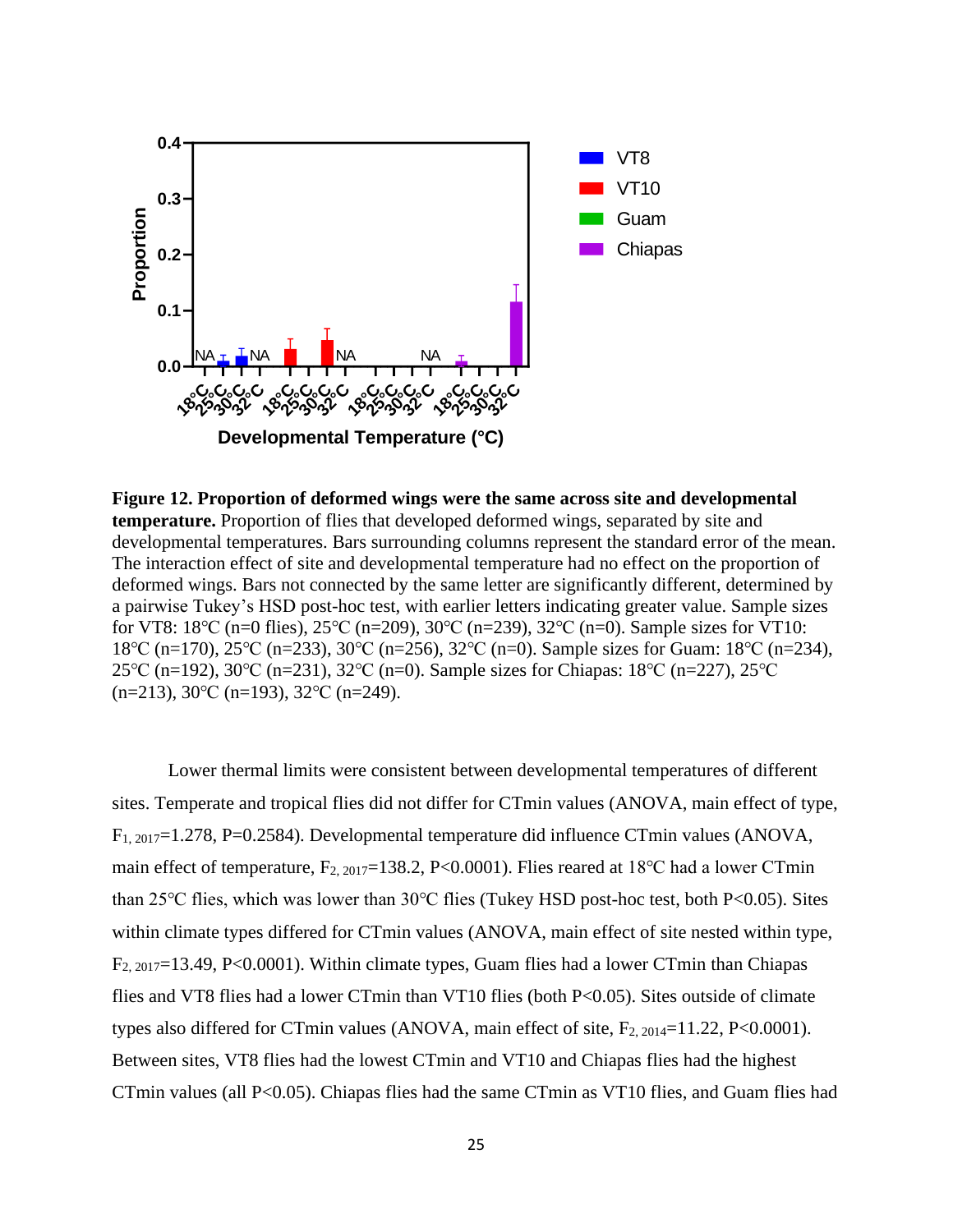the same CTmin as Chiapas flies but not VT10 flies (P<0.05). There was an interaction effect of site and developmental temperature on CTmin values (ANOVA, main effect of site x temperature interaction,  $F_{5, 2014}$ =4.669, P=0.0003). CTmin values for 18°C, 25°C, and 30°C flies were respectively the same for all sites, except for 25℃ VT10 flies which had the same CTmin as 25℃ Chiapas flies but greater CTmin values than 25℃ Guam and VT8 flies (both P<0.05). The interaction effect of climate type and developmental temperature also influenced CTmin values (ANOVA, type x temperature interaction,  $F_{2,2017}=8.256$ , P=0.0003). CTmin values for 18℃ and 30℃ flies were respectively the same for tropical and temperate flies. CTmin values for tropical flies reared at 25℃ were lower than 25℃ CTmin values for temperate flies (P<0.05), with 25℃ and 30℃ CTmin values for temperate flies being equal.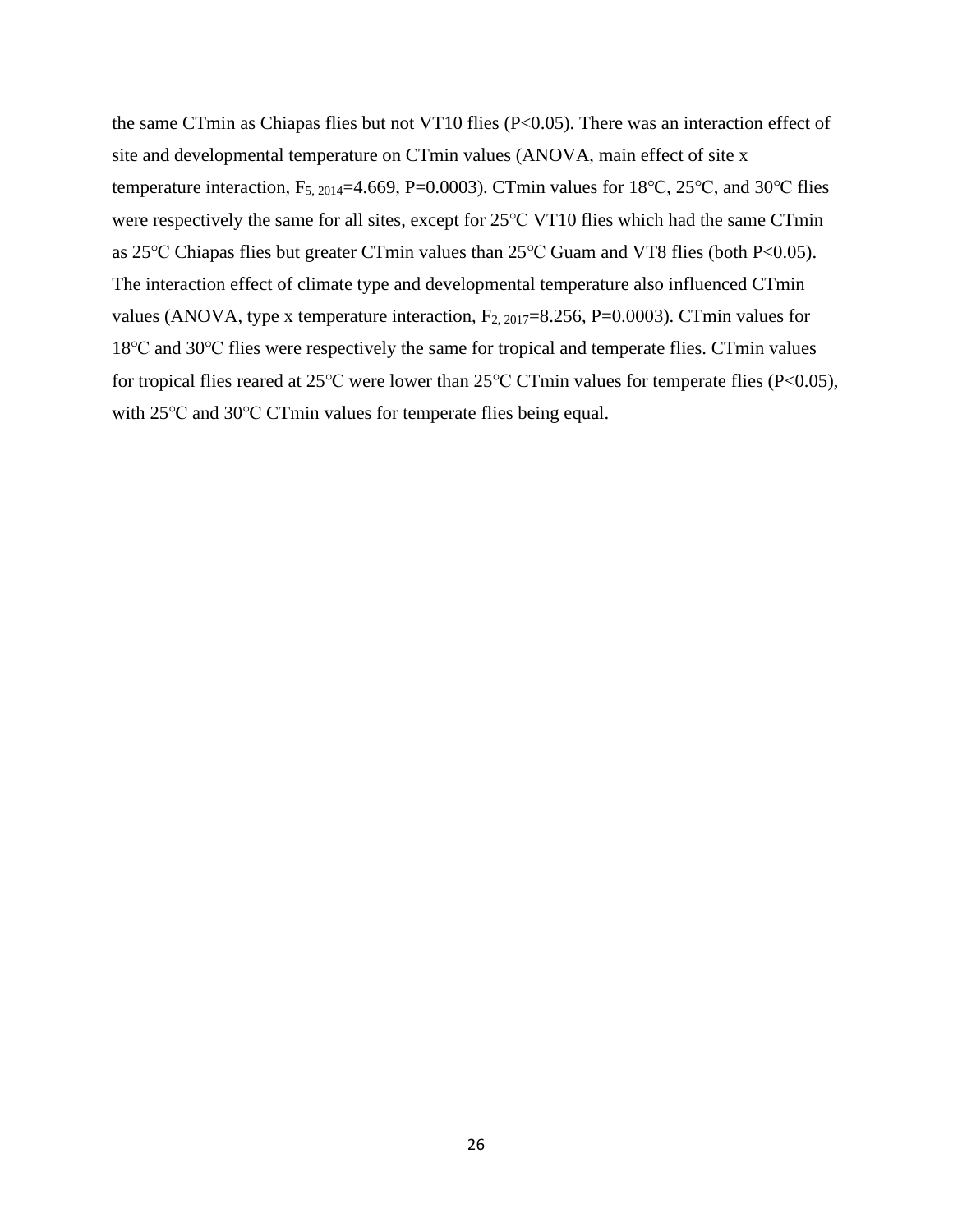

**Figure 13. Cumulative critical thermal minimum (CTmin) curves across climate types for temperate (a) and tropical flies (b).** (a) Proportion of temperate adults that retained motor control after extreme cold temperatures starting at 10°C (see Methods for rate of temperature change). (b) Proportion of tropical adults that retained motor control after extreme cold temperatures starting at 10°C. The cumulative proportion retaining motor control is displayed from right to left.

Chiapas flies exhibited greater upper thermal limits for flies reared at high temperatures. Temperate flies had a lower CTmax than tropical flies (ANOVA, main effect of type,  $F_{1}$ ,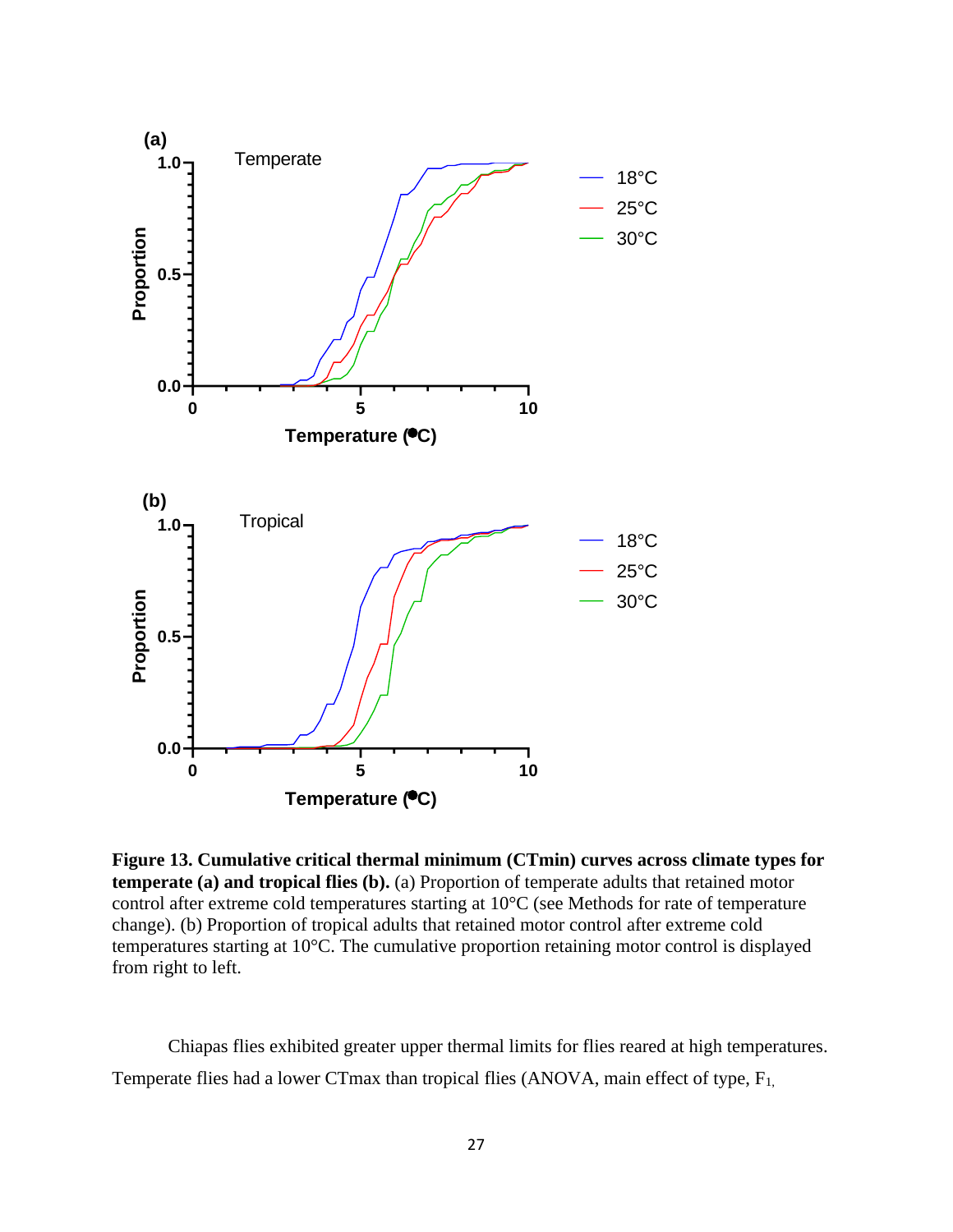<sup>1259</sup>=44.95, P<0.0001). CTmax values differed between developmental temperatures (ANOVA, main effect of temperature,  $F_{2, 1259}$ =138.2, P<0.0001). Flies reared at 30 °C had higher CTmax values than 25℃ flies, which had higher CTmax values than 18℃ flies (Tukey HSD post-hoc test, both P<0.05). Sites differed for CTmax values (ANOVA, main effect of site,  $F_{3, 1255}$ =43.60, P<0.0001). Guam, VT8, and VT10 flies all had the same CTmax values, with Chiapas flies having greater CTmax values than all the other sites (all P<0.05). The interaction effect of climate type and developmental temperature had no effect on CTmax (ANOVA, type x temperature interaction,  $F_{2, 1259} = 2.860$ , P=0.0577). Interaction effect of site and developmental temperature differed for upper thermal limits (ANOVA, site x temperature interaction,  $F_{6}$ ,  $1255=11.33$ , P<0.0001). Guam, VT8, and VT10 30 °C flies had the same CTmax values, with 30 °C Chiapas flies having greater CTmax values than the rest of the sites (all P<0.05). Guam, Chiapas, and VT10 25℃ flies had the same CTmax values, with 25℃ VT8 flies having smaller CTmax values than the rest of the sites (all  $P<0.05$ ).



**Figure 14. Critical thermal maximum (CTmax) differed across sites and developmental temperatures.** Average CTmax, separated by site and developmental temperatures. Bars surrounding columns represent the standard error of the mean. Of 30℃ flies, Chiapas had the greatest CTmax values. Bars not connected by the same letter are significantly different, determined by a pairwise Tukey's HSD post-hoc test, with earlier letters indicating greater value.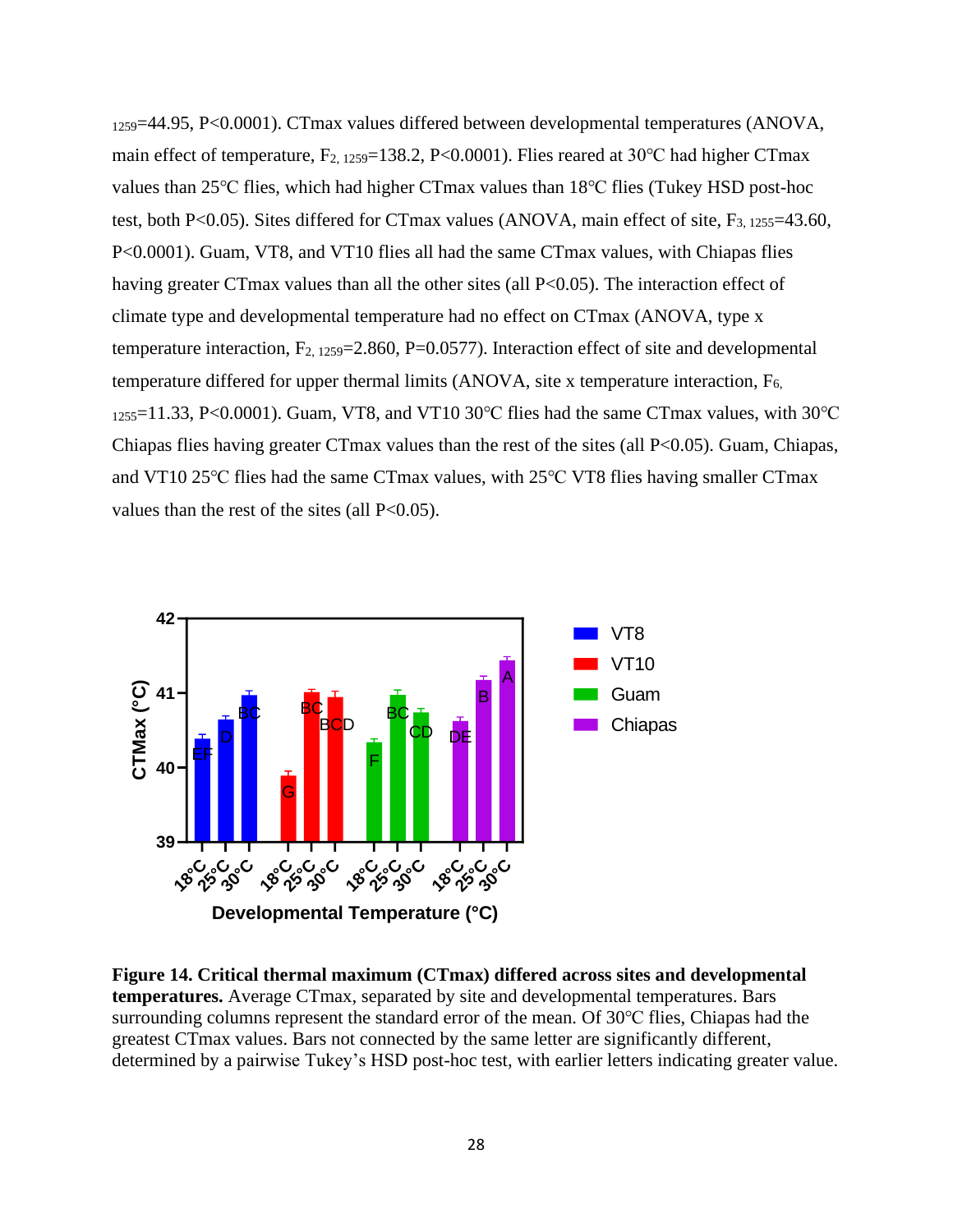# **Discussion:**

After a fly is born it must undergo a series of crucial steps throughout development to eclose into a fully formed and healthy adult. Because thermal resistance develops over time in flies, along with many crucial steps of developing shortly after an embryo is born, my first question centered around if later developmental stages had increased resistance to thermal stress than early stages. If earlier developmental stages were more thermally sensitive, they should show greater developmental defects and experience inferior upper and lower thermal limits from moderate thermal stress compared to later developmental stages. Due to early developmental stages of fruit flies being more susceptible to thermal stress, our second question was centered around if thermal adaptation took place during development against thermal stress. It was hypothesized that thermal adaptation has led to adaptive divergence between tropical and temperate populations, with tropical and temperate populations exhibiting increased resistance against hot and cold stress during development, respectively.

# *Timing of developmental stress*

Later developmental stages consistently demonstrated increased thermal resistance against moderate and chronic thermal stress than early stages. Twenty four-hour flies experienced a higher proportion of eclosion, pupae development at 18°C, climbing, and proper wing development. They also exhibited improved acclimation in CTmin and a complete rebound of performance of CTmax to control levels. Across the various phenotypic tests and observations, a persistent trend of greater resistance and acclimation at the 24-hour stage compared to the 1-hour stage showcases how *D. melanogaster* develops molecular mechanisms to resist thermal stress throughout development.

This result matches well with what is known about the development of the heat shock response, which is well developed by the 12-hour mark in development, with the accumulation of HSPs mostly complete by this stage (Welte et al. 1993). Extra copies of Hsp70 during all the larval instars induced greater expression of Hsp70 and had improved thermotolerance, during development, in the face of heat shock (Feder et al. 1996). Even though the flies in (Feder et al. 1996) were assessed for upper thermal limit during development instead of adulthood, their results show how increased Hsp70 expression can increase thermal tolerance at the upper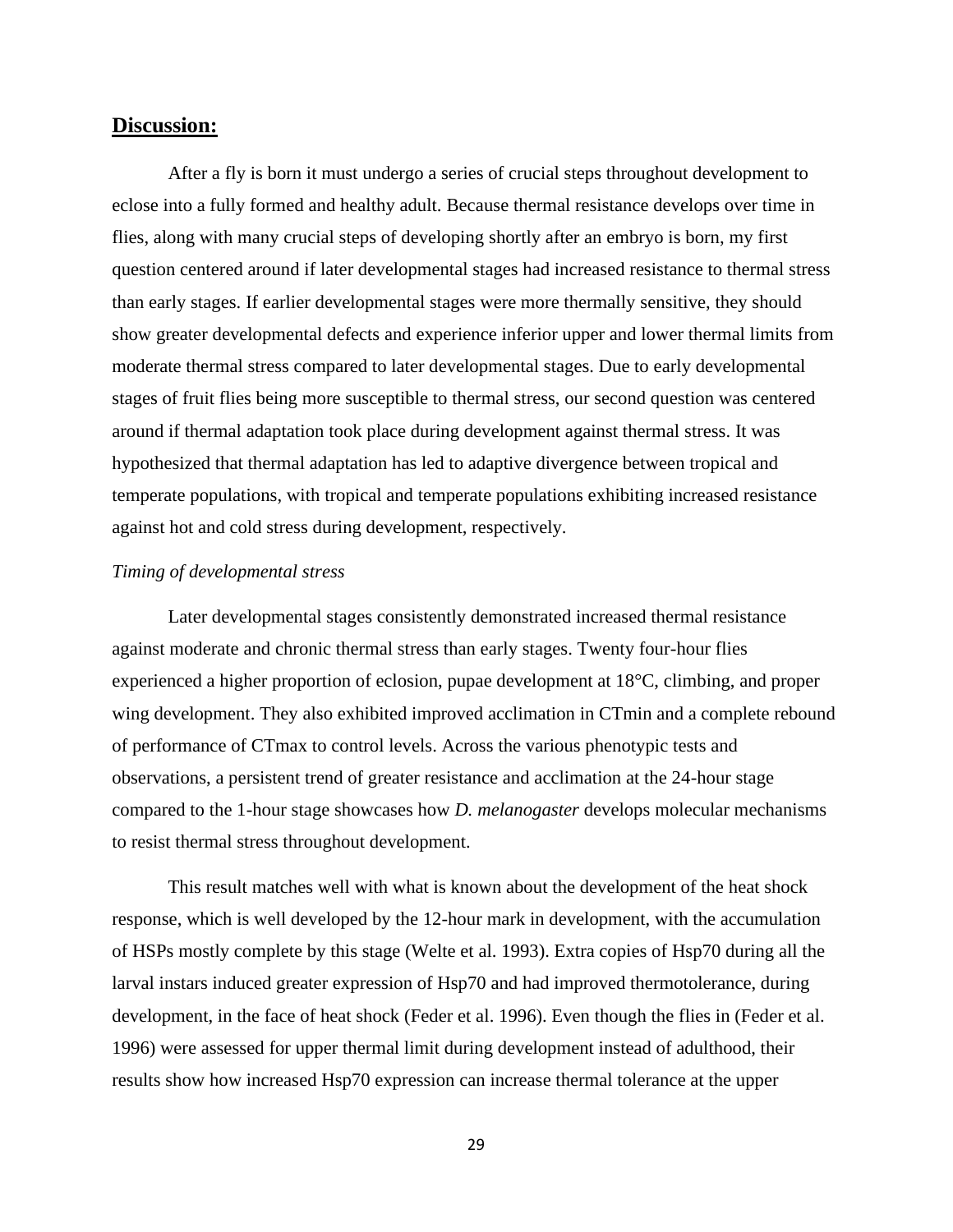thermal limit of flies and mitigate damage induced by thermal stress. *Drosophila melanogaster*  depends more heavily upon Hsp70 for thermotolerance than most organisms (Feder et al. 1996). The importance of HSPs against thermal stress along with the sufficient accumulation of HSPs by the 12-hour mark indicate that the 24-hour flies have already well-established buildup of HSPs and basal thermotolerance, giving it an advantage for stress-mitigation over earlier developmental stages. This advantage later in development, in addition to excising stressdamaged proteins, also promotes thermal resistance by limiting the production and buildup of harmful reactive oxygen species as well as limiting the accumulation of other intracellular toxic chemicals that could disrupt basic cellular functions (Roberts and Feder, 1999).

Thermal stress during development can disrupt the mechanisms that are needed for flies to develop into healthy pupae. Before flies could reach adulthood, 1-hour flies were less able to develop from eggs into pupae, with 24-hour flies being able to develop into pupae greater than 1 hour flies by up to 57% (Figure 2). The ability to develop into pupae during heat stress was not affected by life stage (Figure 2b). For cold stress, however, there was a change across life stages. Later developmental stages were less impacted by the cold stress and were better able to develop into pupae, showing how cold stress had the larger impact at the larval stage than heat stress (Figure 2a). By 24-hours, flies have fully developed their defense mechanisms for cold stress's effect on pupae development. Cold stress during early development can lead to the partial or complete denaturation of proteins, with this disruption influencing the fly's ability to develop into the pupae stage (Koštál et al. 2019). The massive upregulation of HSPs is an important defense mechanism against cold stress (Koštál et al. 2019). The reduced accumulation and expression of HSPs of 1-hour flies, compared to later developmental stages, may reduce their ability to react to cold stress and result in increased mortality leading up to the pupae stage (Feder et al. 1996). Heat stress at 30°C may be too mild to cause the necessary amount of denaturation during the larval stage to prevent the development of the fly into the pupal stage.

Even though heat stress does not affect survival to the pupal stage, early embryos clearly experience developmental damage that has cascading effects later, resulting in more severe disadvantages during the pupal stage affecting their ability to fully develop into the final adult stage. There are many steps that occur throughout development for a fruit fly to develop from an egg into a pupae. To complete its development and form a mature adult, flies must escape from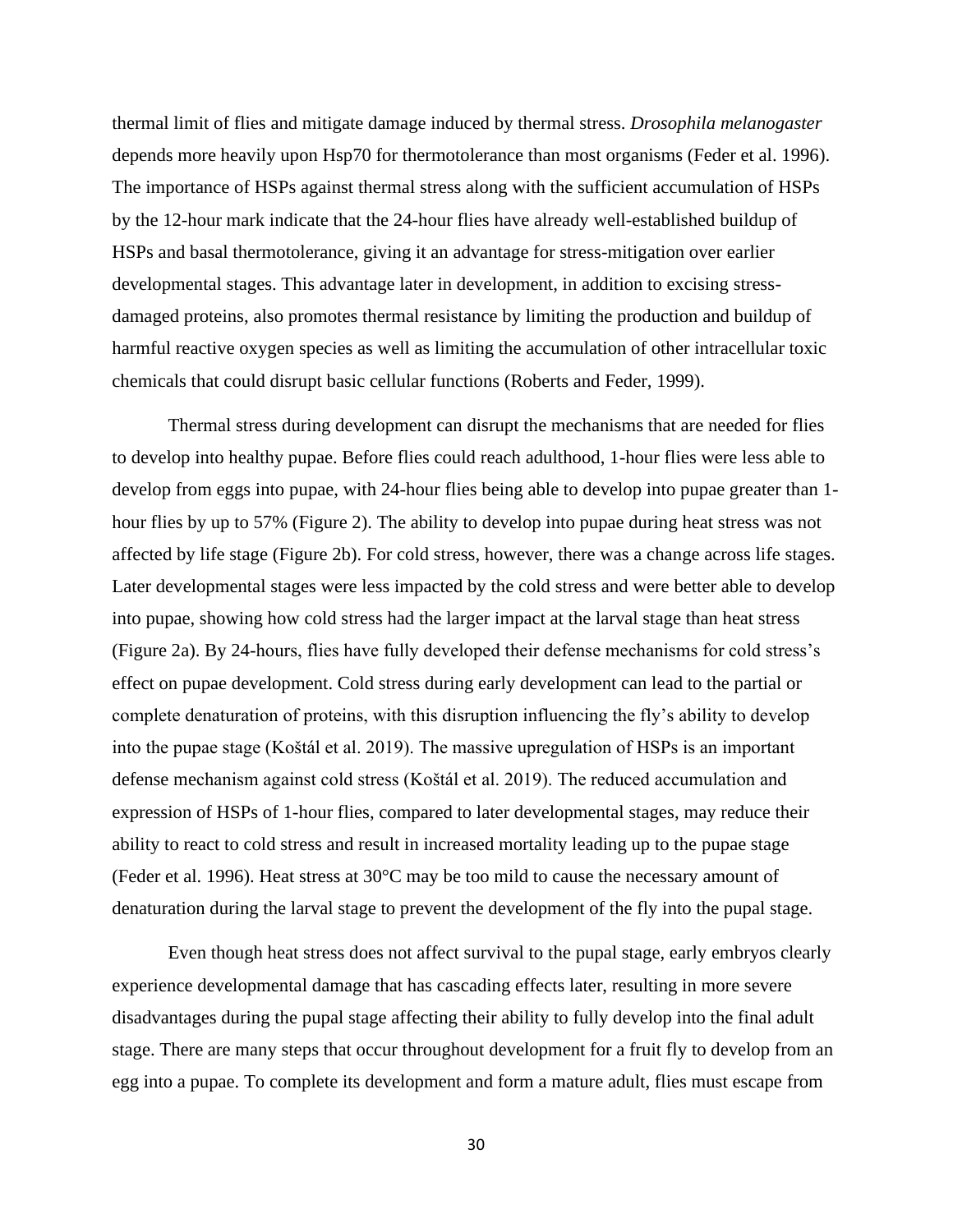their pupal shells into the outside world. A failure to escape from their pupal shells is an indication of incomplete development somewhere along the pre-adult life stages. One-hour flies were severely affected by both cold and heat stress during development, with both the 18°C and 30°C groups for 1-hour flies eclosing at a lower proportion than the 25°C flies, especially for the 30°C group (Figure 3). For flies that did not experience thermal stress until 24 hours, the deleterious effect cold stress had on the 1-hour flies reared at 18°C flies were no longer present, and the effect of heat stress on the  $30^{\circ}$ C group was reduced (Figure 3). By the 60-hour mark during development, cold and heat stress had no effect on the ability of flies to properly eclose into adults (Figure 3). Thermal stress can be very deleterious to flies during development. In addition to affecting the development of the fly, thermal stress can affect critical cellular functions and, during larvae and pupae development, decrease the volume of conserved parts of the brain (Roberts et al. 2003). Therefore, the accumulation of stress-damaged proteins, altered structure of the brain, and affected critical cellular functions could have influenced the inferior eclosion success of the 1-hour flies at 18°C and 30°C, due to the reduced thermotolerance and HSPs levels at this life stage (Roberts et al. 2003). Of the early developmental flies that failed to eclose due to heat stress, up to 41% of them partially escaped from their pupae shells, indicating that heat stress impacted the ability of flies to escape from their pupae shells in addition to impacting developmental processes (Figure 3). Eclosion success could provide some insight into the timetable of the development of HSPs, as the heat stress defense mechanisms in flies could be partially developed by 24 hours and fully developed by 60 hours.

Wing formation primarily occurs during the pupal stage and fully expand in adults, with thermal stress impacting this development. Cold stress during both life stages did not affect the development of wings, indicating that the cold stress experienced at 18°C was not sufficient to disrupt the mechanisms behind wing development (Figure 5). One-hour flies experienced a high proportion of deformed wings after experiencing heat stress (Figure 5). By 24 hours, the rate of deformed wings decreased so much that heat stress no longer caused more deformed wings than flies reared at  $25^{\circ}$ C (Figure 5).

Several important steps occur in wing development around 24 hours in the early larvae stages. The wing field dictating where the wing will form is defined and the polarity along the dorso-ventral axis is established, all directed by the actions of important transcription factors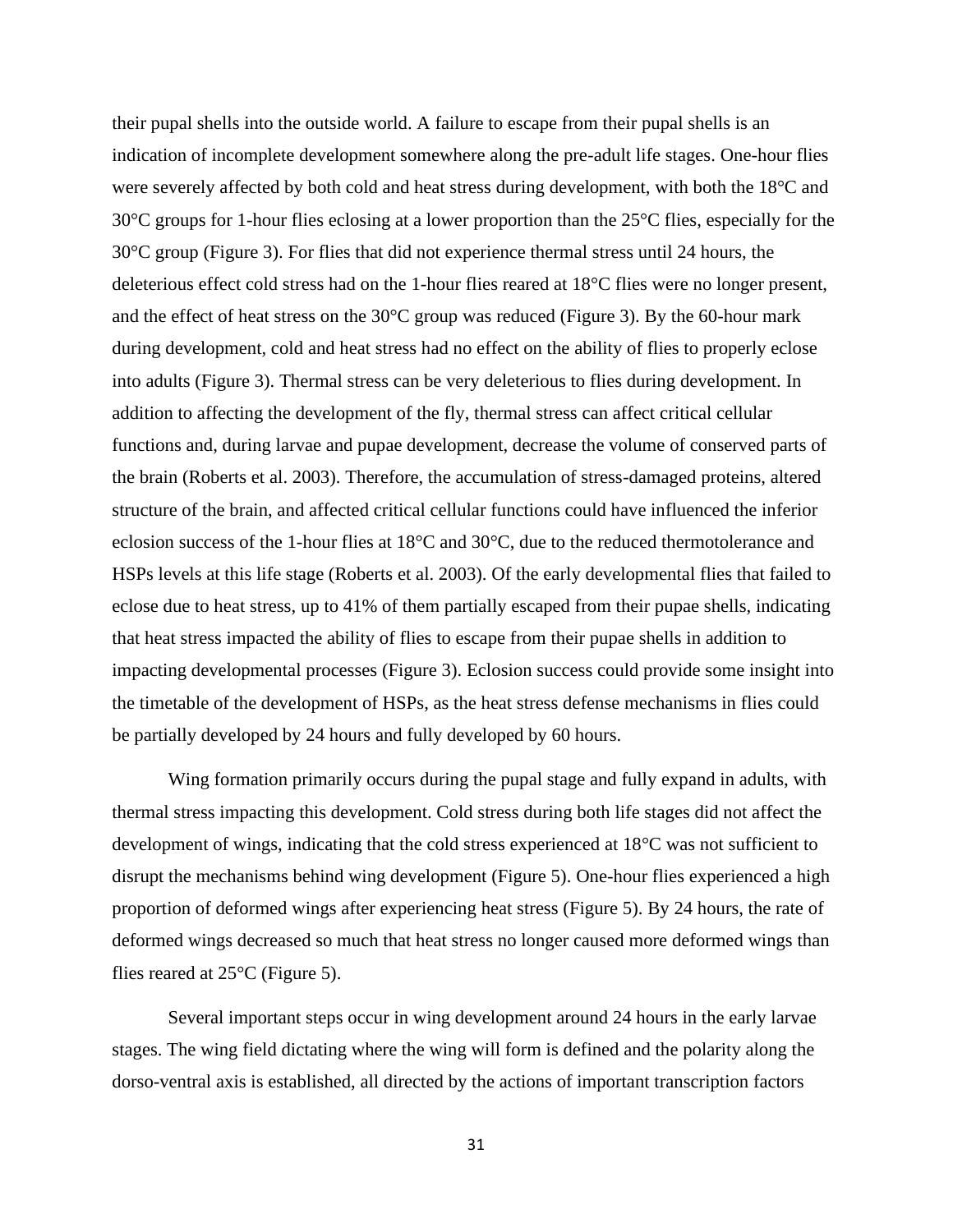(TFs) such as wg, vg, and Ap, which become highly expressed around this stage, which signifies the onset of the second larvae instar (Diaz-Benjumea and Cohen, 1993; Grimm and Pflugfelder, 1996; Klein, 2001). Due to the buildup of these TFs at or around the 24-hour stage of development, already initiating important steps in wing development, wing development by this time could be sufficiently protected and complete to not be affected by the stress felt at 30°C. Flies during adulthood rely heavily on their wings to perform daily tasks and contribute to their fitness and survival. Flies require wings to be able to evade predators, find mates, and find shelter and food (Diaz-Benjumea and Cohen, 1993). A high proportion of deformed wings in a natural population experiencing chronic heat stress could prove very harmful to the success and survival of the population. Important developmental steps for healthy adult development are still being initiated at the 1-hour mark (Klein, 2001). Coupled with the fact that basal thermotolerance levels are still expanding, the risk posed by flies on their choice of egg-laying location is real.

Defects produced during metamorphosis due to thermal stress also appeared to impair locomotion. Heat stress during the first hour of development negatively impacted those flies' abilities as adults to climb the CTmin apparatus (Figure 4). By 24 hours, thermal stress no longer affected flies' abilities to climb the apparatus, having developed sufficient resistance to thermal stress on the development of locomotion (Figure 4). As discussed earlier, thermal stress during development could decrease the volume and functioning of the brain (Roberts et al. 2003). Thermal stress during development is known to affect learning and behavioral functions of the brain as well as the regulation of walking behaviors (Roberts et al. 2003). This, coupled with thermal stress having been shown to affect the development of wings and body segments, could contribute to 1-hour flies being limited in their abilities to climb the apparatus (Roberts and Feder, 1999). Walking and wings are important for the fitness and survival of flies, as they are involved in flight, courtship, territorial defense, and resource gathering (Robert and Feder, 1999).

The cumulative effects of early sublethal stress across all the earlier developmental problems are substantial in the development of fully formed, healthy adults. Flies at earlier developmental stages have been shown to be less successful in reaching the pupae stage at 18°C and less successful in reaching the adult stage at 18°C and 30°C. And once they reach adulthood, the 1-hour flies that experienced heat stress experienced larger chances of developing deformed wings as well as larger chances of experiencing locomotion disruptions. Non-lethal stressors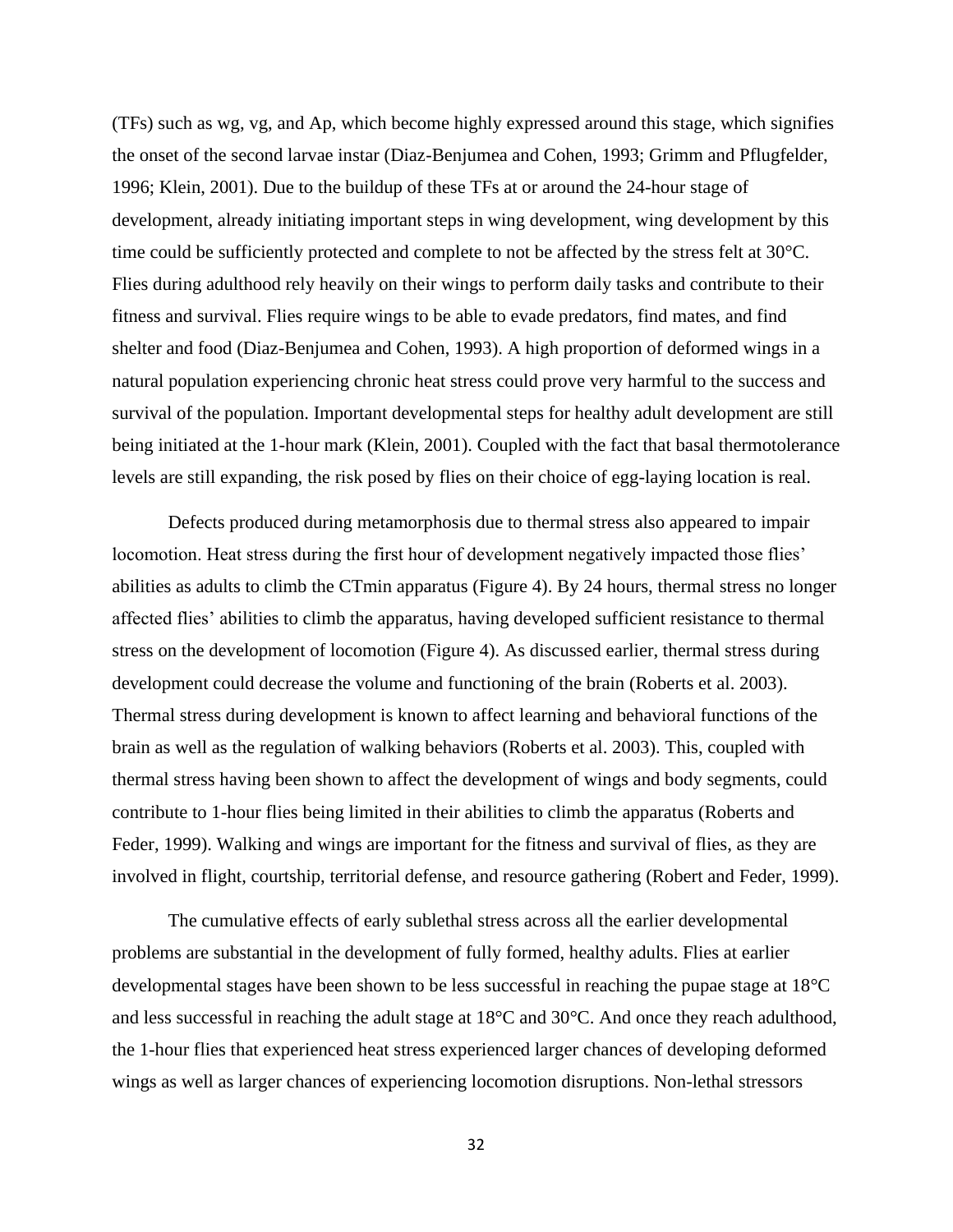such as the 18°C and 30°C incubators, therefore, could have a large impact on natural populations as they will experience increased mortality at the pupae and adult stage and decreased performance, fitness, and survival due to the wing and locomotion deficiencies.

In addition to defects caused by thermal stress, potential benefits could arise such as acclimation to the abnormal temperatures that flies were reared in. However, at the early embryonic stage, the thermal stress inflicted overwhelms the possibility of thermal stress leading to an acclimation response. Moderate and chronic cold stress during development, as well as cold stress during adulthood, have been shown to lead to cold acclimation and reduce mortality at low temperatures and decrease lower thermal limit in adulthood (Colinet and Hoffmann, 2012). Starting at 1 hour, applying cold stress at 18°C positively prepared the flies as adults to respond to cold temperatures, giving them an advantage over flies that did not experience cold stress (Figure 6a). By 24 hours, the application of cold stress further acclimated flies to be resistant to abnormally cold temperatures, with 24-hour 18°C flies surviving to much colder temperatures than 18°C flies at 1 hour (Figure 6b). This is evidence that later development stages of fruit flies are better equipped to acclimate to sublethal cold stress than earlier developmental stages. The expression of Hsp70 as well as proteins that are expressed with Hsp70 such as Hsp40, Stv, and Fst have been shown to be upregulated in flies that experienced chronic cold stress during development (Colinet and Hoffmann, 2012). The upregulation of stress defense genes during developmental cold stress can lead to improved thermal tolerance for low temperatures during adulthood, as shown here.

Just like with  $30^{\circ}$ C flies measured for CTmin,  $18^{\circ}$ C flies showcased a reduced capability to survive at hot temperatures (Figure 7). This reduced heat resistance was not altered during the later developmental stage (Figure 7b). Once heat stress was applied during the 1-hour stage of development, that caused flies to have a diminished ability to survive at extremely hot temperatures (Figure 7a). One-hour flies at 30°C had a much lower upper thermal limit compared to the baseline. This shows that instead of acclimating flies to hot temperatures like 18°C flies were to cold temperatures, this thermal stress during early development disrupted the fly's ability to resist extremely hot temperatures. This disruption if heat stress was not applied until 24 hours was no longer present, with 30°C flies not having their ability to resist extreme temperatures be disturbed at this developmental stage (Figure 7b). However, 30°C was not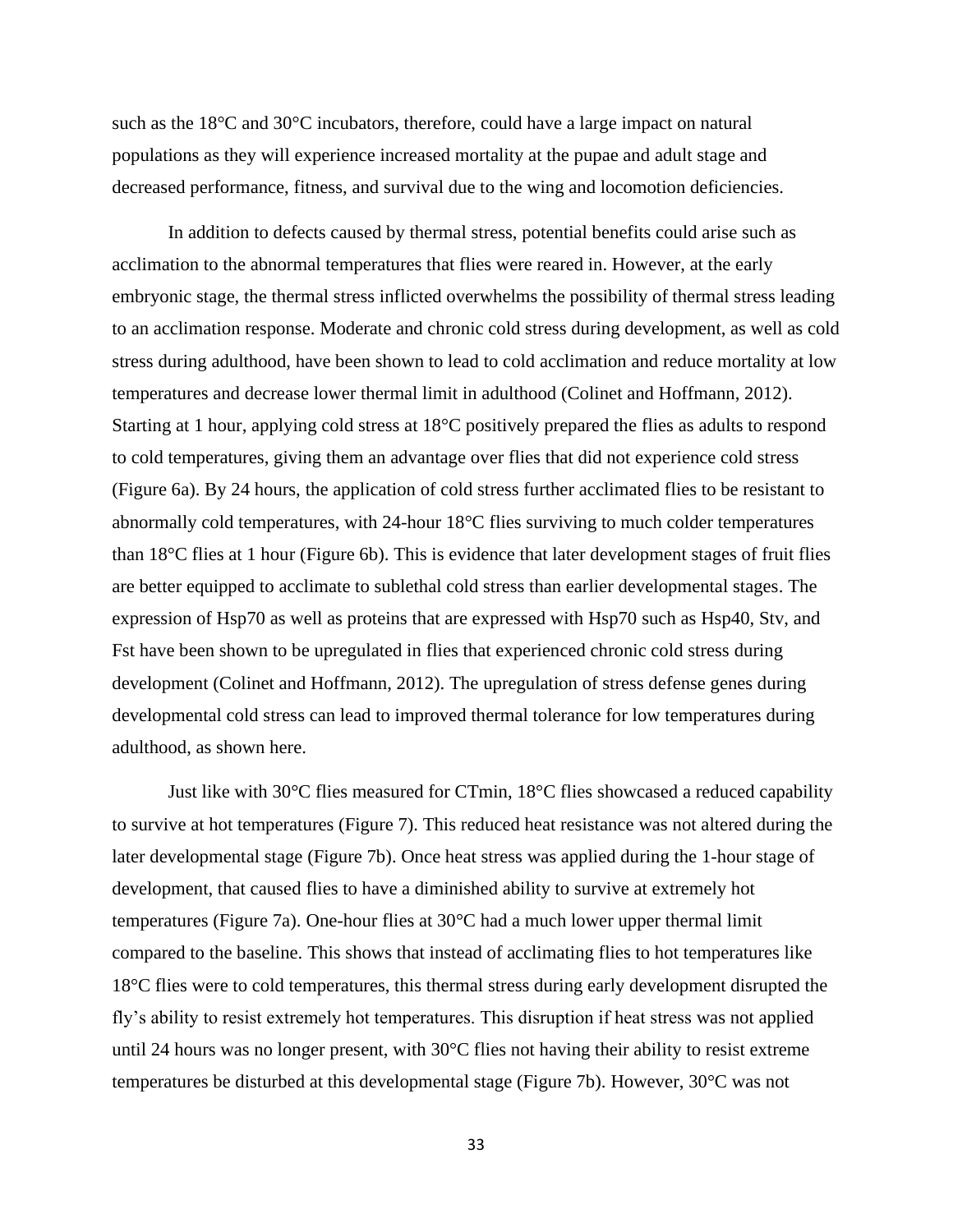sufficiently hot enough to acclimate fruit flies to heat stress when heat was applied by 24 hours of development or earlier. Like with cold acclimation, it has been previously shown that moderate and chronic heat stress during development led to heat acclimation for survival at high temperatures during adulthood (Colinet et al. 2013). It is therefore surprising that no heat acclimation was found here and 24-hour 30°C flies had their upper thermal limit equal to the baseline, with no advantage over the 25°C group like 18°C flies did with CTmin. Heat stress during development has been shown to increase the protein abundance of several HSPs like Hsp70, Hsp60, and Hsp22, which contribute to heat acclimation (Colinet et al. 2013). The increased thermotolerance of the 24-hour flies is likely influenced by the increased HSP expression at this stage, but the lack of a heat acclimation provides evidence that for the Canton-S strain at 30°C, the degree of heat acclimation due to a buildup of HSPs from heat stress is canceled out by the deleterious effects of the heat stress on the fly.

## *Temperate versus tropical fly populations*

With early thermal stress being very damaging to the development and performance of fruit flies, adaptation to reduce those effects should be acting to promote resilience against developmental thermal stress. Heat and cold both represent thermal stresses that trigger the production of HSPs and other chaperones to prevent accumulation of stress within the cell. For temperate populations, specifically, the canalization of temperate European populations to trigger a massive upregulation of genes associated with HSPs have allowed them to exhibit increased cold tolerance in comparison to tropical African populations (Heckel et al. 2016). With the robustness of the cold response in temperate populations resulting in an advantageous preparedness, temperate Vermont populations were expected to present evidence of thermal adaptation during early development against cold stress. Likewise, it was expected for tropical flies to fare better in resisting heat stress during development than temperate flies. This is because throughout their evolutionary history, in their present locations, tropical flies have experienced greater average temperatures annually than temperate flies, with this pattern of geographic distribution reflecting differences in their thermal adaptation (Ayrinhac et al. 2004). Tropical and temperate populations have been shown to adjust and utilize phenotypic plasticity to their experienced environments, with an adaptive response to heat and cold stress, respectively, resulting in superior upregulation of stress-resistant genes to exhibit increased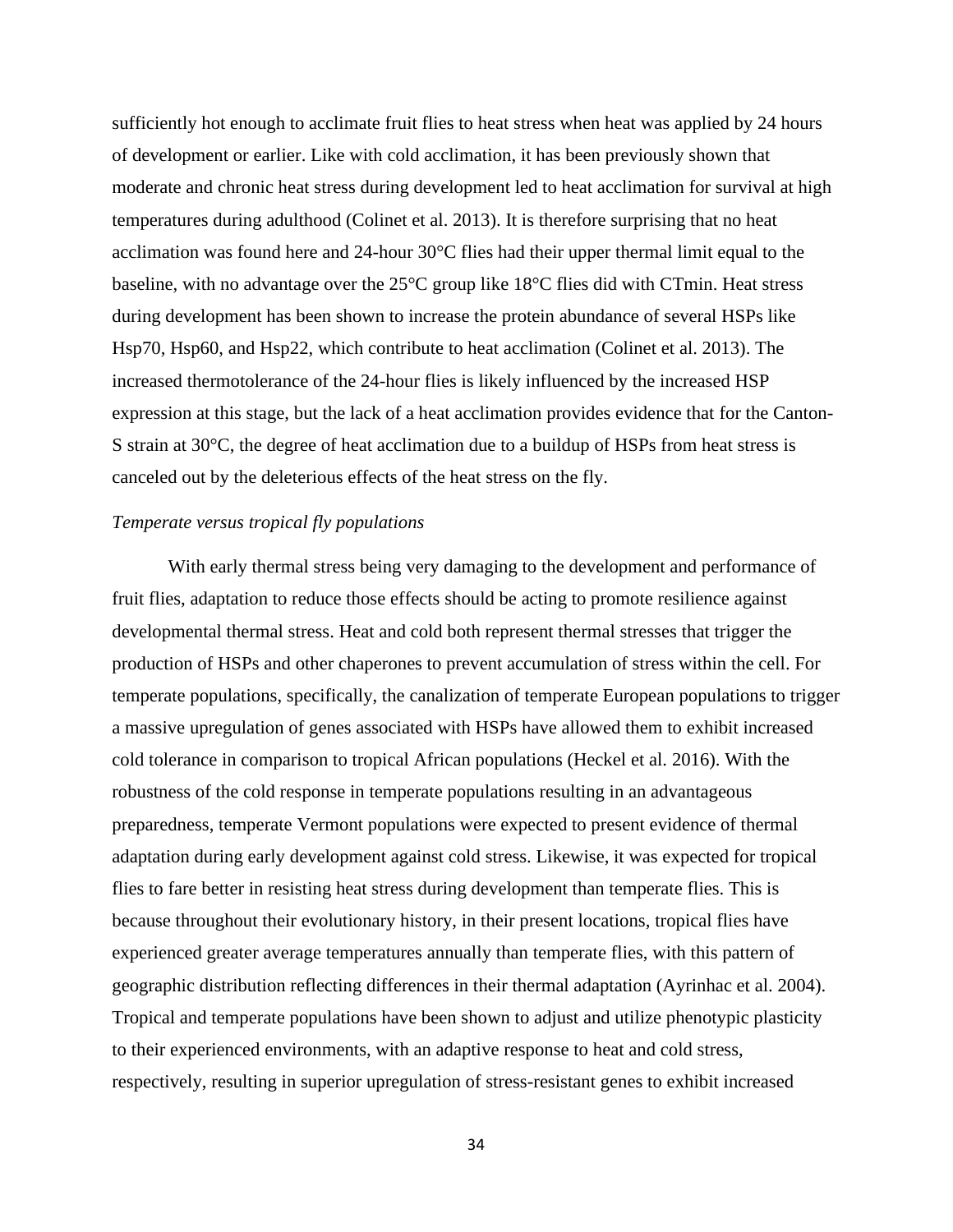tolerance to heat and cold, respectively (Trotta et al. 2006). This higher temperature throughout the history of tropical populations, therefore, should better prepare the heat resistance mechanisms within these flies when facing heat stress. *Drosophila melanogaster* has been living in North America and the Pacific region for approximately 140 and 100 years, respectively, with both regions showing evidence of thermal adaptation in their environments (Keller, 2007; Agis and Schlötterer, 2001). Since all the populations tested originated from those regions, sufficient time should have occurred for the populations to have exhibited thermal adaptation. The results, however, proved inconclusive. No cold adaptation or advantage in temperate populations against cold stress was showcased for any of the phenotypes or performance results tested. For tropical populations, one of the populations did provide evidence for heat adaptation for several metrics, but with the other tropical population not providing evidence for heat adaptation during development, the uniformity of the tropical climate in causing thermal adaptation during development against heat stress is called into question.

The ability to develop to the pupal stage in the face of thermal stress requires adequate mechanisms in place to resist the stress, not allowing the vital genes and pathways behind pupal development to be disrupted. Climate type had no effect on the ability of flies experiencing cold stress to develop into pupae (Figure 8a). There was a sign of adaptation at  $30^{\circ}$ C, as tropical flies were better able to develop into pupae than temperate flies (Figure 8b). However, tropical and temperate flies were equally successful in developing into pupae at 32°C (Figure 8c). A study on another fruit fly species, *Ceratitis capitata*, comparing tropical, temperate, and sub-tropical populations of the species, found no difference in survival across the populations at the larval and pupal stages (Ricalde et al. 2012). With tropical flies having the advantage at 30°C, but neither climate type having an advantage at 18°C or 32°C, this provides evidence that survival to the pupal stage in *D. melanogaster* does not differ much between climates. As a cosmopolitan species, *D. melanogaster* must have the capacity and plasticity needed to survive the range of temperatures experienced around the globe, so survival to the pupal stage may not create sufficient evolutionary pressure to cause clear thermal adaptation between climates (Ricalde et al. 2012).

For eclosion success, as with many other phenotypes and performance values obtained, no clear evidence of heat or cold adaptation for all the tropical or all the temperate populations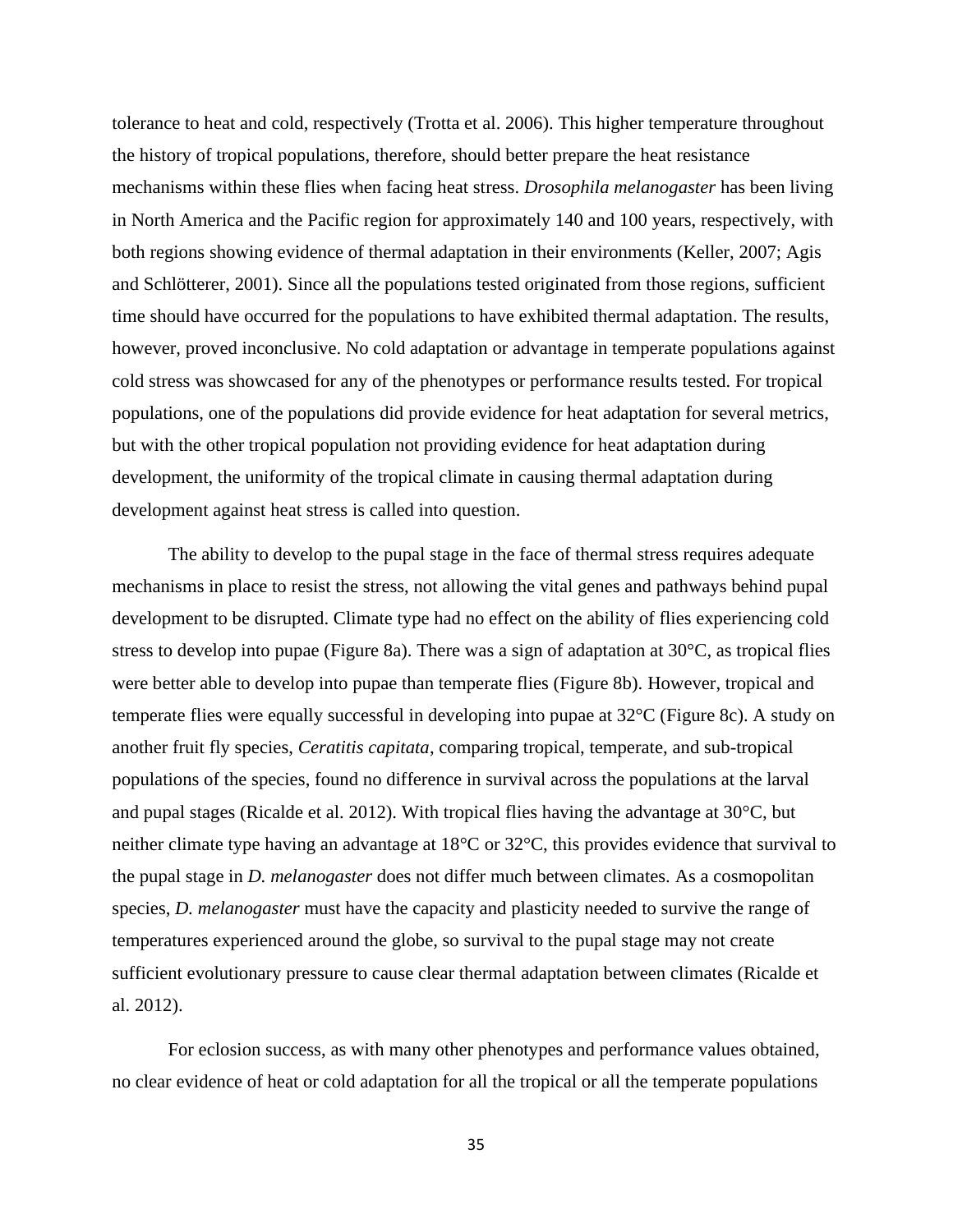were found, respectively. Comparing eclosion success between climate types, 18°C flies eclosed the same for temperate and tropical flies and tropical 32°C flies experienced a higher proportion of eclosion than temperate flies reared at 32°C (Figure 9). However, for this phenotype as well as many others that will be discussed, this advantage found in tropical flies is mainly driven by Chiapas flies and not Guam flies. Chiapas flies experienced the highest proportion of eclosion at 30°C and 32°C (Figure 10). However, Guam flies at 30°C experienced the worst proportion of eclosion of all the sites, and the same proportion of eclosion as VT8 at 32°C (Figure 10). Like with pupae survival, survival to adulthood in a related fruit fly species has been shown to not differ between tropical and temperate populations (Ricalde et al. 2012). *Drosophila melanogaster* could, therefore, have the necessary plasticity to adjust to changing environments and survive to adulthood.

It may be inappropriate to group Guam and Chiapas into the same category, as different factors could be at play in these two sites, which are found on opposite sides of the world. Even though the tropics are very consistent in temperature, perhaps mitigating factors like plant cover, humidity, and wind might make the temperature experienced by flies vary from place to place. The temperate populations used both originated from Vermont and likely experienced very similar levels of heat, shelter, humidity, and weather. Connected with the similarities of the Vermont populations in pupae and adult development as well as the following results shows that the temperate populations used are more likely to represent a uniform climate type than the tropical populations used.

No evidence of heat or cold adaptation were present for the ability of flies to climb. VT10 flies climbed better than Guam flies at all temperatures, Chiapas flies at 25°C and 30°C, and VT8 flies at 30°C (Figure 11). Chiapas flies climbed better than VT8 flies at 30°C, but VT8 flies climbed better than Guam flies at 25°C (Figure 11). There was no interaction effect of climate type and developmental temperature, providing evidence that the climate type of these flies was not very important in providing any adaptations in resisting thermal stress's ability to disrupt locomotion development (Figure 11). One caveat to these results, however, is that climbing proportion was assessed when flies were tested for their lower thermal limit. The column used for CTmin assays experienced several performance problems throughout the length of the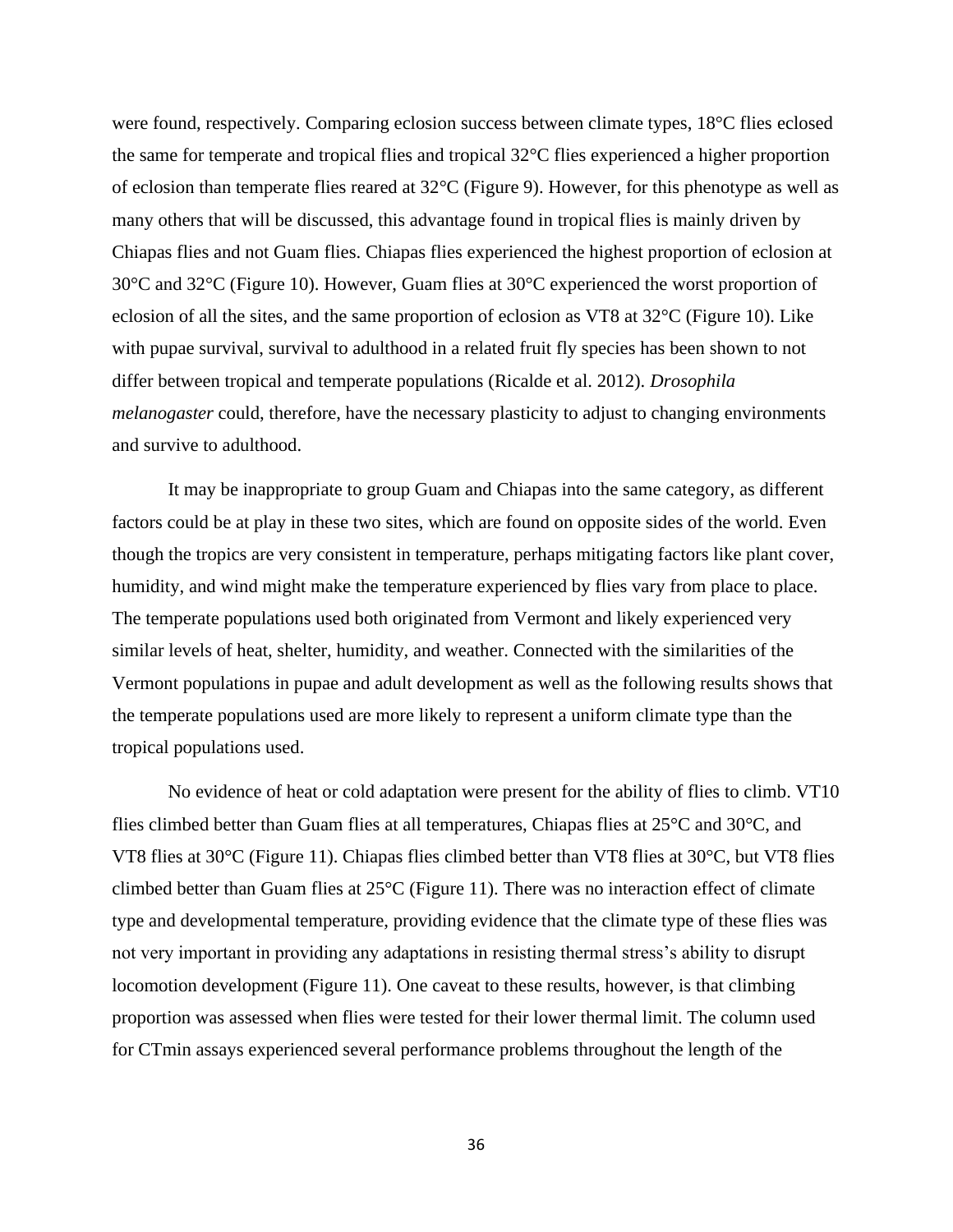experiment. The low proportion of climbing for several groups, especially Guam flies, might have been impacted by the column conditions.

Thermal stress was largely insufficient to disrupt the mechanisms behind wing development for tropical and temperate populations. Climate type, development temperature, site, as well as all the interaction effects of climate type and site with developmental temperature, had no effect on the proportion of deformed wings (Figure 12). However, Chiapas flies reared at 32°C did experience a relatively high proportion of deformed wings, with 12% of Chiapas flies reared at 32°C developing deformed wings (Figure 12). They were the only population that had enough successfully eclosed adults at 32°C to perform CTmins and to be counted for deformed wing proportion, which is the likely explanation why this group was not determined different from the others. Unlike 1-hour flies of Canton-S, all the 1-hour populations reared at 30°C exhibited a negligible number of deformed wings. The genetic diversity found in the natural populations tested likely had an impact on their resistance to deformity-inducing thermal stress, which was not as prominent in the Canton-S population. Natural populations of *D. melanogaster*  have been shown to be resistant to wing deformities due to thermal stress up to rearing temperatures of 30°C (Roberts and Feder, 1999). Once flies were reared at temperatures ranging from 30°C up to 40°C, proportion of wing deformities more than doubled (Roberts and Feder, 1999). Thirty degrees may not be enough to induce wing deformities in natural populations of *D. melanogaster*, with 32°C and higher possibly representing a turning point where wing deformities can start to accumulate.

It was found that temperate flies did not show evidence of adaptation for cold tolerance for the flies that were reared at 18°C. When comparing values for CTmin, all the populations responded similarly. CTmin values for 18°C, 25°C, and 30°C flies, respectively, were all equal across all the sites, except for 25°C VT10 flies having a greater CTmin than 25°C Guam and VT8 flies (Figure 13). This largely supports previous work on *D. melanogaster* populations (Ayrinhac et al. 2004). Temperate populations of *D. melanogaster* have been shown to experience greater levels of cold tolerance at low temperatures compared to tropical populations, but only 4% of the differences could be attributed to genetic latitudinal differences (Ayrinhac et al. 2004). Most of the variation could be attributed to adaptive phenotypic plasticity arising from the temperatures the different treatments were reared in (Ayrinhac et al. 2004). Tropical and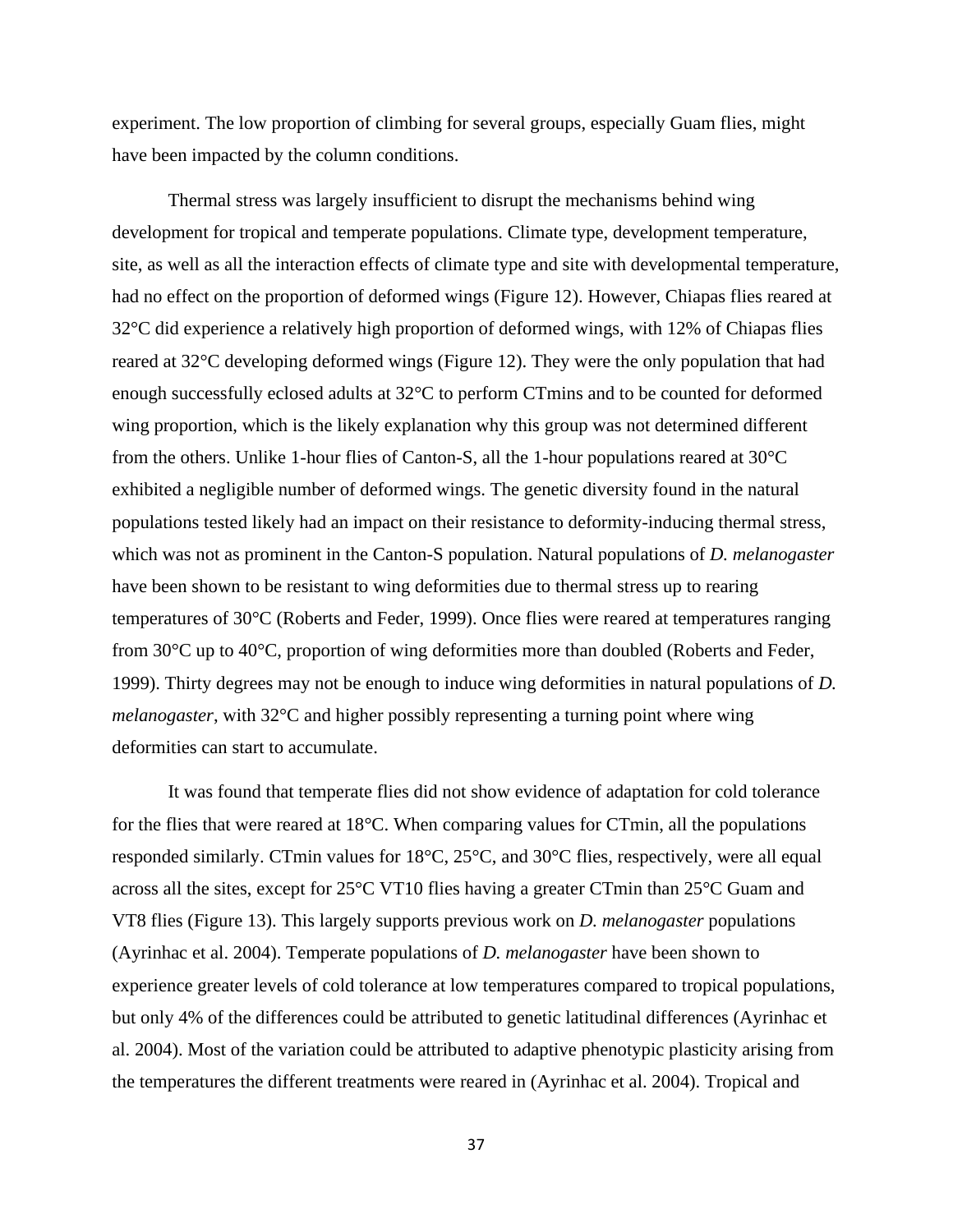temperate flies both had lower CTmin values when reared at 18°C than 25°C or 30°C, showcasing the phenotypic plasticity within fly populations that allow flies reared at low temperatures to develop cold tolerance, regardless of climate type (Figures 13).

For upper thermal limit, a heat adaptation was found in Chiapas flies but not Guam flies. Chiapas flies had a higher CTmax at 30°C than all other sites, as well as a larger 25°C and 18°C CTmax than VT8 and VT10 flies, respectively (Figure 14). Guam flies, however, had the same 30°C CTmax as both temperate sites, and an equally bad 18°C value (Figure 14). Tropical flies, overall, had a higher CTmax than temperate flies, but just like with eclosion and climbing success, that trend was due to the exceptional performance and superiority of Chiapas flies, with Guam flies frequently performing as well or worse as the temperate sites. It has been shown that embryos of tropical populations exhibit a higher upper thermal limit than temperate embryos (Lockwood et al. 2018). Thermal adaptation may be more likely at this stage due to embryos being more immobile and thermally sensitive than adults. However, between tropical and temperate adults, there was no difference found for upper thermal limits (Lockwood et al. 2018). The thermal tolerance and resistance, the mobility, and the phenotypic plasticity of adult fruit flies make it questionable to the degree to which adults of *D. melanogaster* exhibit divergence in thermal tolerance between temperate and tropical regions for upper thermal limit.

Throughout the entire research process, there have been clues into how these experiments and set-ups could be improved upon and what possible future experiments could arise from this research. The vertical and horizontal testing apparatuses frequently presented with bubbles, leakages, and irregular heat ramping. The accuracy and reliability of the CTmax, CTmin, and climbing data could be improved upon with superior testing apparatuses with fewer performance errors. Utilizing larger stocks of populations could increase the genetic diversity found at each site. The Vermont sites were much more like each other than Chiapas and Guam were to each other. The geographic proximity of the Vermont sites likely influenced this trend, but representing a greater snapshot of these natural populations, especially the tropical populations, by increasing the amount of genetic diversity used for each site might decrease the prevalence of some discrepancies, as well as better illustrate trends between climate types.

One of the downsides of this work is that for most of the phenotypes observed, only two life stages and four populations were tested. Additional life stages should be investigated in the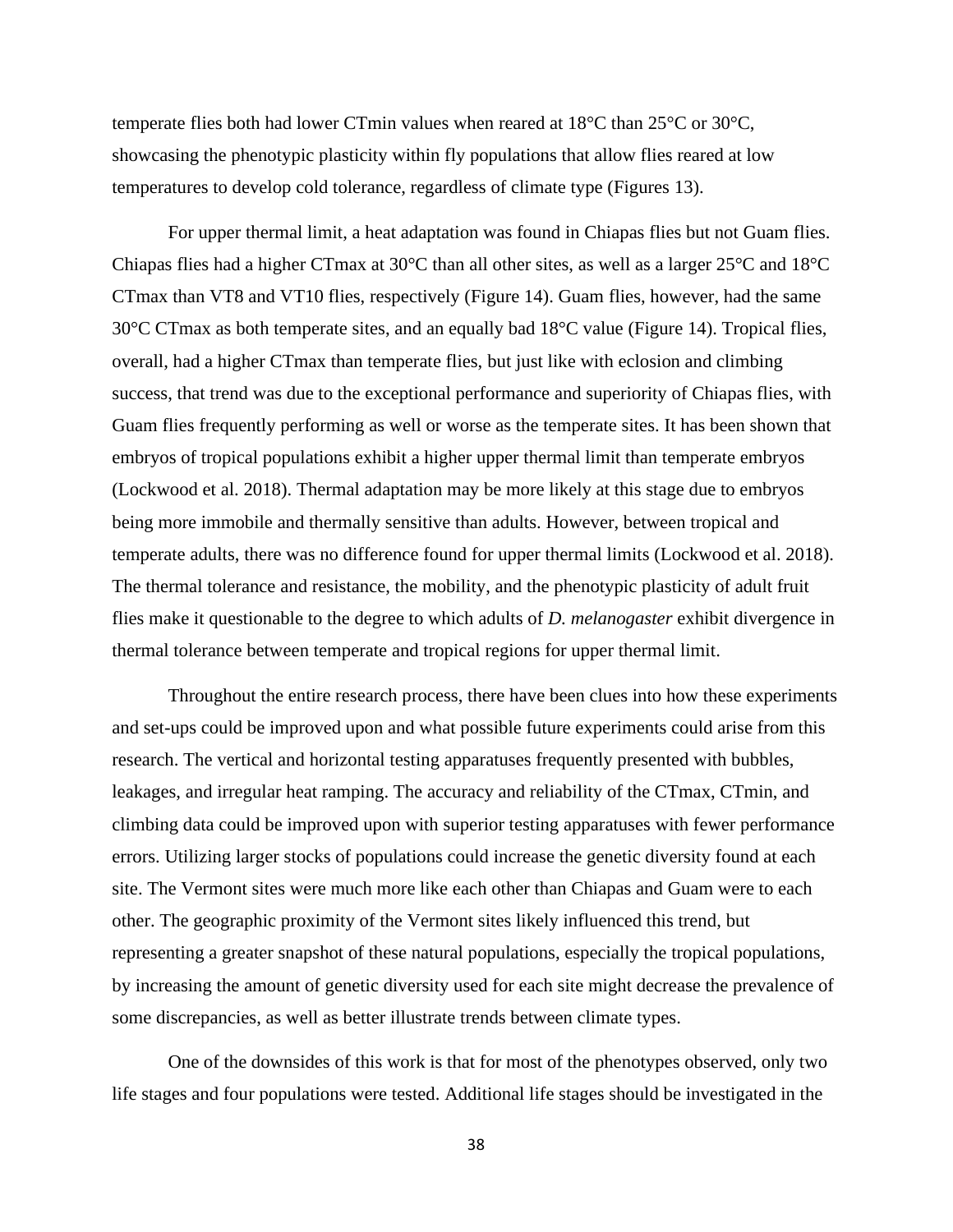future to further pinpoint the timing of development of wings as well as the timing of the acquisition of resistance to thermal stress, allowing for improved functioning as adults. Specifically, due to the majority of HSP accumulation occurring by twelve hours into development (Welte et al. 1993), an additional treatment of flies reared in abnormal temperatures starting at around thirteen hours into development could help show if a stress defense mechanism other than HSPs plays a prominent role in development. Controlling for the expression of important HSPs like Hsp70 by adding or removing copies of the Hsp70 gene and introducing the flies to moderate and chronic thermal stress early in development could provide evidence into the role of Hsp70 expression in thermotolerance for critical thermal temperatures and phenotypic results. Also, using more than two populations per climate type in the future will utilize more sites that experienced unique evolutionary histories. When disparities arise between the only two populations of a climate type you are testing, like with Chiapas and Guam, an overall trend and quality of that climate type is harder to ascertain or pinpoint. So, utilizing additional populations allows whatever trends that certain climate types possess to be more self-evident.

Except for pupae developmental at 30°C, later developmental stages of fruit flies proved to be better equipped to resist the effects of thermal stress. Twenty four-hour flies had better eclosion, climbing, wing, and CTmax success at 30°C than 1-hour flies. Also, greater pupae success at 18°C and acclimation of CTmin at 18°C further showcase the improvements made at both cold and heat advantages at the later developmental stage. Wings being unaffected by thermal stress at the 24-hour stage show how sufficient wing development as well as thermotolerance levels are developed by this point. It is evident how more susceptible fruit flies are as embryos compared to larvae.

Testing for eclosion success, climbing success, and CTmin, a general theme was found across these different phenotypic and performance observations for our natural populations. Chiapas routinely performed better for most if not all of the developmental temperatures, compared to all the other sites. Guam, on the other hand, routinely performed as good or worse than both temperate fly populations. Both Vermont populations performed very similar to each for the various phenotypic and critical temperature results. This was expected as they are populations that come from the same geographical area and the genetic diversity of the two populations should not be too different from one another. As described above, Guam and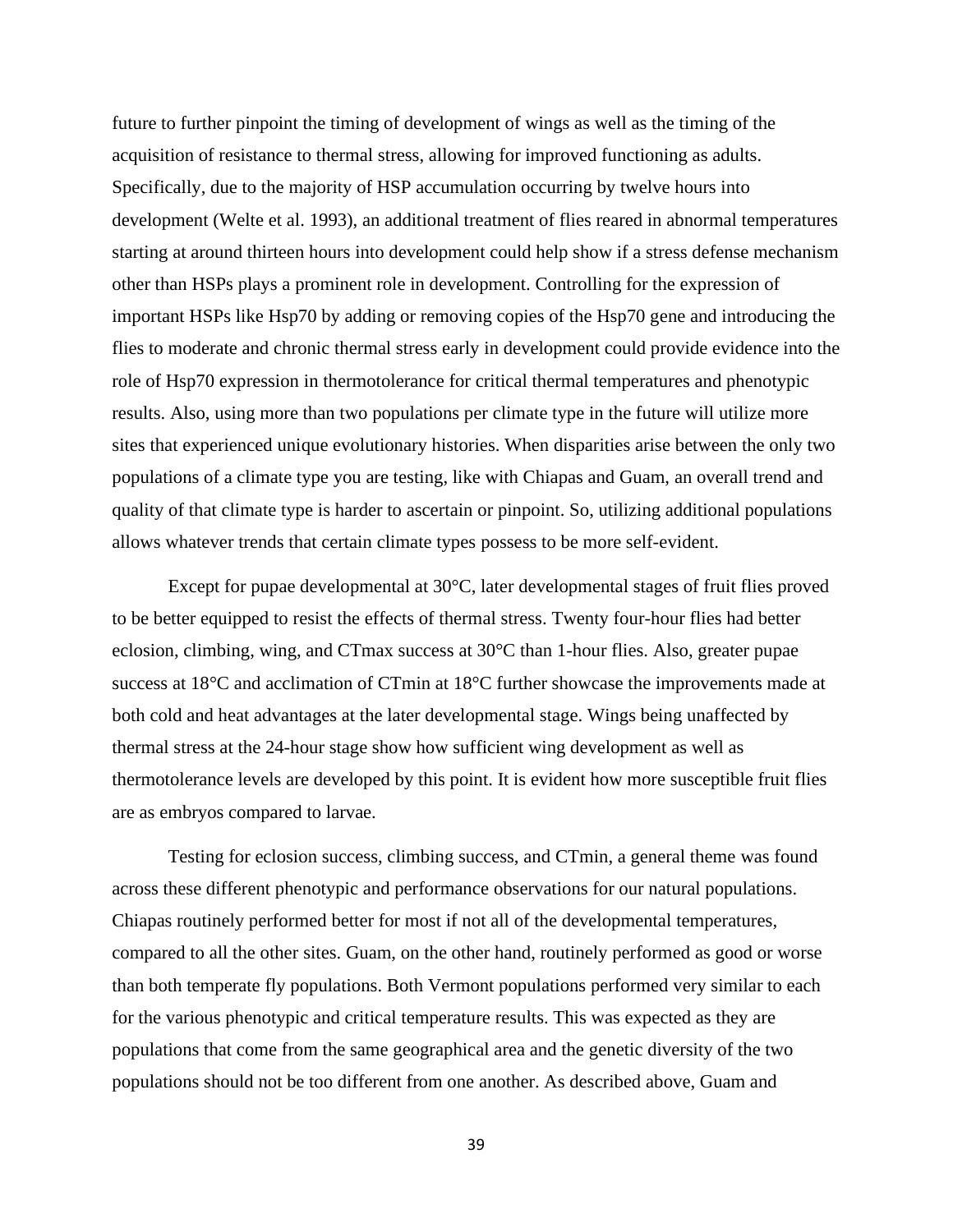Chiapas are much more different in location. The results indicate that Chiapas is well adapted for heat stress for a variety of phenotypes and performance metrics, routinely performing better than temperate sites. However, this trend being only prominent in one tropical population shows how additional tropical populations need to be tested to further clarify any trends across climate types. As discussed previously, the cosmopolitan species *D. melanogaster* requires a high degree of plasticity to be able to survive and have high fitness in a variety of environments around the world. Previous studies have showcased that pupae and adult survival as well as cold and heat tolerance in adulthood is highly dependent on plasticity and the abilities of flies to adjust to their environment, with genetic differences due to evolutionary adaptations playing a less prominent role. This puts into question the degree of evolutionary pressure that is in place that would lead to high adaptive potential for critical thermal temperatures and survivability at different life stages across climate types. Be it temperature, humidity, predation, shelter prevalence, or seasonal changes, differences between the two tropical sites are an indication that the classification "tropical" may indeed be too broad. The differences between sites such as Chiapas and Guam show that further detail and investigation is needed to adequately classify these populations and understand how evolution has affected each of them in preparation against thermal stress.

Early developmental stages of *D. melanogaster* are highly susceptible to thermal stress, especially heat stress, and will face new challenges as climate change proceeds around the globe. Flies experiencing thermal stress earlier in development pose a higher risk for pupae and adult mortality, wing and locomotion disruptions, and decreased survival at extreme temperatures. It has been shown that *D. melanogaster* exhibits a large potential for change in response to new environment. However, climate change in the future will cause shifts in geographic distribution of many populations around the world (Lockwood et al. 2018; Sherwood and Huber, 2010). The global effects of climate change over the next decades will put more stress on flies in securing locations for egg-laying away from the sun and thermal stress, which will become more dangerous as global warming continues to ramp. Chiapas flies have shown partial potential for thermal adaptation at early development stages. With it being questionable the degree to which populations of *D. melanogaster* have the evolutionary force needed to experience thermal adaptations in development, the existing plasticity within populations along with the increasing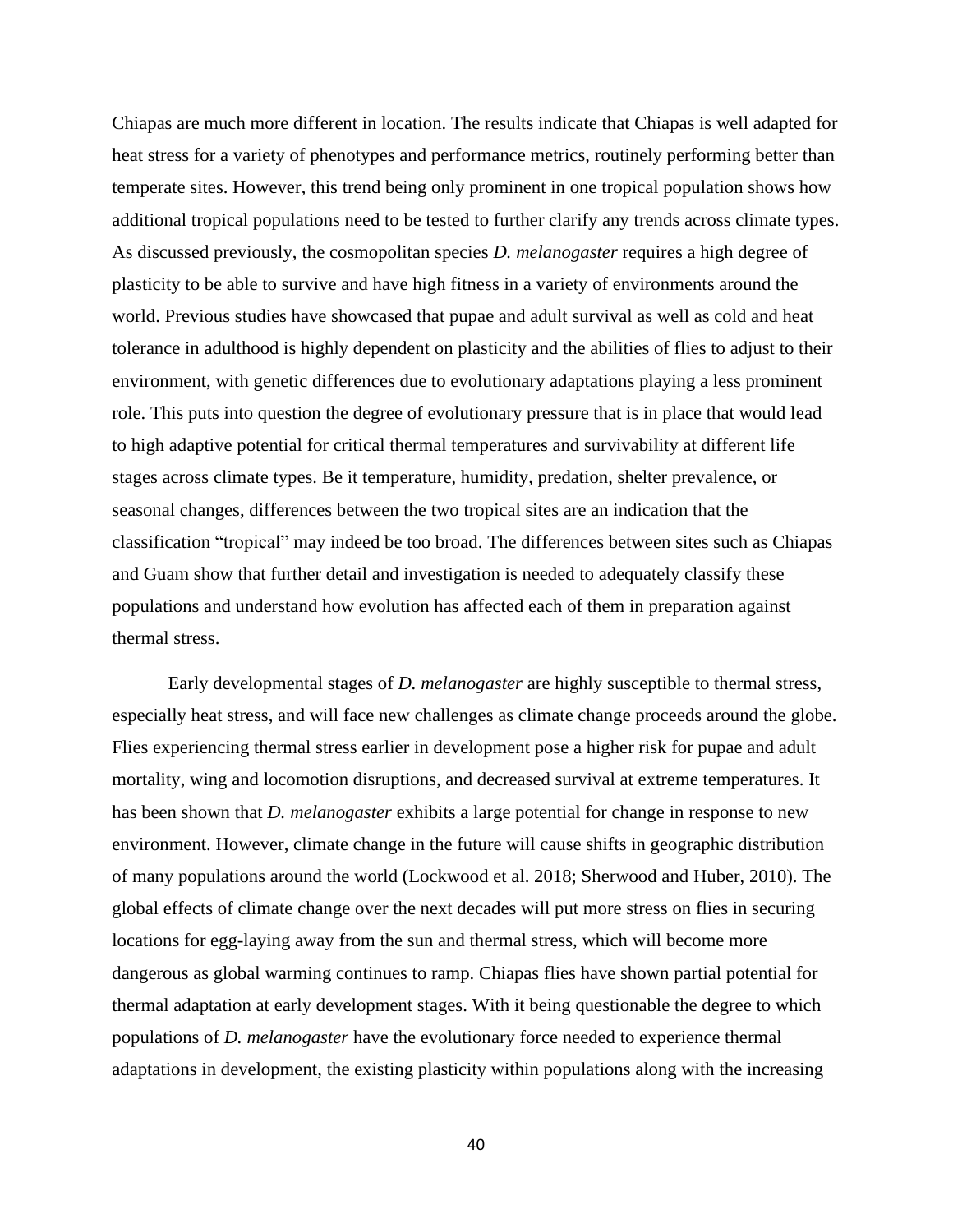pressures posed to populations by climate change may play a large role in the future fitness, performance, distribution, and survival of this model species around the globe.

# **References:**

- Agis, M., & Schlötterer, C. (2001). Microsatellite variation in natural Drosophila melanogaster populations from New South Wales (Australia) and Tasmania. *Molecular Ecology*, *10*(5), 1197–1205. https://doi.org/10.1046/j.1365-294X.2001.01271.x
- Ayrinhac, A., Debat, V., Gibert, P., Kister, A.-G., Legout, H., Moreteau, B., Vergilino, R., & David, J. R. (2004). Cold adaptation in geographical populations of Drosophila melanogaster: Phenotypic plasticity is more important than genetic variability. *Functional Ecology*, *18*(5), 700–706.<https://doi.org/10.1111/j.0269-8463.2004.00904.x>
- Colinet, H., & Hoffmann, A. A. (2012). Comparing phenotypic effects and molecular correlates of developmental, gradual and rapid cold acclimation responses in Drosophila melanogaster. *Functional Ecology*, *26*(1), 84–93. [https://doi.org/10.1111/j.1365-](https://doi.org/10.1111/j.1365-2435.2011.01898.x) [2435.2011.01898.x](https://doi.org/10.1111/j.1365-2435.2011.01898.x)
- Colinet, H., Overgaard, J., Com, E., & Sørensen, J. G. (2013). Proteomic profiling of thermal acclimation in Drosophila melanogaster. *Insect Biochemistry and Molecular Biology*, *43*(4), 352–365. https://doi.org/10.1016/j.ibmb.2013.01.006
- Diaz-Benjumea, F. J., & Cohen, S. M. (1993). Interaction between Dorsal and Ventral Cells in the Imaginal Disc Directs Wing Development in Drosophila. *Cell*, *75*(4), 741– 752. doi: 10.1016/0092-8674(93)90494-b
- Feder, M. E., Cartaño, N. V., Milos, L., Krebs, R. A., & Lindquist, S. L. (1996). Effect of engineering Hsp70 copy number on Hsp70 expression and tolerance of ecologically relevant heat shock in larvae and pupae of Drosophila melanogaster. *Journal of Experimental Biology*, 199(8), 1837–1844.
- Grimm, S., & Pflugfelder, G. O. (1996). Control of the Gene optomotor-blind in Drosophila Wing Development by decapentaplegic and wingless. *Science*, *271*(5255), 1601–1604. doi: 10.1126/science.271.5255.1601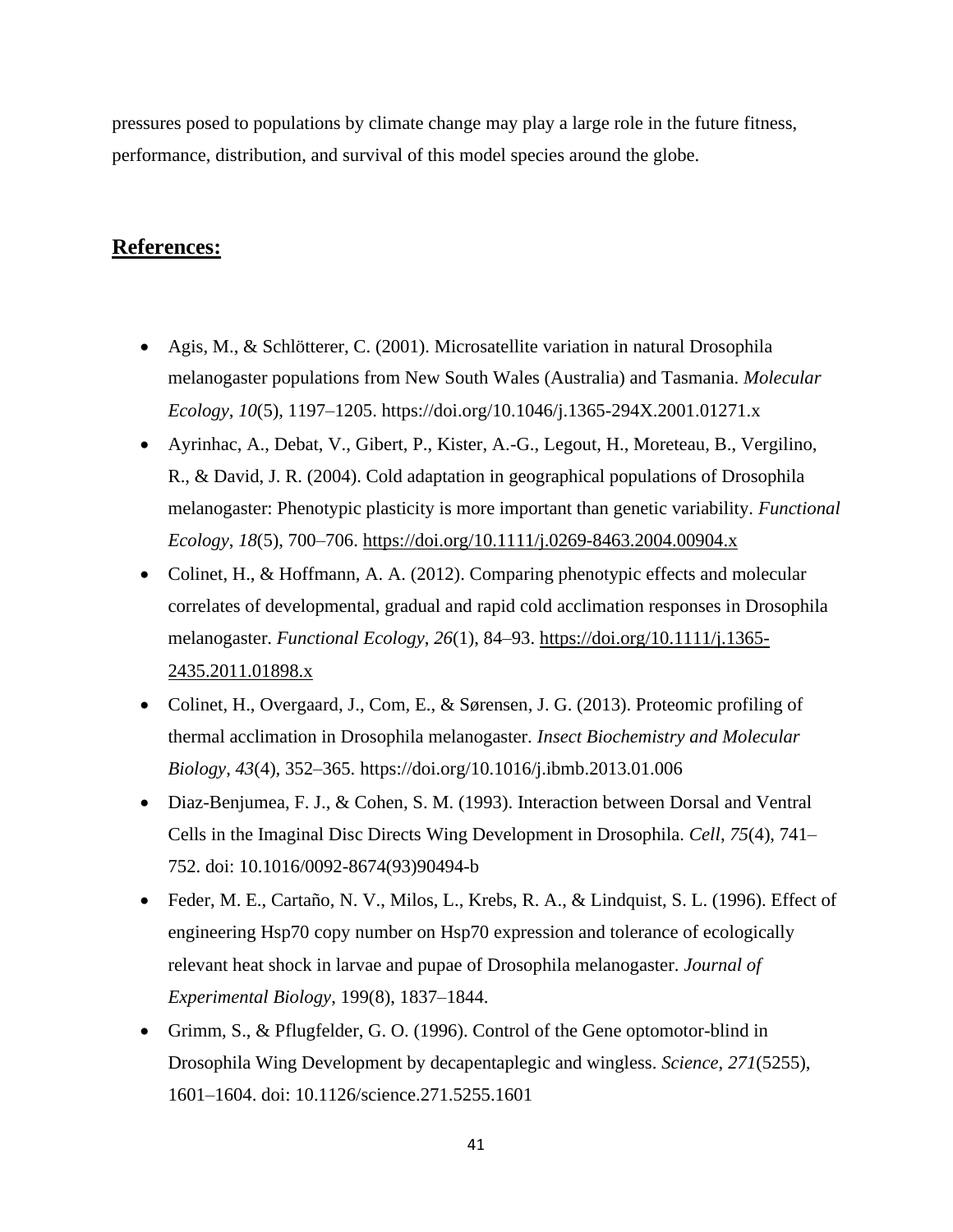- Hijmans, R. J., Cameron, S. E., Parra, J. L., Jones, P. G., & Jarvis, A. (2005). Very high resolution interpolated climate surfaces for global land areas. *International Journal of Climatology*, *25*(15), 1965–1978. https://doi.org/10.1002/joc.1276
- Huang, S., Howington, M. B., Dobry, C. J., Evans, C. R., & Leiser, S. F. (2021). Flavin-Containing Monooxygenases Are Conserved Regulators of Stress Resistance and Metabolism. *Frontiers in Cell and Developmental Biology*, *9*. <https://doi.org/10.3389/fcell.2021.630188>
- Keller, A. (2007). Drosophila melanogaster's history as a human commensal. *Current Biology*, *17*(3), R77–R81. https://doi.org/10.1016/j.cub.2006.12.031
- Klein, T. (2001). Wing disc development in the fly: the early stages. *Current Opinion in Genetics & Development*, *11*(4), 470–475. doi: 10.1016/s0959-437x(00)00219-7
- Klockmann, M., Kleinschmidt, F., & Fischer, K. (2017). Carried over: Heat stress in the egg stage reduces subsequent performance in a butterfly. *PLoS ONE*, *12*(7). <https://doi.org/10.1371/journal.pone.0180968>
- Koštál, V., Grgac, R., & Korbelová, J. (2019). Delayed mortality and sublethal effects of cold stress in Drosophila melanogaster. *Journal of Insect Physiology*, *113*, 24–32. https://doi.org/10.1016/j.jinsphys.2019.01.003
- Lockwood, B. L., Gupta, T., & Scavotto, R. (2018). Disparate patterns of thermal adaptation between life stages in temperate vs. tropical Drosophila melanogaster. *Journal of Evolutionary Biology*, *31*(2), 323–331.<https://doi.org/10.1111/jeb.13234>
- Ricalde, M. P., Nava, D. E., Loeck, A. E., & Donatti, M. G. (2012). Temperaturedependent development and survival of Brazilian populations of the Mediterranean fruit fly, Ceratitis capitata, from tropical, subtropical and temperate regions. *Journal of Insect Science*, *12*(33). https://doi.org/10.1673/031.012.3301
- Roberts, S. P., & Feder, M. E. (1999). Natural hyperthermia and expression of the heat shock protein Hsp70 affect developmental abnormalities in Drosophila melanogaster. *Oecologia*, *121*(3), 323–329. https://doi.org/10.1007/s004420050935
- Roberts, S. P., Marden, J. H., & Feder, M. E. (2003). Dropping like Flies: Environmentally Induced Impairment and Protection of Locomotor Performance in Adult